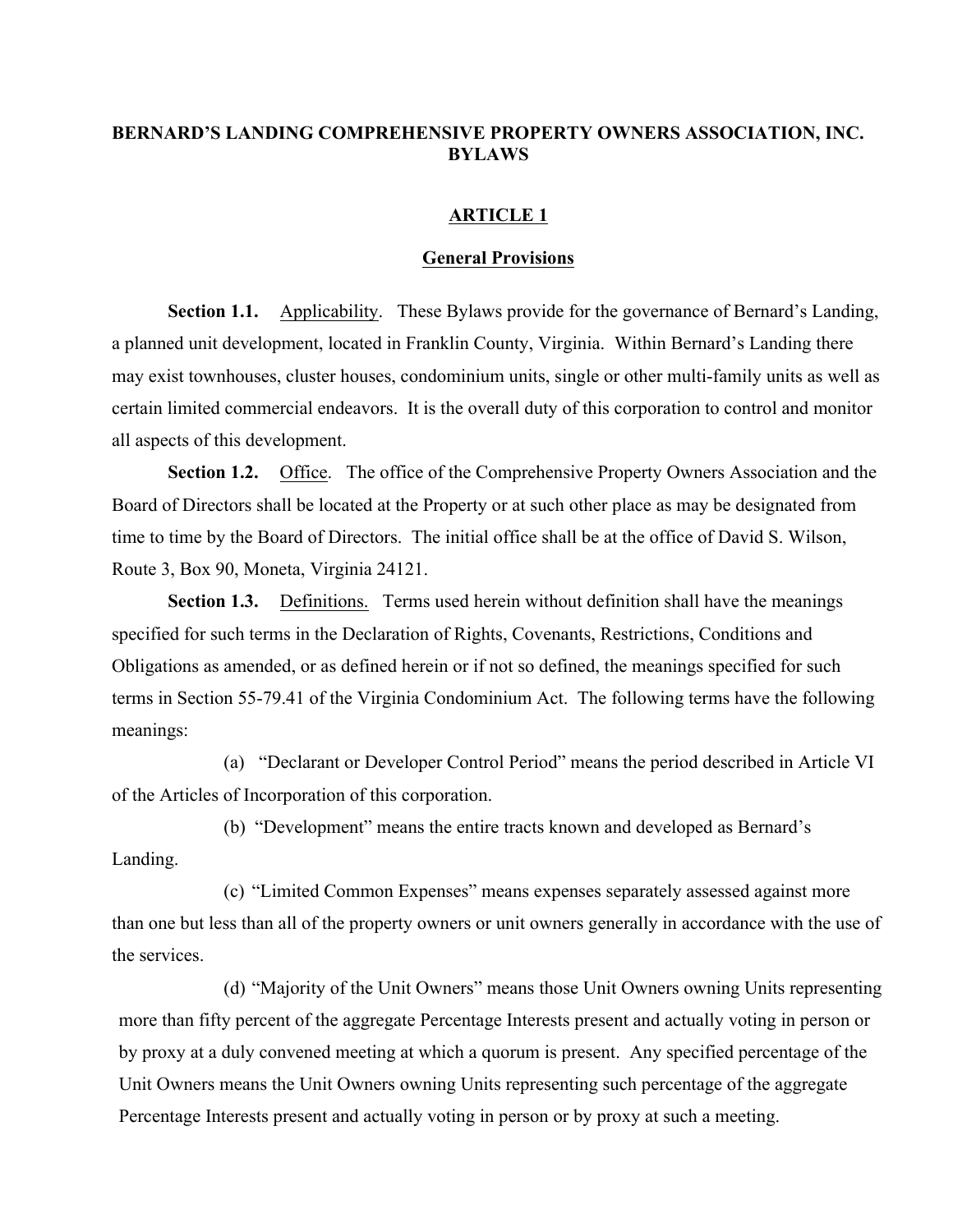(e) "Mortgagee" means a Lender holding a first mortgage or first deed of trust ("Mortgage") encumbering a Unit in the development.

(f) "Officer" means any person holding office pursuant to Article 4 of these Bylaws, but contrary to section 55-79.41 (t) of the Condominium Act if such should apply, shall not mean members of the Board of Directors unless such members are also officers pursuant to Article 4.

(g) "Percentage Interest" means the number of votes assigned to each Unit. Unless otherwise specified, each unit shall have one vote.

(h) "Property or The Property" means any property, real or personal, subjected to the processes of the Declaration of Rights, Covenants, Restrictions, Conditions and Obligations of Bernard's Landing.

(i) "Reserved or Limited Common Elements" means Common Elements which have been designated by the Board of Directors for the exclusive use of less than all of the Unit Owners on a temporary basis.

(j) "Unit Owner" means a Unit Owner, Property Owner or Condominium Unit Owner.

(k) "The Unit Owners Association" or "The Association" means the unincorporated, non-profit association of all the Unit Owners known as Bernard's Landing Comprehensive Property Owners Association, Inc.

#### **ARTICLE 2**

### **Unit Owners Association**

**Section 2.1.** Composition. The Unit Owners Association shall consist of all of the Unit Owners. For all purposes the Unit Owners Association shall act merely as an agent for the Unit Owners as a group. The Unit Owners Association shall have the responsibility of administering the Development, establishing the means and methods of collecting assessments and charges, arranging for the management of the Development and performing all of the other acts that may be required or permitted to be performed by the Unit Owners Association, by the Condominium Act (should it apply) and by any Declaration of Condominium. Except as to those matters which the Virginia Condominium Act specifically requires to be performed by the vote of the Unit Owners Association, the foregoing responsibilities shall be performed by the Board of Directors or Managing Agent as more particularly set forth in Article 3 of these Bylaws.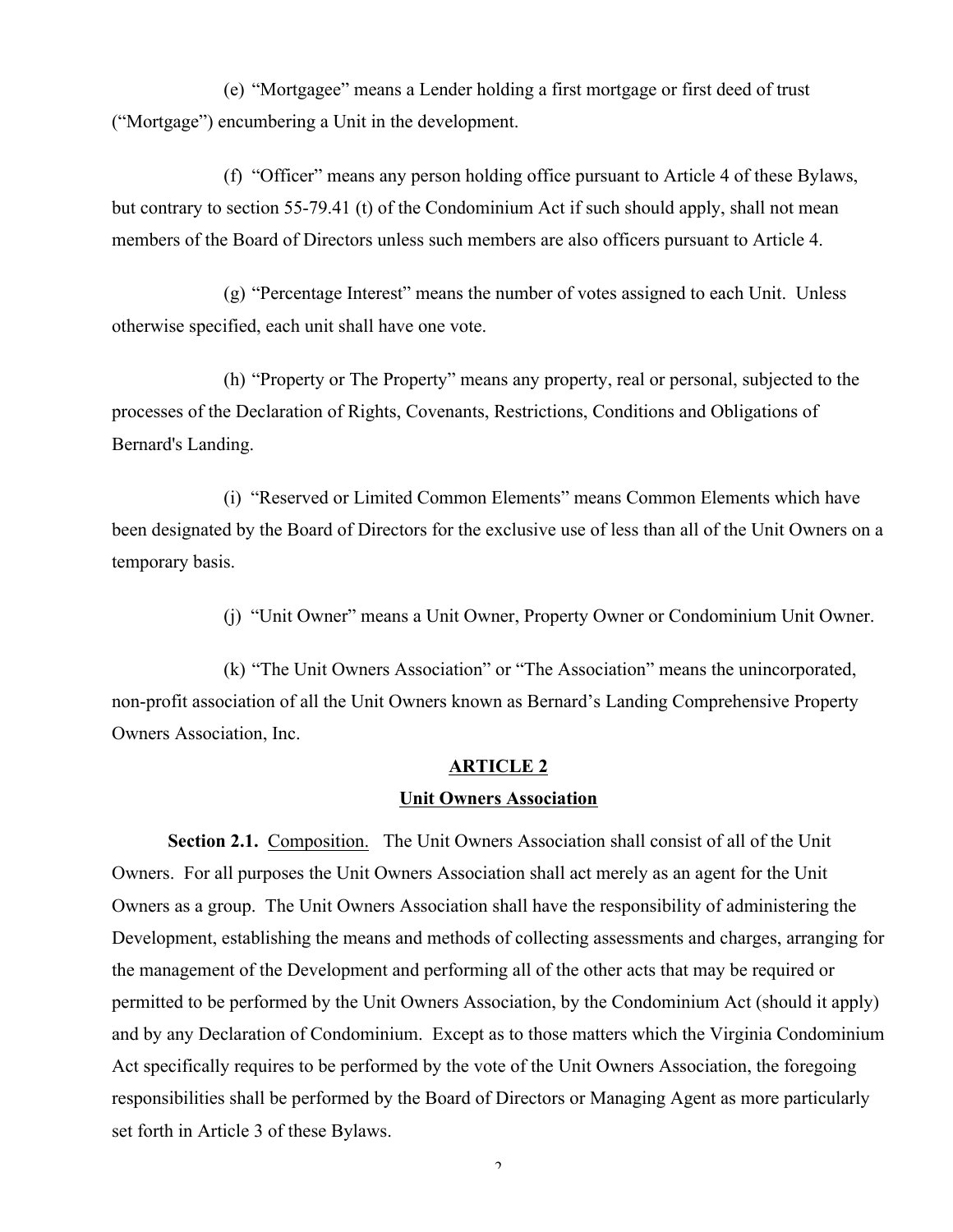**Section 2.2.** Annual Meetings. The annual meetings of the Unit Owners Association shall be held at least seventy-five days before the beginning of each fiscal year on such date other than a Sunday or legal holiday as may be established by the Board of Directors. At such annual meetings members of the Board of Directors shall be elected by ballot of the Unit Owners in accordance with the requirements of Section 3.4 of these Bylaws. During the Declarant (Developer) Control Period, he shall be entitled to designate members of the Board of Directors not elected pursuant to Section 2.4. If the special meeting held pursuant to Section 2.4 is held within six months of a scheduled annual meeting, the annual meeting shall not be held until the following year.

**Section 2.3.** Place of Meetings. Meetings of the Unit Owners Association shall be held at the principal office of the Unit Owners Association or at such other suitable place convenient to the Unit Owners as may be designated by the Board of Directors.

## **Section 2.4.** Special Meetings.

(a) The President shall call a special meeting of the Unit Owners Association if so directed by resolution of the Board of Directors or, after the termination of the Declarant (Developer) Control Period, upon a petition signed and presented to the Secretary by Unit Owners of not less than twenty-five percent of the aggregate Percentage Interests. The notice of any special meeting shall state the time, place and purpose thereof. No business shall be transacted at a special meeting except as stated in the notice.

(b) Not later than the termination of the Declarant (Developer) Control Period, a special meeting of the Unit Owners Association shall be held at which a majority of the members of the Board of Directors shall be elected by the Unit Owners, including the Declarant (Developer) if the Declarant (Developer) owns one or more Units. If such election is held prior to the time required by this section, the members of the Board of Directors elected at such election shall not take office until the earlier of the time such election is required to be held or resignation of a director appointed by the Declarant (Developer) without appointment of a replacement within ten days. The elected members of the Board of Directors shall assume office in the order of the highest number of votes received. Any remaining members of the Board of Directors designated by the Declarant (Developer) shall continue to serve until their terms expire; provided, however, that no more than two such directors may serve during the first year after the special meeting and no more than one such director may serve during the second year after the special meeting.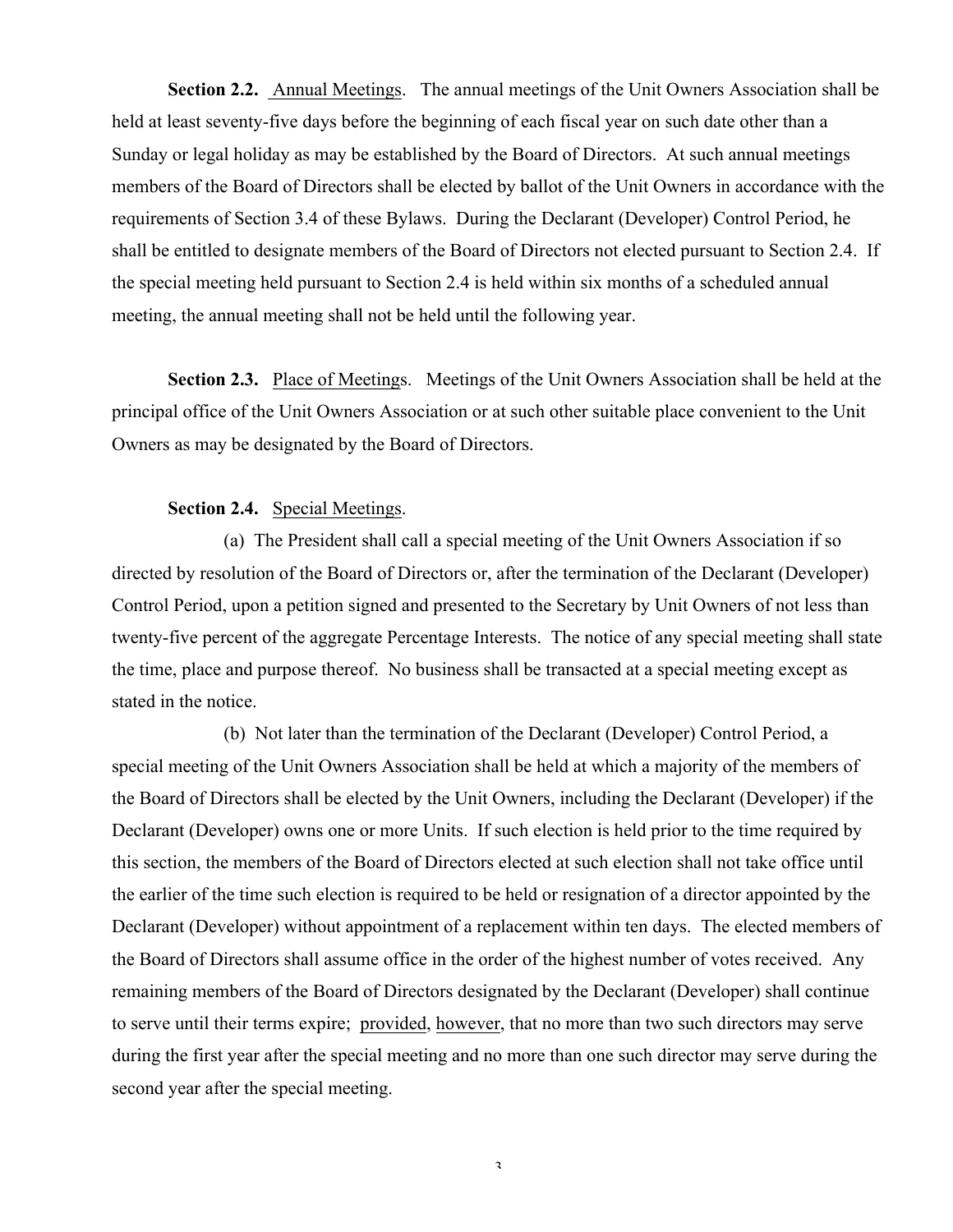**Section 2.5.** Notice of Meetings. The Secretary or other officer shall give to each Unit Owner a notice of each annual or regularly scheduled meeting of the Unit Owners at least twenty-one but not more than thirty days, and of each special meeting of the Unit Owners at least seven but not more than thirty days, prior to such meeting, stating the time, place and purpose thereof.

**Section 2.6.** Adjournment of Meetings. If at any meeting of the Unit Owners Association a quorum is not present, Unit Owners of a majority of the Percentage Interests who are present at such meeting in person or by proxy may adjourn the meeting to a time not less than forty-eight hours after the time the original meeting was called.

**Section 2.7.** Order of Business. The order of business at all meetings of the Unit Owners Association shall be as follows:

- (a) roll call (proof of quorum);
- (b) proof of notice of meeting;
- (c) reading of minutes of preceding meeting;
- (d) reports of officers;
- (e) report of Board of Directors;
- (f) reports of committees;
- (g) election or appointment of inspectors of election (when so required);
- (h) election of members of the Board of Directors (when so required);
- (i) unfinished business; and
- (i) new business.

**Section 2.8.** Title to Units. Title to a Unit may be taken in the name of one or more Persons, in any manner permitted by law. The Unit Owners Association may acquire, hold and transfer full legal title to one or more Units condominium or other in the Development in its own name.

### **Section 2.9.** Voting.

(a) Voting at all meetings of the Unit Owners Association shall be on a percentage basis and the percentages of the vote to which each Unit Owner is entitled shall be the Percentage Interest assigned to his Unit in the Declaration. Otherwise, where the ownership of a Unit is in more than one Person, the Person who shall be entitled to cast the vote of such Unit shall be the Person named in a certificate executed by all of the owners of such Unit and filed with the Secretary or, in the absence of such named person from the meeting, the person who shall be entitled to cast the vote of such Unit shall be the person owning such Unit who is present. If more than one person owning such Unit is present, then such vote shall be cast only in accordance with their unanimous agreement. Such certificate shall be valid until revoked by a subsequent certificate similarly executed.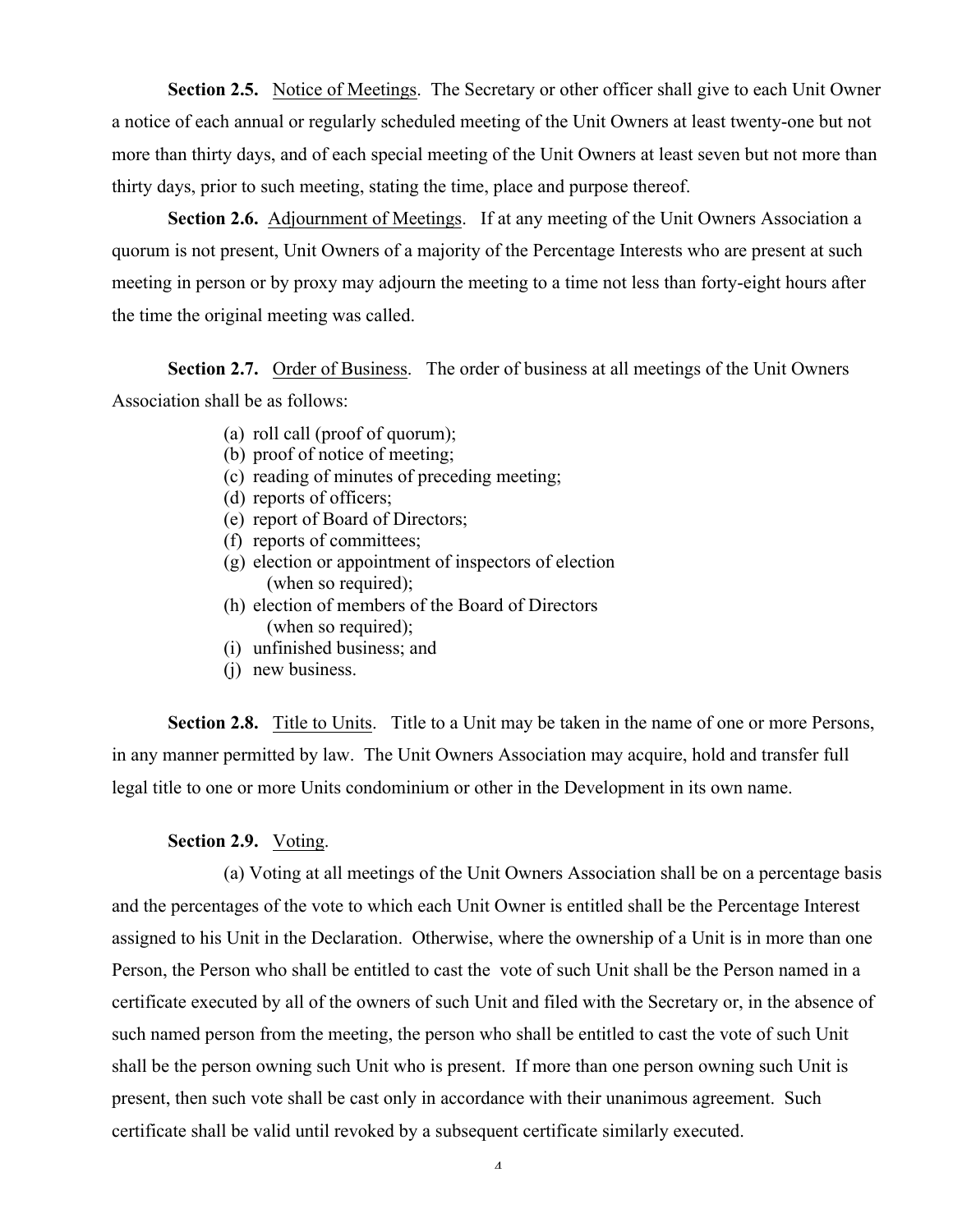Subject to the requirements of section 55-79.72 of the Condominium Act, wherever the approval or disapproval of a Unit Owner is required, such approval or disapproval shall be made only by the Person who would be entitled to cast the vote of such Unit at any meeting of the Unit Owners Association.

(b) Except where a greater number is required by law, a Majority of the Unit Owners is required to adopt decisions at any meeting of the Unit Owners Association. Pursuant to Article VI of the Articles of Incorporation of this Association, the Declarant (Developer), David S. Wilson, shall be entitled to four votes for each lot or unit owned by him, under construction at his direction or planned. At the present time there are 250 such units planned. Declarant (Developer) shall annually advise The Association of the number of units owned, under construction or planned so voting rights may be established.

(c) No Unit Owner may vote at any meeting of the Unit Owners Association or be elected to or serve on the Board of Directors if payment of the assessment on his Unit is delinquent more than thirty days and the amount necessary to bring his account current has not been paid at the time of such meeting or election. There shall be no cumulative voting.

**Section 2.10.** Proxies. A vote may be cast in person or by proxy. Such proxy may be granted by any Unit Owner in favor of only another Unit Owner, the Secretary of the Unit Owners Association, the Declarant (Developer) or his Mortgagee, or in the case of a non-resident Unit Owner, the lessee of such Unit Owner's Unit, his attorney or management agent. Proxies shall be duly executed in writing, shall be witnessed, shall be valid only for the particular meeting designated therein and must be filed with the Secretary before the appointed time of the meeting. Such proxy shall be deemed revoked only upon actual receipt by the person presiding over the meeting of notice of revocation from any of the persons owning such Unit. Except with respect to proxies in favor of a Mortgagee, no proxy shall in any event be valid for a period in excess of one hundred and eighty days after the execution thereof.

**Section 2.11.** Quorum. Except as otherwise provided in these Bylaws, the presence in person or by proxy of twenty percent or more of the Unit Owners shall constitute a quorum at all meetings of the Unit Owners Association.

Section 2.12. Conduct of meetings. The President shall preside over all meetings of the Unit Owners Association and the Secretary shall keep the minutes of the meeting and record in a minute book all resolutions adopted at the meeting, as well as a record of all transactions occurring thereat.

 $\varsigma$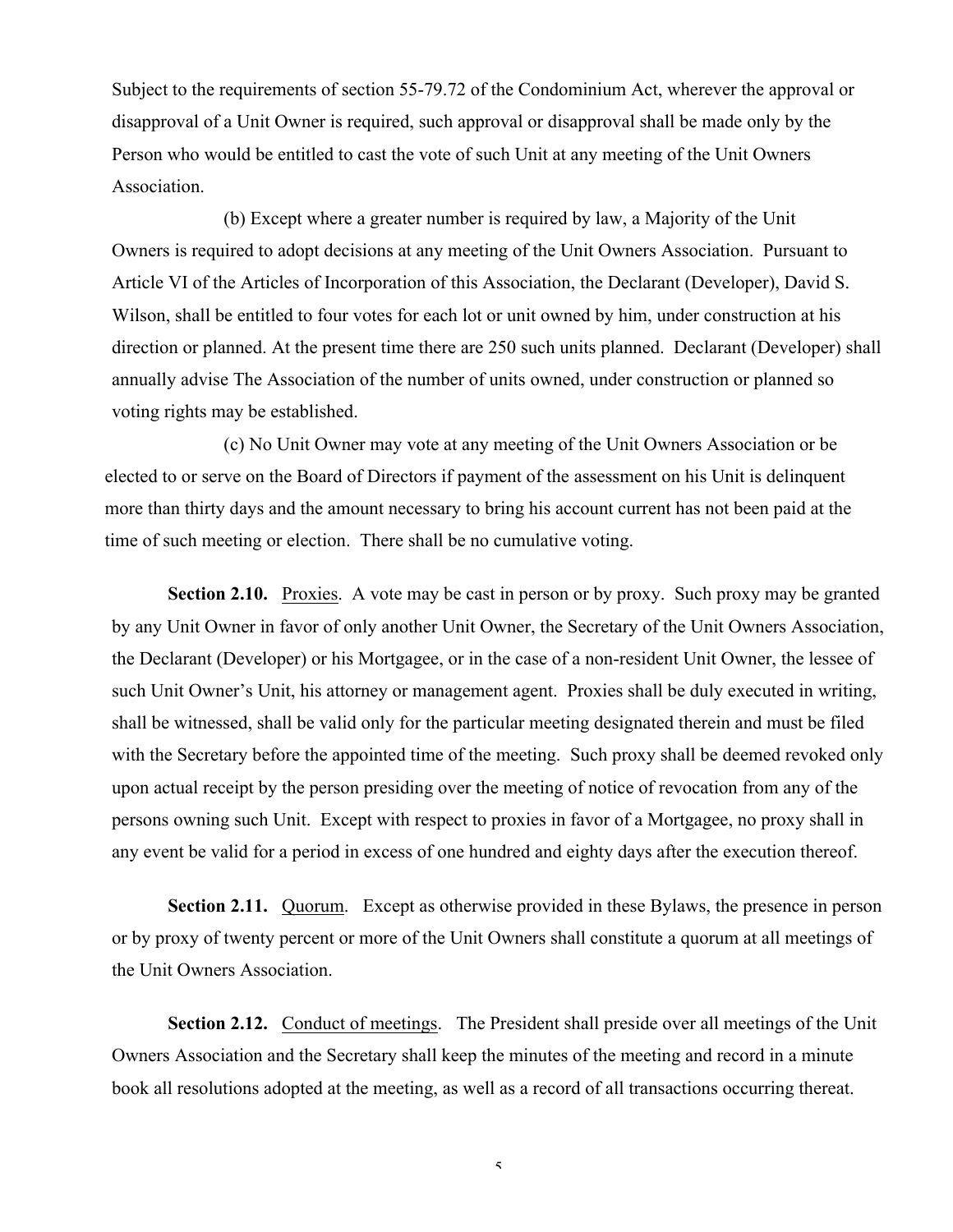The President may appoint a person to serve as parliamentarian at any meeting of the Unit Owners Association. The then current edition of Robert's Rules of Order shall govern the conduct of all meetings of the Unit Owners Association when not in conflict with the Declaration, these Bylaws or the Condominium Act. All votes shall be tallied by tellers appointed by the President or other officer presiding over the meeting.

### **ARTICLE 3**

## **Board of Directors**

**Section 3.1.** Powers and Duties. The Board of Directors shall have all of the powers and duties necessary for the administration of the affairs of the Unit Owners Association and may do all such acts and things as are not by law or by these Bylaws required to be exercised and done by the Unit Owners Association. The Board of Directors shall have the power from time to time to adopt any Rules and Regulations deemed necessary for the benefit and enjoyment of the Development; provided, however, that such Rules and Regulations shall not be in conflict with the Condominium Act, any Declaration of these Bylaws or the Declaration of Rights, Covenants, Restrictions, Conditions and Obligations, as amended from time to time. The Board of Directors shall delegate to one of its members or to a person employed for such purpose the authority to act on behalf of the Board of Directors on such matters relating to the duties of the Managing Agent (as defined in Section 3.3 hereof), if any, which may arise between meetings of the Board of Directors as the Board of Directors deems appropriate. In addition to the duties imposed by these Bylaws or by any resolution of the Unit Owners Association that may hereafter be adopted, the Board of Directors shall on behalf of the Unit Owners Association:

(a) Prepare and adopt an annual budget, in which there shall be expressed the assessments of each Unit Owner for the Common Expenses.

(b) Make assessments against Unit Owners to defray the costs and expenses of the Development, establish the means and methods of collecting such assessments from the Unit Owners and establish the period of the installment payment, if any, of the annual assessment for Common Expenses.

(c) Provide for the operation, care, upkeep and maintenance of all of the Property and services of the Development.

 $\boldsymbol{\zeta}$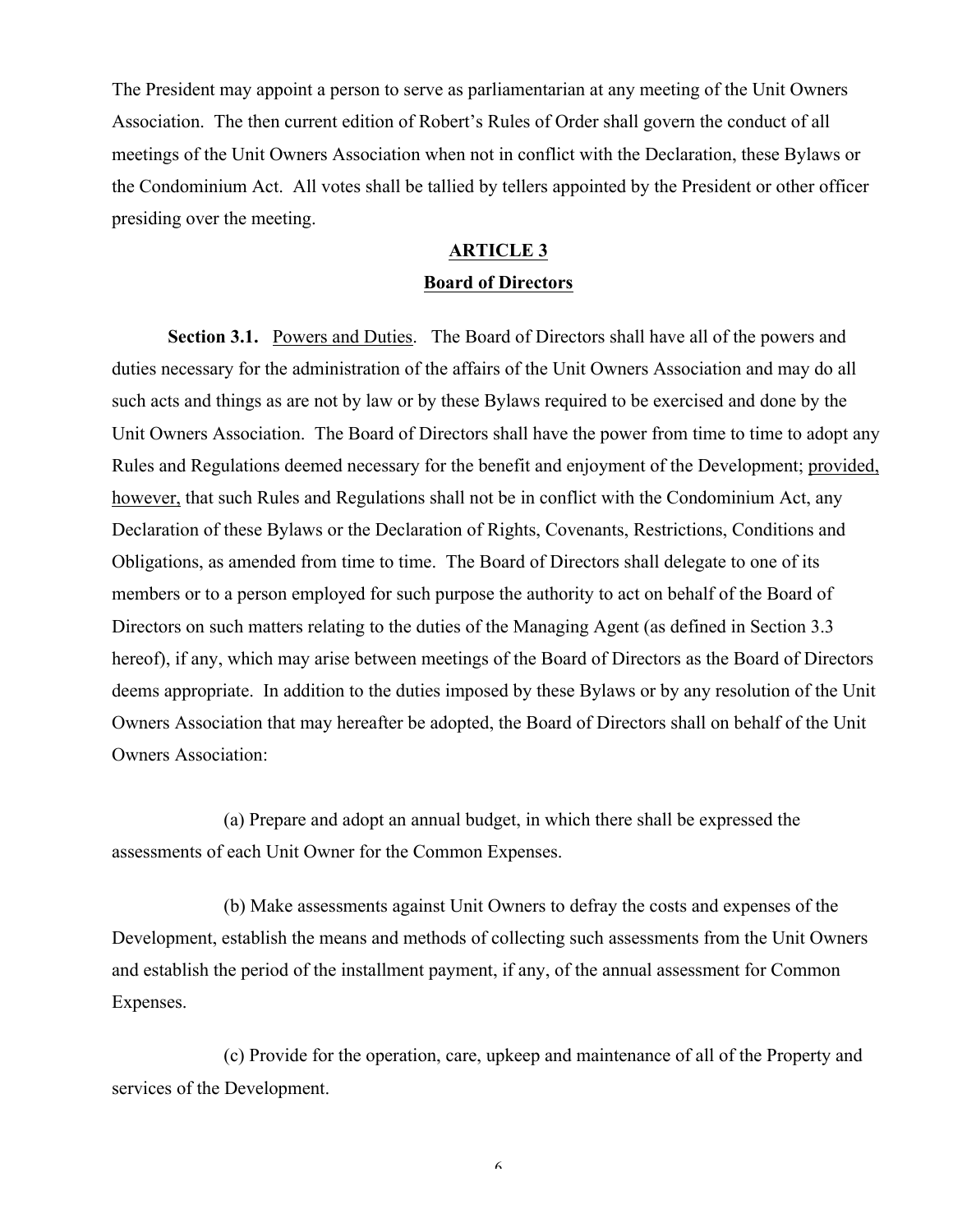(d) Designate, hire and dismiss the personnel necessary for the maintenance, operation, repair and replacement of the Common Elements and for providing services for the Property and, where appropriate, provide for the compensation of such personnel and for the purchase of equipment, supplies and material to be used by such personnel in the performance of their duties, which supplies and equipment shall be deemed part of the property of The Association.

(e) Collect the assessments against the Unit Owners, deposit the proceeds thereof in bank depositories designated by the Board of Directors and use the proceeds to carry out the administration of the Property.

(f) Make and amend the Rules and Regulations.

(g) Open bank accounts on behalf of the Unit Owners Association and designate the signatories thereon.

(h) Make, or contract for the making of, repairs, additions and improvements to or alterations of the Property, and repairs to and restoration of the Property, in accordance with these Bylaws, after damage or destruction by fire or other casualty, or as a result of condemnation or eminent domain proceedings.

(i) Enforce by legal means the provisions of the Declaration of Rights, Covenants, Restrictions, Conditions and Obligations of Bernard's Landing, these Bylaws and the Rules and Regulations, act on behalf of the Unit Owners with respect to all matters arising out of any eminent domain proceeding, and notify the Unit Owners of any litigation against the Unit Owners Association involving a claim in excess of two percent of the amount of the annual budget.

(j) Obtain and carry insurance against casualties and liabilities, as provided in Article 6 of these Bylaws or as may be deemed appropriate by the Board of Directors, pay the premiums therefor and adjust and settle any claims thereunder.

(k) Pay the cost of all authorized services rendered to the Unit Owners Association and not billed to Unit Owners of individual Units or otherwise provided for in Sections 5.1 and 5.2 of these Bylaws.

(l) Keep books with detailed accounts in chronological order of the receipts and expenditures affecting the Property, and the administration of The Development, specifying the expenses of maintenance and repair of the Common Elements and any other expenses incurred. Such books and vouchers accrediting the entries therein shall be available for examination.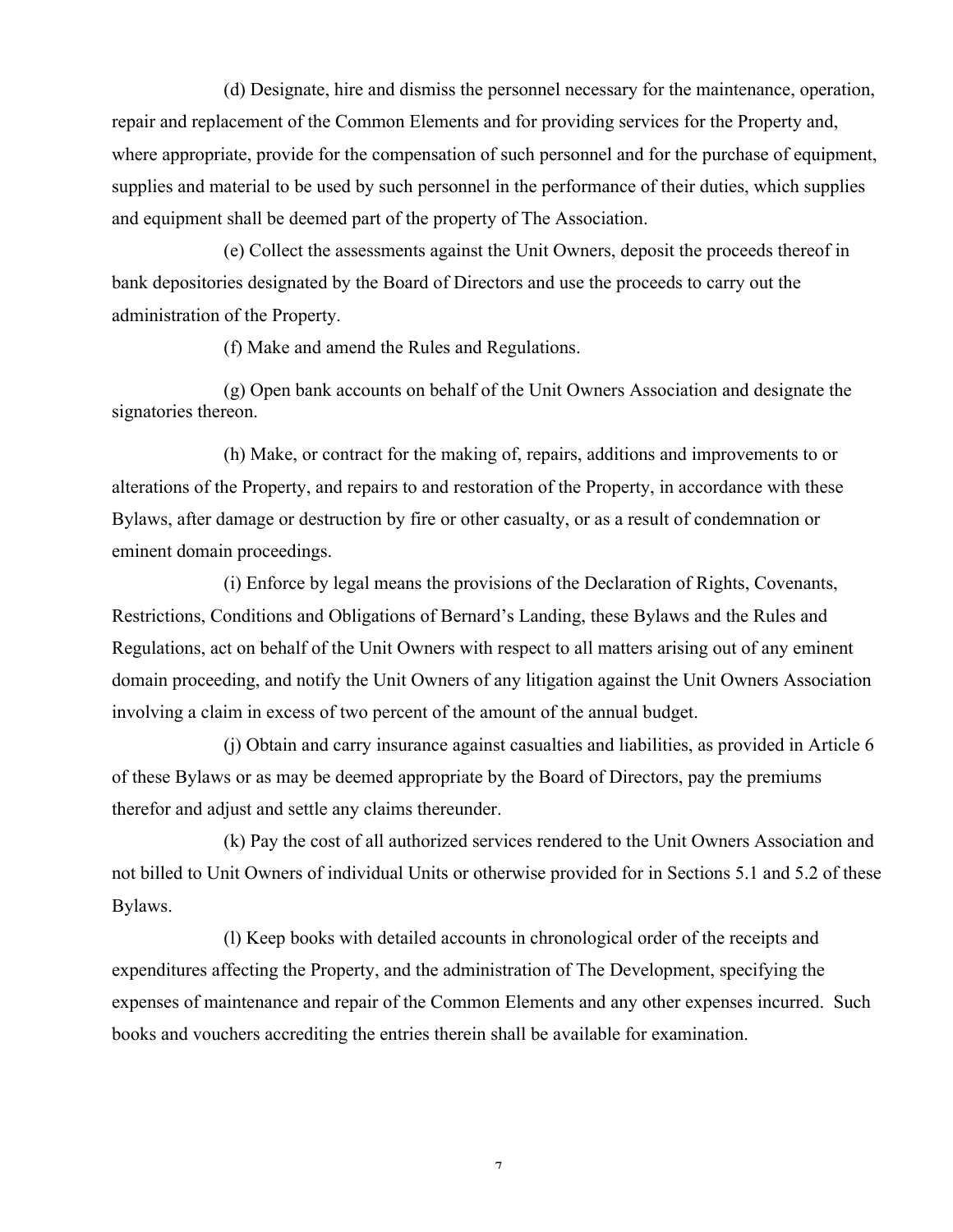by the Unit Owners, their attorneys, accountants and authorized agents during general business hours on business days at the times and in the manner set and announced by the Board of Directors for the general knowledge of the Unit Owners. All books and records shall be kept in accordance with generally accepted accounting principles, and the same shall be audited at least once each year by an independent auditor retained by the Board of Directors. The cost of such audit shall be a Common Expense.

(m) Notify a Mortgagee of any default hereunder by the Unit Owner of the Unit subject to such Mortgage, if such default continues for a period exceeding thirty days.

(n) Borrow money on behalf of The Association when required in connection with any instance relating to the operation, care, upkeep and maintenance of the Common Elements; provided, however, that the consent of at least two-thirds in number and in Percentage Interest of all Unit Owners, obtained either in writing or at a meeting duly called and held for such purpose in accordance with the provisions of these Bylaws, shall be required to borrow any sum in excess of Ten Thousand Dollars.

(o) Acquire, hold and dispose of Units or land and mortgage the same if such expenditures and hypothecations are included in the budget adopted by the Unit Owners Association.

(p) In its sole discretion, designate from time to time certain Common Elements as Reserved or Limited Common Elements and impose such restrictions and conditions on the use thereof as the Board of Directors deems appropriate.

(q) When applicable, furnish the statement required by Section 55-79.97 of the Condominium Act, within ten days after the receipt of a written request therefor from any Condominium Unit Owner, designated as "Certificate for Resale," upon receipt of such payment as may be established by the Board of Directors in compliance with section 55-79.97 (b) of the Condominium Act.

(r) Do such other things and acts not inconsistent with law, the Declaration of Rights, Covenants, Restrictions, Conditions and Obligations of Bernard's Landing or these Bylaws which the Board of Directors may be authorized to do by a resolution of the Unit Owners Association.

**Section 3.2.** Managing Agent. The Board of Directors may employ for the Condominium a "Managing Agent" at a compensation to be established by the Board of Directors.

 $\pmb{\mathsf{Q}}$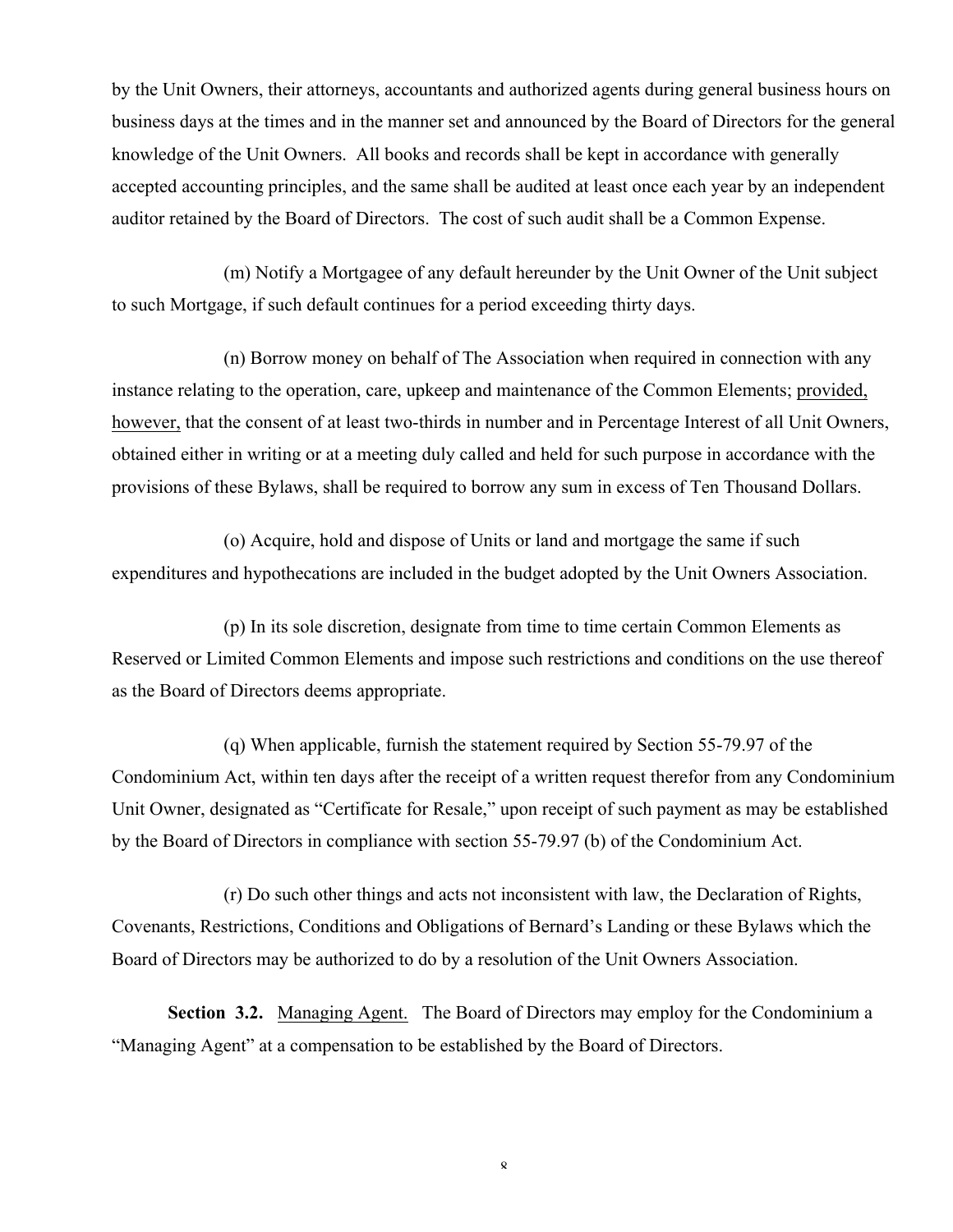(a) Requirements. The Managing Agent shall be a bona fide business enterprise, which manages common interest residential communities. Such firm shall have adequate experience in real estate community management and shall employ persons possessing a high level of competence in the technical skills necessary to proper management of The Development. The Managing Agent must be able to advise the Board of Directors regarding the administrative operation of The Development and shall employ personnel knowledgeable in the areas of insurance, accounting, contract negotiation, labor relations and development regulation.

(b) Duties. The Managing Agent shall perform such duties and services as the Board of Directors shall direct. Such duties and services may include, without limitations, the duties listed in subsections 3.1 (a), (c), (d), (e), (h), (i), (j), (k), (l), (m), (q), and (r). The Board of Directors may delegate to the Managing Agent all of the powers granted to the Board of Directors by these Bylaws other than the powers set forth in subsections 3.1 (b), (f), (g), (n), (o), and (p). The Managing Agent shall perform the obligations, duties and services relating to the management of the property, the rights of Mortgagees and the maintenance of reserve funds in compliance with the provisions of these Bylaws.

(c) Standards. The Board of Directors shall impose appropriate standards of performance upon the Managing Agent. Unless the Managing Agent is instructed otherwise by the Board of Directors:

(1) the accrual method of accounting shall be employed and expenses required by these Bylaws to be charged to more than one but less than all Unit Owners shall be accounted for separately;

(2) two or more persons shall be responsible for handling cash to maintain adequate financial control procedures;

(3) cash accounts of the Unit Owners Association shall not be commingled with any other accounts;

(4) no remuneration shall be accepted by the Managing Agent from vendors, independent contractors or others providing goods or services to the Unit Owners Association whether in the form of commissions, finders fees, service fees or otherwise; any discounts received shall benefit solely the Unit Owners Association;

(5) any financial or other interest which the Managing Agent may have in any firm providing goods or

 $\Omega$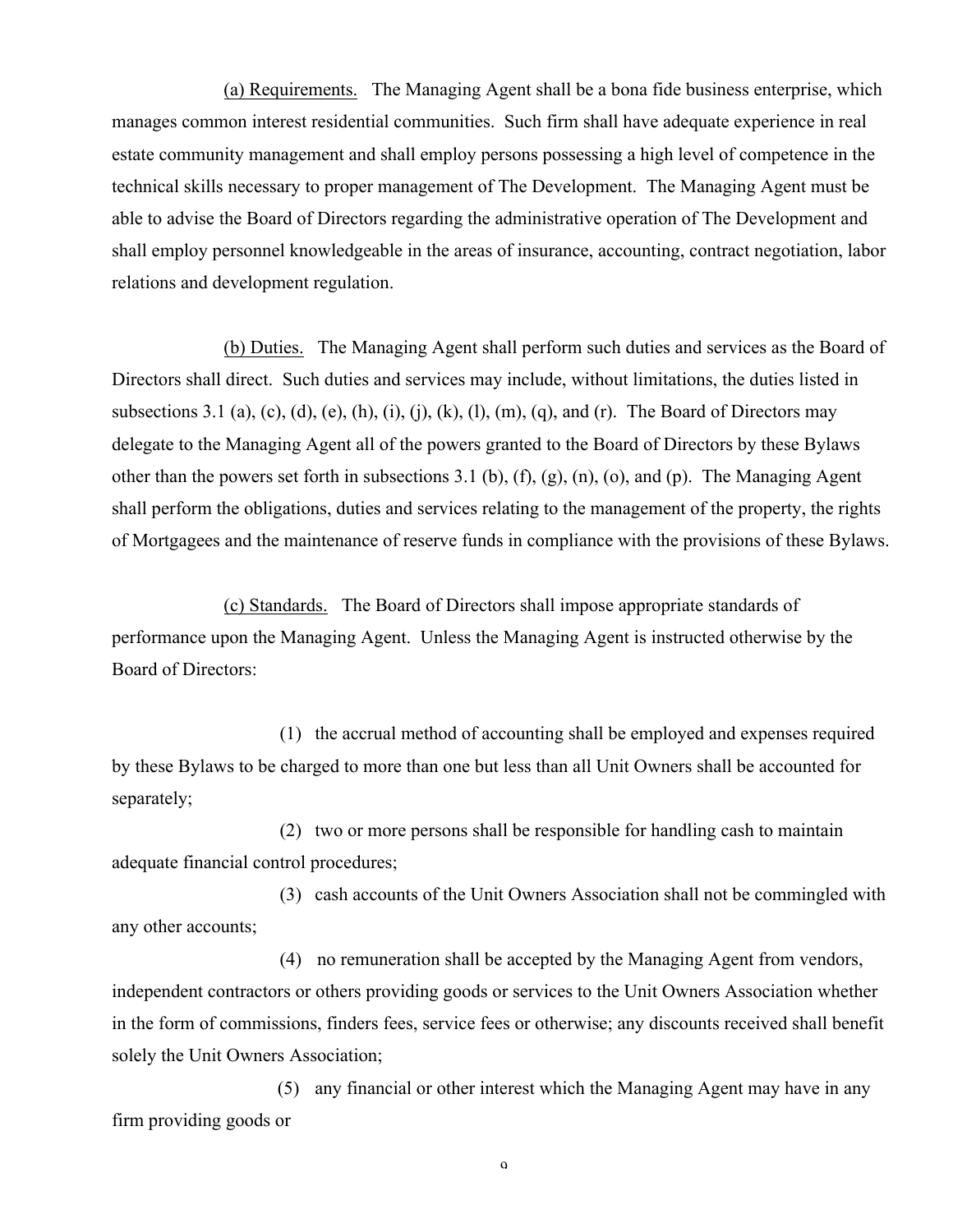services to the Unit Owners Association shall be disclosed promptly to the

Board of Directors; and

(6) a monthly financial report shall be prepared for the Unit Owners Association containing:

(A) an Income Statement reflecting all income and expense activity for the preceding month on an accrual basis;

(B) an Account Activity Statement reflecting all receipt and disbursement activity for the preceding month on a cash basis;

(C) an Account Status Report reflecting the status of all accounts in an "actual" versus "projected" (budget) format;

(D) a Balance Sheet reflecting the financial condition of the Unit Owners Association on an unaudited basis;

(E) a Budget Report reflecting any actual or pending obligations which are in excess of budgeted amounts by an amount exceeding the operating reserves or ten percent of a major budget category (as distinct) from a specific line item in an expanded chart of accounts; and

(F) a Delinquency Report listing all Unit Owners who are delinquent in paying assessments or accounts due The Association and describing the status of any actions to collect such assessments.

(d) Limitations. The Board of Directors may employ a Managing Agent for a term not to exceed one year. Any contract with the Managing Agent must provide that it may be terminated, without payment of a termination fee, without cause on no less than thirty days' written notice; or in the case of termination for cause, without prior written notice.

**Section 3.3.** Number and Term of Office.

(a) Designated Members. The initial Board of Directors shall consist of no less than three nor more than nine persons, all of whom shall be designated by the Declarant (Developer). The term of office of at least two of such persons shall expire at the third annual meeting; the term of office of up to three additional persons shall expire at the second annual meeting; and the term of office of any other persons shall expire at the first annual meeting. The

 $1<sub>0</sub>$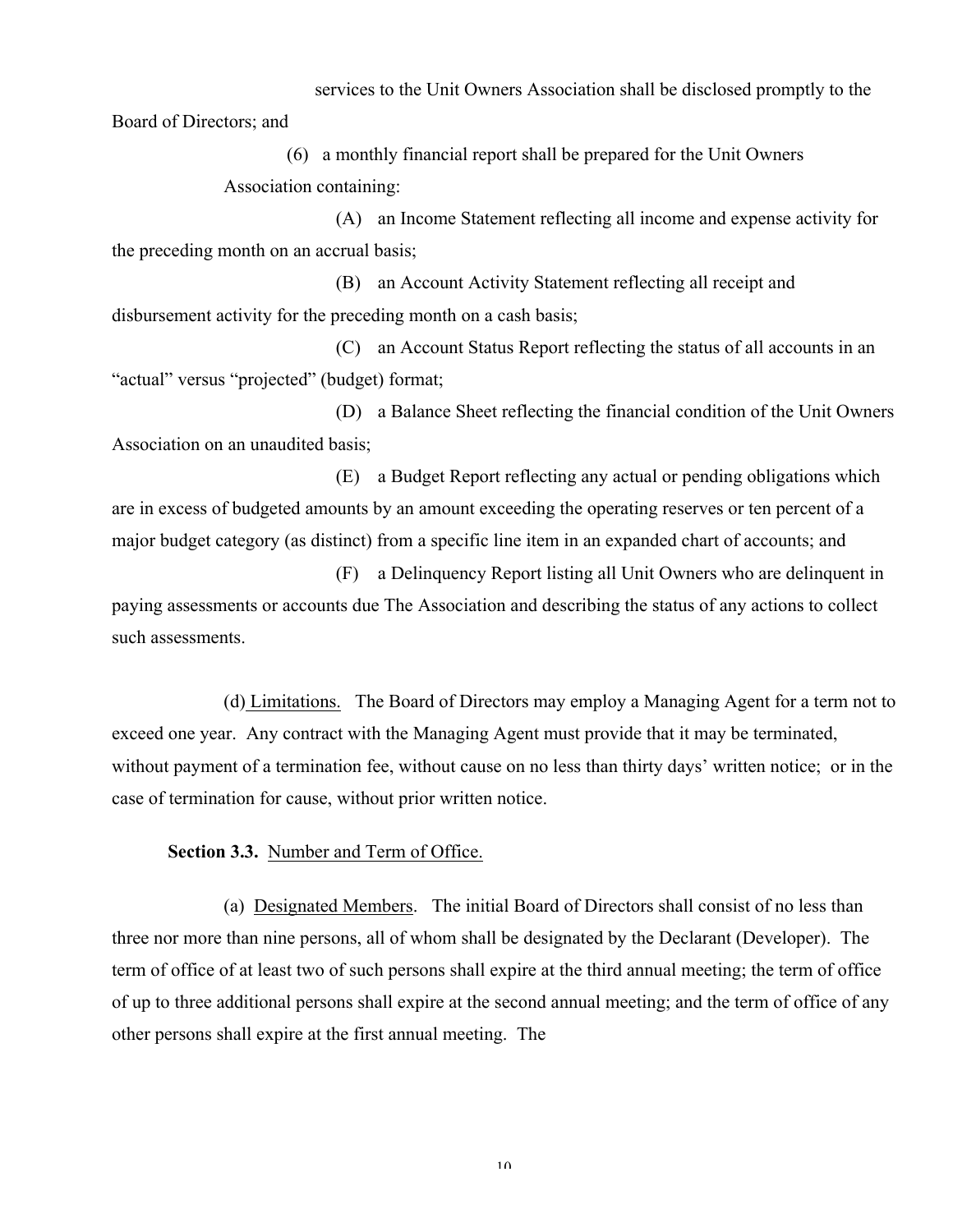term of each designee shall be fixed by the Declarant (Developer). At the special meeting required by subsection 2.4 (b), a number of the persons designated by the Declarant (Developer) shall resign if necessary so that a majority of the members of the Board of Directors shall have been elected in accordance with subsection 2.4 (b). The persons elected shall serve for the remainder of the terms of office of the resigning members of the Board of Directors who such persons replace, or if no resignation was required, for the terms of office necessary so that the term of office of one-third of the members of the Board of Directors shall expire at each of the first three annual meetings after their election. The persons receiving the greatest vote shall be elected for the longest available terms. At the expiration of the terms of office of all members of the Board of Directors designated by the Declarant (Developer) or elected at the special meeting held pursuant to subsection 2.4 (b), all successor directors shall be elected to serve for a term of three years.

(b) Elected Members. No later than the first annual meeting of the Unit Owners Association after the end of the Declarant (Developer) Control Period, the Board of Directors shall be composed of nine persons, all of whom shall be Unit Owners, Mortgagees (or designees of Mortgagees) or designees of the Declarant (Developer). Except for resignation or removal, the members of the Board of Directors shall hold office until their respective successors shall have been elected by the Unit Owners Association. **(Refer to Bylaws Amendment #1.)**

## **Section 3.4.** Election of Directors.

(a) Elections Committee. At least ninety days prior to the special meeting required by section 2.4 (b) of these Bylaws and each annual meeting of the Unit Owners Association, the Board of Directors shall appoint an Elections Committee consisting of a member of the Board of Directors whose term is not then expiring and at least three other Unit Owners. The Elections Committee shall develop election procedures and administer such procedures as are approved by the Board of Directors.

(b) Nominations. Persons qualified to be directors may be nominated for election only by a nominating petition submitted to the Chairman of the Elections Committee at least thirty-five days before the meeting at which the election is to be held signed by Unit Owners representing at least ten Units and either signed by the nominee or accompanied by a document signed by the nominee indicating a willingness to serve as a member of the Board of Directors; provided, however, that additional nominations may be made from the floor at the meeting at which the election is held for each vacancy on the Board of Directors for which no more than one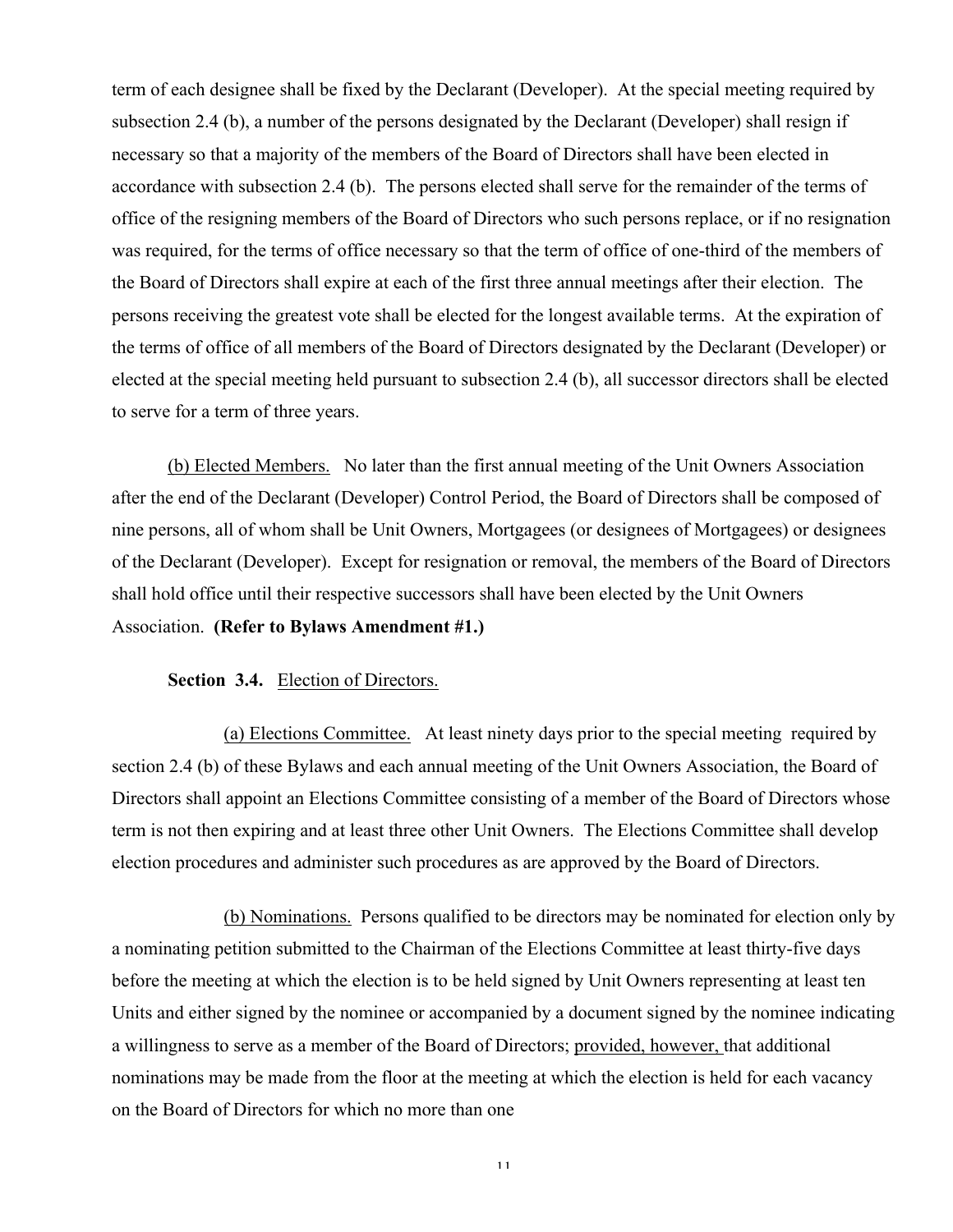person has been nominated by petition. The nominee must either be present and consent to the nomination or have indicated in writing the willingness to serve. This subsection (b) does not apply to Persons appointed to the Board of Directors by the Declarant.

(c) Qualifications. No Person other than an appointee of the Declarant (Developer) shall be eligible for election as a member of the Board of Directors unless he is (alone or together with one or more other Persons) a Unit Owner. No Person shall be elected as a member of the Board or shall continue to serve as a member of the Board if he is delinquent in his financial obligations to the Unit Owners Association.

(d) Since there will be more than one phase or area of Bernard's Landing (i.e., The Peninsula, The Woodlands, etc.), the Board of Directors shall consist of at least one director elected from each phase or area.

**Section 3.5.** Removal or Resignation of Directors. Except with respect to directors designated by Declarant, at any regular or special meeting duly called, any one or more of the members of the Board of Directors may be removed with or without cause by a Majority of the Unit Owners and a successor may then and there be elected to fill the vacancy thus created. Any director whose removal has been proposed by the Unit Owners shall be given at least seven days' notice of the time, place and purpose of the meeting and shall be given an opportunity to be heard at the meeting. A member of the Board of Directors may resign at any time and, except for a director designated by the Declarant, shall be deemed to have resigned upon disposition of his Unit (as provided for officers in section 55-79.78(a) of the Condominium Act where applicable), or if not in attendance at three consecutive regular meetings of the Board, unless the minutes reflect consent to such absence.

**Section 3.6.** Vacancies. Vacancies in the Board of Directors caused by any reason other than the removal of a director by a vote of the Unit Owners Association shall be filled by a vote of a majority of the remaining Directors at a special meeting of the Board of Directors held for such purpose promptly after the occurrence of any such vacancy, even though the directors present at such meeting may constitute less than a quorum. Each person so elected shall be a member of the Board of Directors until a successor shall be elected at the next annual meeting of the Unit Owners Association. During the Declarant (Developer) Control Period, the Declarant (Developer) shall designate the successor to any member previously designated by the Declarant (Developer) who resigns or is removed.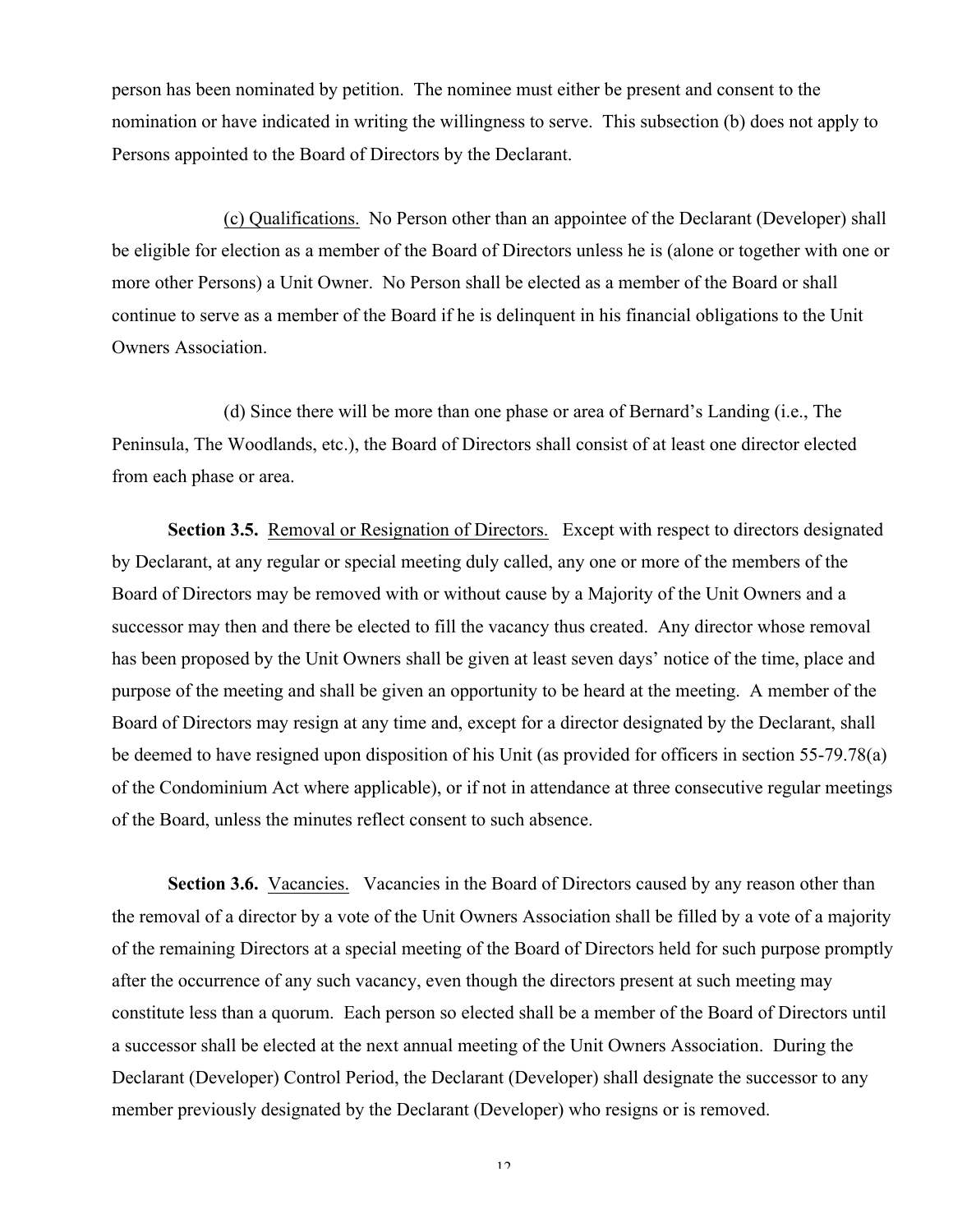**Section 3.7.** Annual Organizational Meeting. The first meeting of the Board of Directors following the annual meeting of the Unit Owners Association shall be held within thirty days thereafter at such time and place as shall be fixed by the Unit Owners Association at the meeting at which such Board of Directors shall have been elected, and no notice shall be necessary to the newly elected members of the Board of Directors in order legally to constitute such meeting, providing a majority of the whole Board of Directors is present at the meeting.

**Section 3.8.** Regular Meetings. Regular meetings of the Board of Directors may be held at such time and place as shall be determined from time to time by a majority of the directors, but such meetings shall be held at least once every fiscal quarter during each fiscal year, except the quarter in which the annual organizational meeting occurs. Notice of regular meetings of the Board of Directors shall be given in writing to each director, by hand delivery, mail or telegraph, at least three days prior to the day named for such meeting.

**Section 3.9.** Special Meetings. Special meetings of the Board of Directors may be called by the President on three days' notice to each director, given in writing by hand delivery, mail or telegraph, which notice shall state the time, place and purpose of the meeting. Special meetings of the Board of Directors shall be called by the President or Secretary in like manner and on like notice on the written request of at least three directors. In the event that the President shall certify the existence of an emergency, he shall be authorized to call a special emergency meeting without any written notice. A quorum must be present to act at such meeting and all action taken at such time shall be by unanimous vote. Meetings by way of conference telephone calls are authorized.

**Section 3.10.** Waiver of Notice. Any director may at any time, in writing, waive notice of any meeting of the Board of Directors, and such waiver shall be deemed equivalent to the giving of such notice. Attendance by a director, in person or by telephone communication, at any meeting of the Board of Directors shall constitute a waiver of notice by him of the time, place and purpose of such meeting.

**Section 3.11.** Quorum of Board of Directors. At all meetings of the Board of Directors a majority of the directors shall constitute a quorum for the transaction of business, and the votes of a majority of the directors present at a meeting at which a quorum is present shall constitute the decision of the Board of Directors. If at any meeting of the Board of Directors there shall be less than a quorum present, a majority of those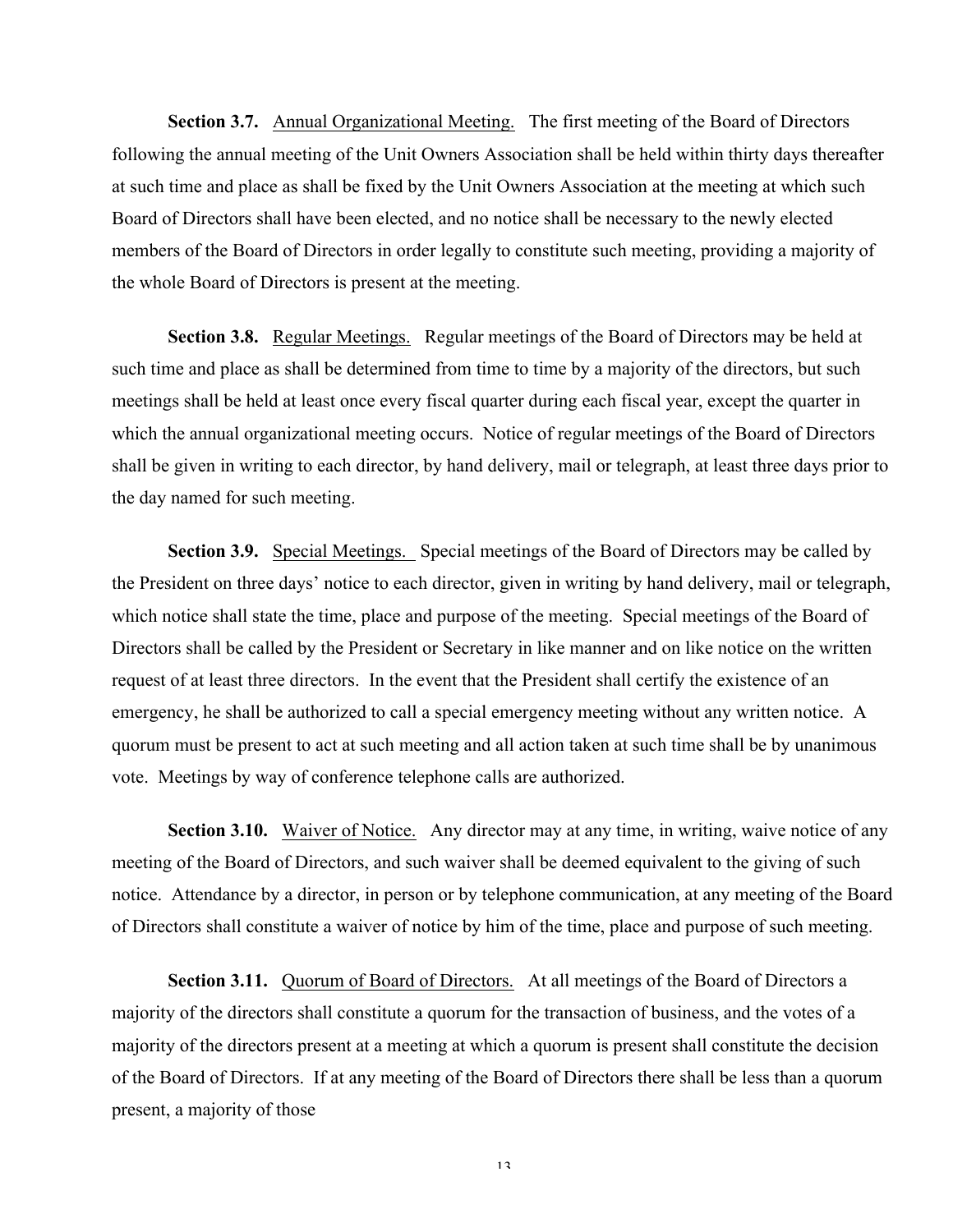present may adjourn the meeting from time to time. At any such adjourned meeting at which a quorum is present, any business which might have been transacted at the meeting originally called may be transacted without further notice. A member of the Board of Directors who participates in a meeting by means of telephone communication shall be deemed present at the meeting for all purposes.

**Section 3.12.** Fidelity Bonds. As required by subsection 6.4 (a) hereof, there shall be obtained fidelity bonds in an amount not less than one-half the total annual regular assessments for the year (in such form and such greater amounts as may be required by the Mortgagees) for all officers, directors and employees of the Unit Owners Association, including without limitation the Managing Agent, handling or responsible for Development funds. The premiums on such bonds shall constitute a Common Expense.

**Section 3.13.** Compensation. No director shall receive any compensation from The Association for acting as such.

**Section 3.14.** Conduct of Meetings. The President shall preside over all meetings of the Board of Directors and the Secretary shall keep a minute book of the Board of Directors recording therein all resolutions adopted by the Board of Directors and a record of all transactions and proceedings occurring at such meetings. The then current edition of Robert's Rules of Order shall govern the conduct of the meetings of the Board of Directors when not in conflict with the Declaration, or these Bylaws.

**Section 3.15.** Action Without Meeting. Any action by the Board of Directors required or permitted to be taken at any meeting may be taken without a meeting if all of the members of the Board of Directors shall individually or collectively consent in writing to such action. Any such written consent shall be filed with the minutes of the proceedings of the Board of Directors.

**Section 3.16.** Liability of the Board of Directors, Officers, Unit Owners and Unit Owners Association. (a) No officer, member of the Board of Directors or member of the Covenants Committee shall be liable to the Unit Owners Association or any Unit Owner for any mistake of judgment, negligence or otherwise, except for his own individual willful misconduct or bad faith. The Unit Owners Association shall indemnify and hold harmless each of the officers and directors from and against all contractual liability to others arising out of contracts made by the officers or the Board of Directors on behalf of the Unit Owners Association unless any such contract shall have been made in bad faith or contrary to the provisions of law, the Declaration of Rights, Covenants, Restrictions,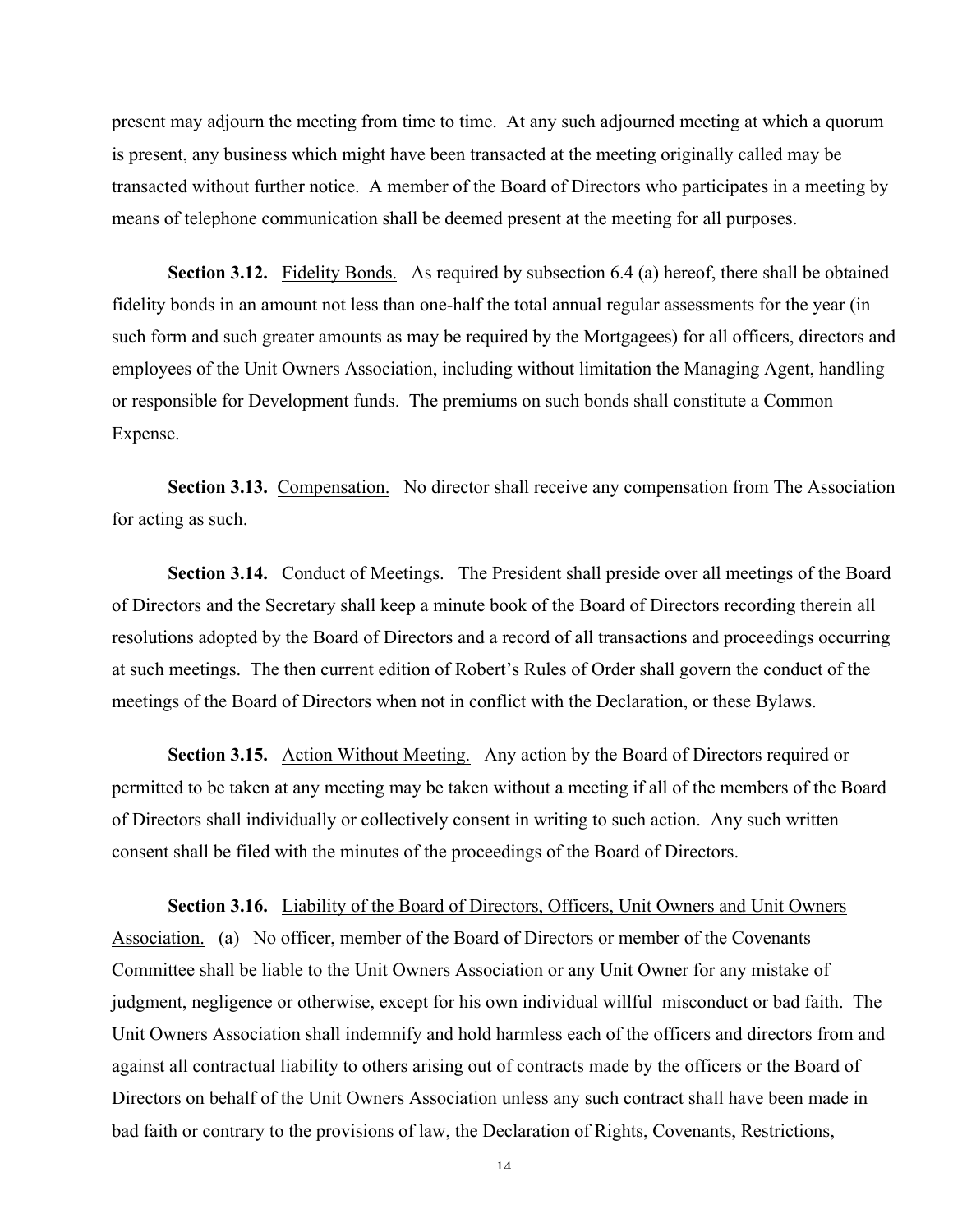Conditions and Obligations of Bernard's Landing or these Bylaws, except to the extent that such liability is satisfied by directors and officers liability insurance. Officers and members of the Board of Directors shall have no personal liability with respect to any contract made by them in good faith on behalf of the Unit Owners Association. The liability of any Unit Owner arising out of any contract made by the officers or Board of Directors, or out of the indemnification of the members of the Board of Directors or officers, or for damages as a result of injuries arising in connection with the Common Elements solely by virtue of his ownership of an Interest therein or for liabilities incurred by the Unit Owners Association, shall be limited to the total liability multiplied by his membership interest, if any. Every agreement made by the officers, the Board of Directors or the Managing Agent on behalf of the Unit Owners Association shall, if obtainable, provide that the officers, the members of the Board of Directors or the Managing Agent, as the case may be, are acting only as agents for the Unit Owners Association and shall have no personal liability thereunder. The Unit Owners Association shall indemnify and hold harmless each of the members of the Covenants Committee from and against all liability to others arising out of the due exercise of their responsibilities unless their action shall have been taken in bad faith or contrary to the provisions of law, the Declaration of Rights, Covenants, Restrictions, Conditions and Obligations of Bernard's Landing or these Bylaws. The Unit Owners Association shall indemnify any person who was or is a party or is threatened to be made a party to any threatened, pending or completed action, suit or proceeding by reason of the fact that he is or was a director or officer of the Unit Owners Association or a member of the Covenants Committee, against expenses (including attorneys' fees), judgments, fines and amounts paid in settlement incurred by him in connection with such action, suit or proceeding if he acted in good faith and in a manner he reasonably believed to be in, or not opposed to, the best interests of the Condominium.

(b) The Unit Owners Association shall not be liable for any failure of the Unit Owners Association to obtain or pay for water supply or other services as a Common Expense, or for injury or damage to Person or property caused by the elements or by any Unit Owner, or any other Person, or resulting from electricity, water, snow or ice which may leak or flow from or over any portion of the Common Elements or from any pipe, drain, conduit, appliance or equipment. The Unit Owners Association shall not be liable to any Unit Owner, or other person, for loss or damage, by theft or otherwise, of articles which may be stored upon any of the Common Elements. No diminution or abatement of any assessments,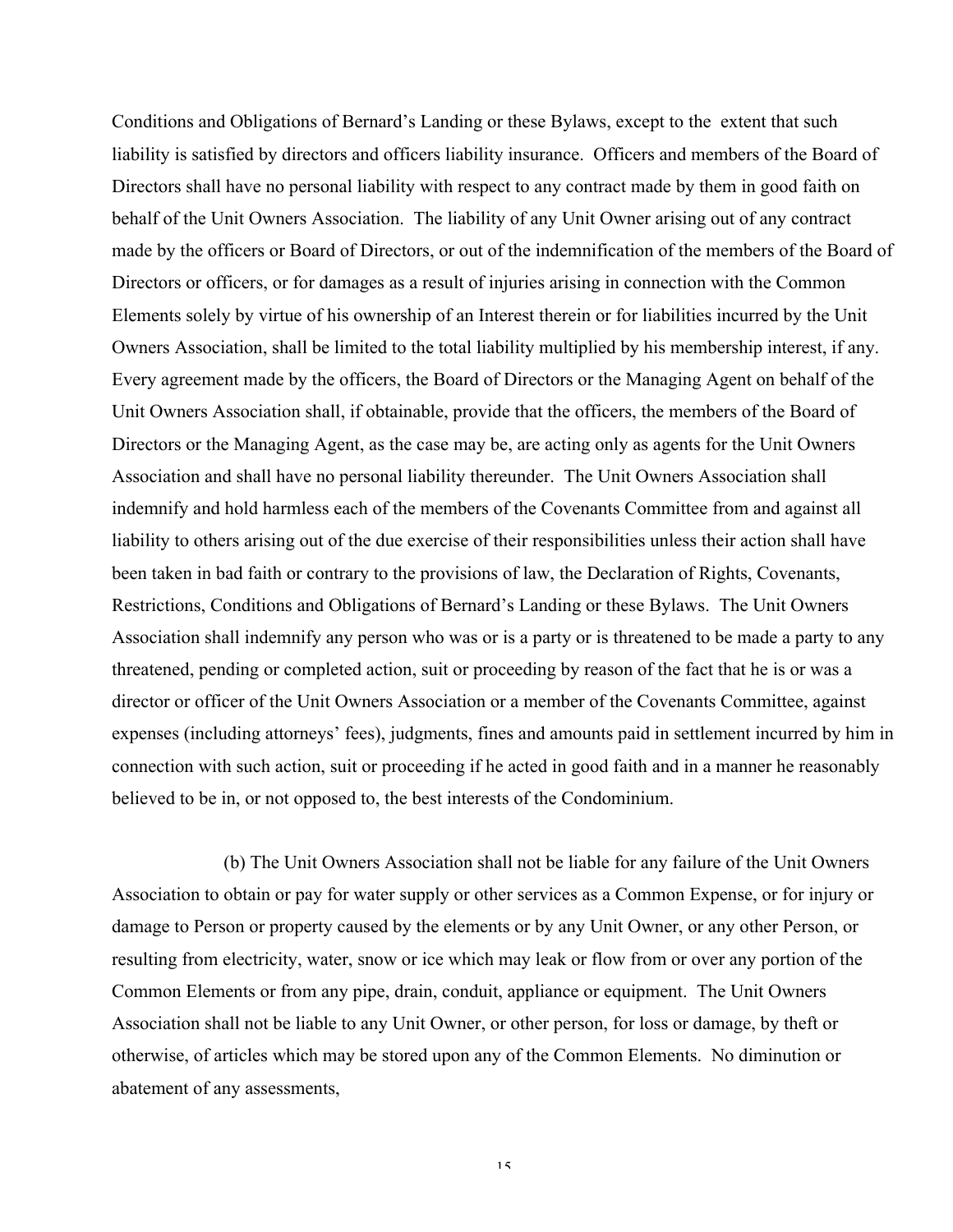as herein elsewhere provided, shall be claimed or allowed for inconvenience or discomfort arising from the making of or failure to make repairs or improvements to the Common Elements or from any action taken by the Unit Owners Association to comply with any law, ordinance or with the order or directive of any municipal or other governmental authority.

**Section 3.17.** Common or Interested Directors. Each member of the Board of Directors shall exercise his powers and duties in good faith and with a view to the interests of Bernard's Landing Development. No contract or other transaction between the Unit Owners Association and any of its directors, or between the Unit Owners Association and any corporation, firm or association (including the Declarant (Developer) in which any of the directors of the Unit Owners Association are directors or officers or are pecuniarily or otherwise interested, is either void or voidable because any such director is present at the meeting of the Board of Directors or any committee thereof which authorizes or approves the contract or transaction, or because his vote is counted for such purpose, if any of the conditions specified in any of the following subsections exists:

(a) The fact of the common directorate or interest is disclosed or known to the Board of Directors or a majority thereof or noted in the minutes, and the Board of Directors authorizes, approves or ratifies such contract or transaction in good faith by a vote sufficient for the purpose; or

(b) The fact of the common directorate or interest is disclosed or known to at least a Majority of the Unit Owners, and the Unit Owners approve or ratify the contract or transaction in good faith by a vote sufficient for the purpose; or

(c) The contract or transaction is commercially reasonable to the Unit Owners Association at the time it is authorized, ratified, approved or executed.

Any common or interested directors may be counted in determining the presence of a quorum of any meeting of the Board of Directors or committee thereof which authorizes, approves or ratifies any contract or transaction, and may vote thereat to authorize any contract or transaction with like force and effect as if such director were not such director of officer of such Unit Owners Association or not so interested.

**Section 3.18.** Board of Directors as Attorney-in-Fact. The Board of Directors is hereby irrevocably appointed as agent and attorney-in-fact for the Unit Owners of all of the Units and for each of them, to manage, control and deal with the interests of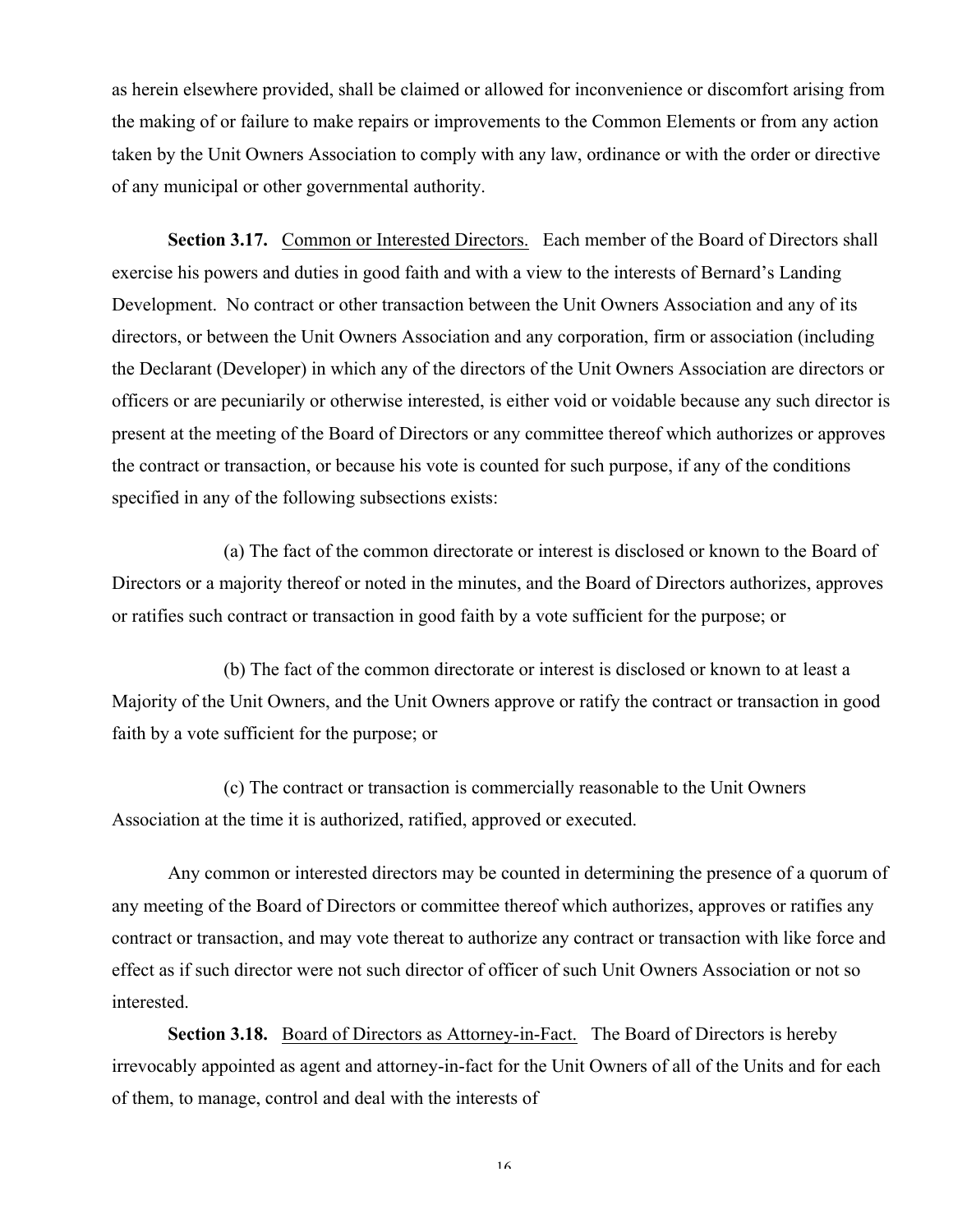such Unit Owners in the Common Elements of The Development to permit the Board of Directors to fulfill all of its powers, rights, functions and duties. The Board of Directors is hereby irrevocably appointed as agent and attorney-in-fact for each Unit Owner, each Mortgagee, other named insureds and their beneficiaries and any other holder of a lien or other interest in The Development or the property to adjust and settle all claims arising under insurance policies purchased by the Board of Directors and to execute and deliver releases upon the payment of claims. The Board of Directors may grant and accept easements and licenses pursuant to and as contemplated in section 55-79.80(b) of the Condominium Act.

## **Section 3.19** Covenants Committee

(a) Purpose. The Board of Directors shall establish a Covenants Committee, consisting of three or five members appointed by the Board of Directors, each to serve for a term of one year, in order to assure that The Development shall always be maintained in a manner: (1) providing for visual harmony and soundness of repair; (2) avoiding activities deleterious to the aesthetic or property values of The Development; (3) furthering the comfort of the Unit Owners, their guests and tenants; and (4) promoting the general welfare and safety of the community.

(b) Powers. The Covenants Committee shall regulate the external design, appearance, use and maintenance of the Common Elements. The Covenants Committee shall have the power to impose reasonable fines upon and issue a cease and desist request to a Unit Owner, his guests, invitees, or lessees whose actions are inconsistent with the provisions of law, the Rules and Regulations or resolutions of the Board of Directors (upon petition of any Unit Owner or upon its own motion). The Covenants Committee shall from time to time, as required, provide interpretations of the Declaration of Rights, Covenants, Restrictions, Conditions and Obligations of Bernard's Landing, Rules and Regulations and resolutions pursuant to the intents, provisions and qualifications thereof when requested to do so by a Unit Owner or the Board of Directors. Any action, ruling or decision of the Covenants Committee may be appealed to the Board of Directors by any party deemed by the Board of Directors to have standing as an aggrieved party and the Board of Directors may modify or reverse any such action, ruling or decision.

(c) Authority. The Covenants Committee shall have such additional duties, powers and authority as the Board of Directors may from time to time provide by resolution. The Board of Directors may relieve the Covenants Committee of any of its duties, powers and authority either generally or on a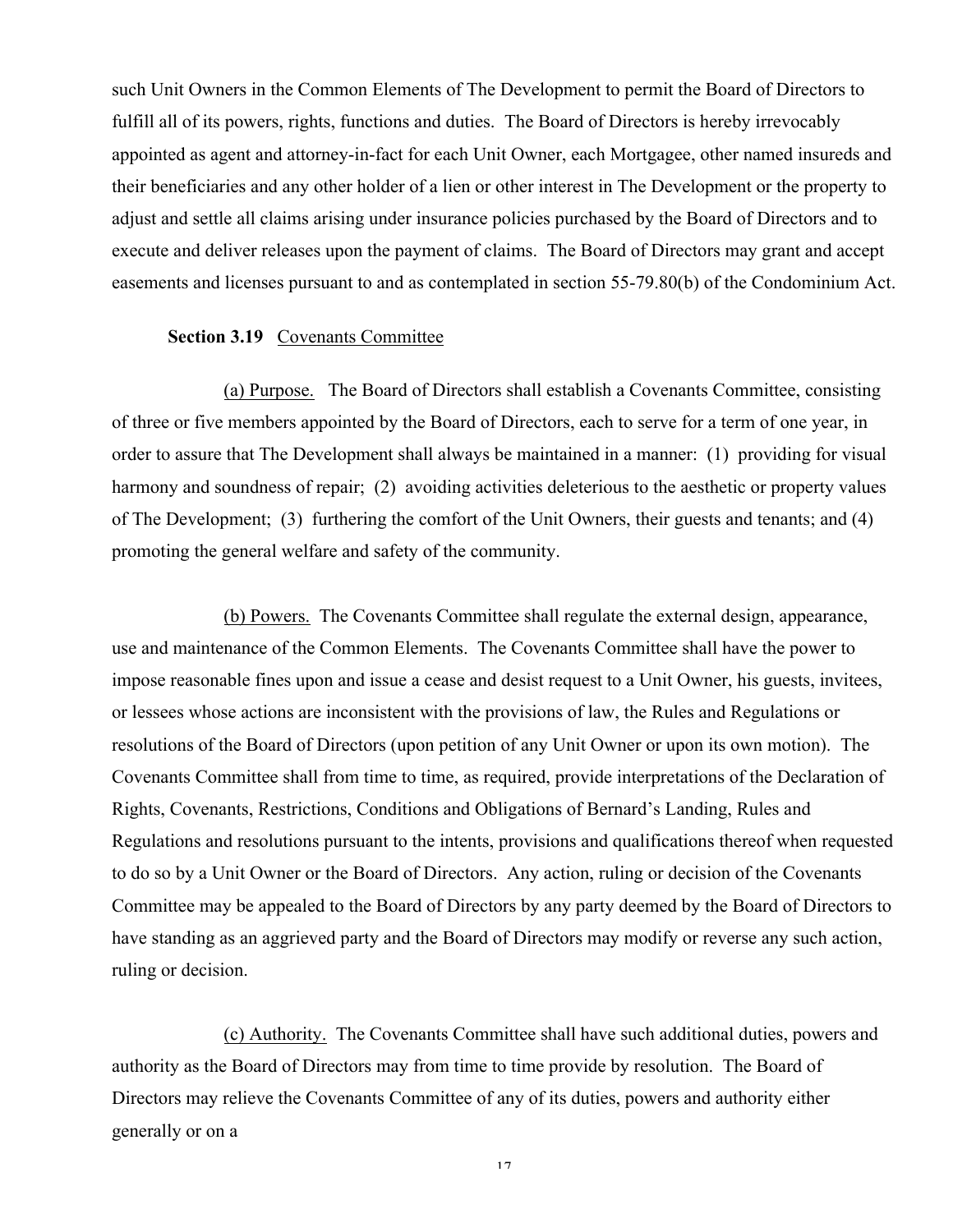case by case basis. The Covenants Committee shall carry out its duties and exercise its powers and authority in the manner provided for in the Rules and Regulations or by resolution of the Board of **Directors** 

## **ARTICLE 4**

#### **Officers**

**Section 4.1.** Designation. The principal officers of the Unit Owners Association shall be the President, the Vice President, the Secretary and the Treasurer, all of whom shall be elected by the Board of Directors. The Board of Directors may appoint an assistant treasurer, an assistant secretary and such other officers as in its judgment may be necessary. The President, Vice President, Secretary and Treasurer shall be Unit or Property Owners in The Development and members of the Board of Directors. Any other officers may, but need not, be Unit or Property Owners or members of the Board of Directors.

**Section 4.2.** Election of Officers. The officers of the Unit Owners Association shall be elected annually by the Board of Directors at the organizational meeting of each new Board of Directors and shall hold office at the pleasure of the Board of Directors.

**Section 4.3.** Removal of Officers. Upon the affirmative vote of a majority of all members of the Board of Directors, any officer may be removed, either with or without cause, and a successor may be elected at any regular meeting of the Board of Directors or at any special meeting of the Board of Directors, called for such purpose.

**Section 4.4.** President. The President shall be the chief executive officer of the Unit Owners Association; preside at all meetings of the Unit Owners Association and of the Board of Directors; have general and active management of the business of the Unit Owners Association subject to the control of the Board of Directors; see that all orders and resolutions of the Board of Directors are carried into effect; and appoint committees from among the Unit Owners from time to time as the President may in his discretion decide is appropriate to assist in the conduct of the affairs of the Unit Owners Association.

**Section 4.5.** Vice President. The Vice President shall take the place of the President and perform the duties of the President whenever the President shall be absent or unable to act. If neither the President nor the Vice President is able to act, the Board of Directors shall appoint some other members of the Board of Directors to act in the place of the President, on an interim basis. The Vice President shall also perform such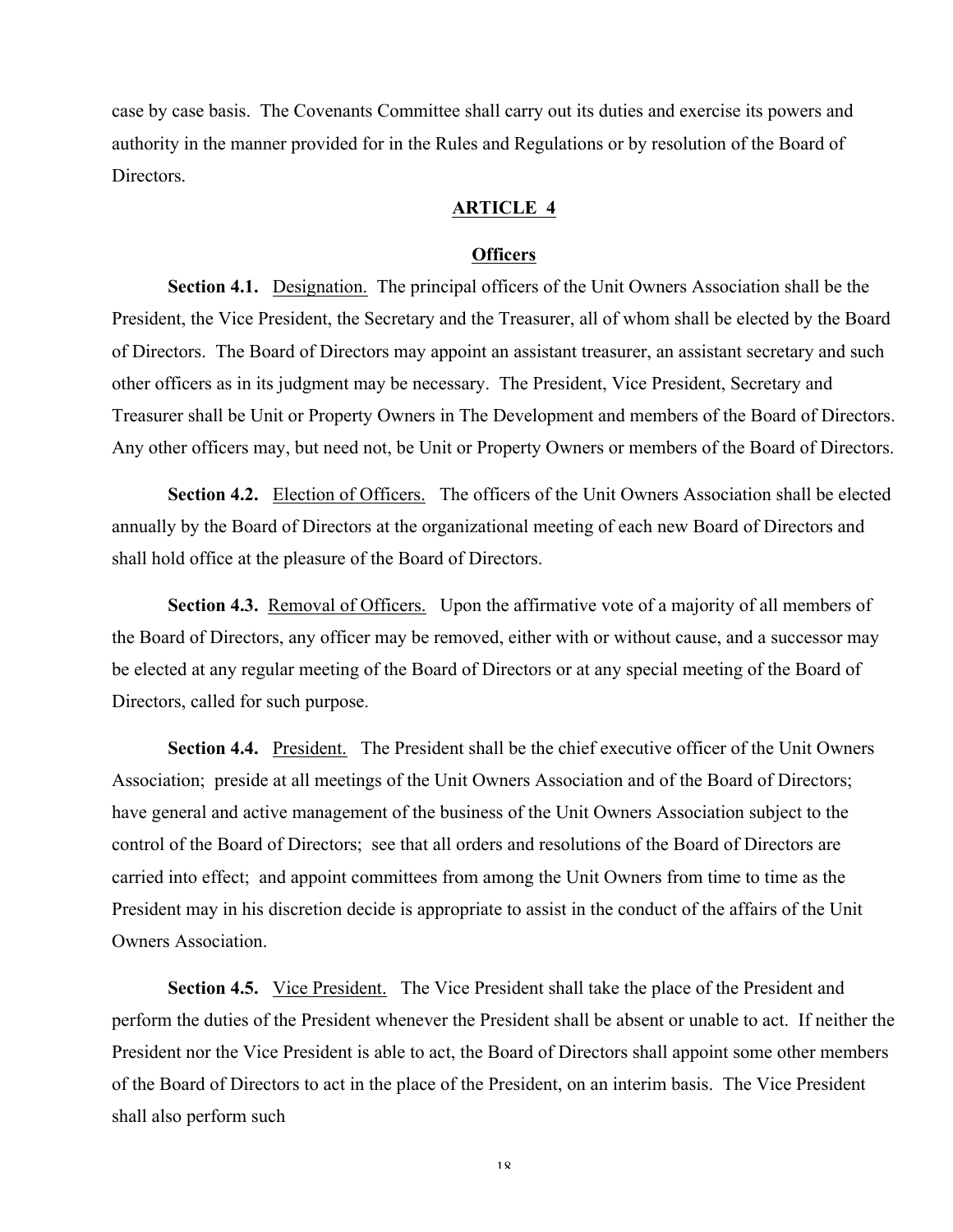other duties as shall from time to time be imposed by the Board of Directors or by the President.

**Section 4.6.** Secretary. The Secretary shall keep the minutes of all meetings of the Unit Owners Association and of the Board of Directors; have charge of such books and papers as the Board of Directors may direct; give or cause to be given all notices required to be given by the Unit Owners Association; maintain a register setting forth the place to which all notices to Unit Owners and Mortgagees hereunder shall be delivered; and, in general, perform all the duties incident to the office of secretary.

**Section 4.7.** Treasurer. The Treasurer shall (together with the Managing Agent) be responsible for Unit Owners Association funds and securities; keep full and accurate financial records and books of account showing all receipts and disbursements; prepare all required financial data; deposit all monies and other valuable effects in the name of the Board of Directors, the Unit Owners Association or the Managing Agent, in such depositories as may from time to time be designated by the Board of Directors; and, in general, perform all the duties incident to the office of treasurer.

**Section 4.8.** Execution of Documents. All agreements, contracts, deeds, leases, checks and other instruments of the Unit Owners Association for aggregate expenditures or obligations in excess of One Thousand Dollars, and all checks drawn upon reserve accounts, shall be executed by any two persons designated by the Board of Directors. All such instruments for expenditures or obligations of One Thousand Dollars or less, except from reserve accounts, may be executed by any one person designated by the Board of Directors.

**Section 4.9.** Compensation of Officers. No officer who is also a director shall receive any compensation from the Unit Owners Association for acting as such officer. Other officers may be compensated as authorized by the Board of Directors.

## **ARTICLE 5**

### **Operation of the Property**

### **Section 5.1.** Determination of Common Expenses and Assessments Against Unit Owners.

(a) Fiscal Year. The fiscal year of the Unit Owners Association shall be January 1 through December 31.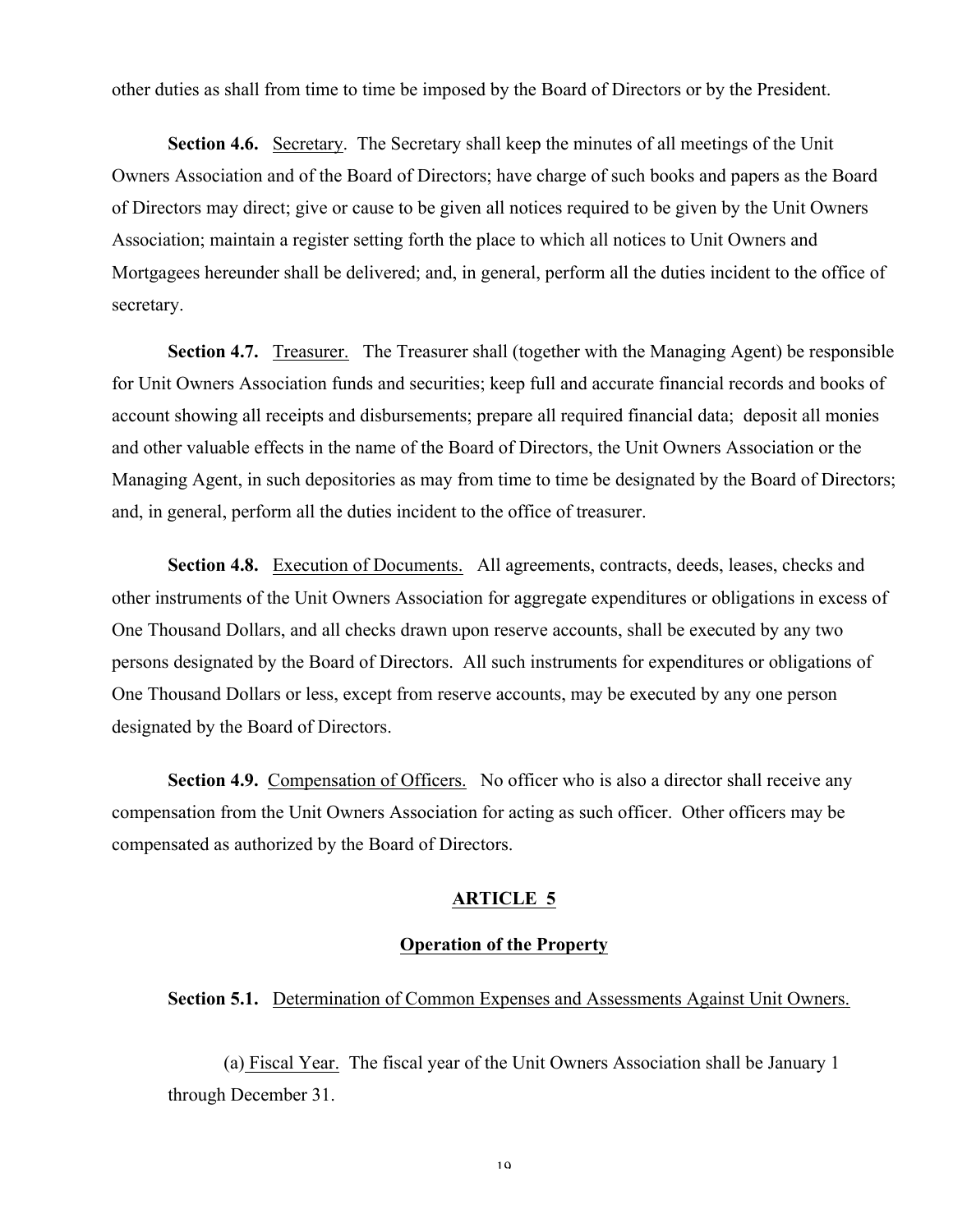#### (b) Preparation and Approval of Budget.

(1) At least one hundred twenty days before the beginning of each fiscal year, the Board of Directors shall adopt a budget for the Unit Owners Association containing an estimate of the total amount considered necessary to pay the cost of maintenance, management, operation, repair and replacement of the Common Elements, and those parts of the Unit which it is the responsibility of the Board of Directors to maintain, repair and replace, and the cost of wages, materials, insurance premiums services, supplies and other expenses that may be declared to be Common Expenses by the Declaration of Rights, Covenants, Restrictions Conditions and Obligations, these Bylaws or a resolution of the Unit Owners Association and which will be required during the ensuing fiscal year for the administration, operation, maintenance and repair of the Property and the rendering to the Unit Owners of all related services. The budget shall reflect the separate assessment of Limited Common Expenses.

(2) Such budget shall also include such reasonable amounts as the Board of Directors considers necessary to provide working capital, a general operating reserve and reserves for contingencies and replacements. At least sixty days before the beginning of each fiscal year, the Board of Directors shall send to each Unit Owner a copy of the budget in a reasonably itemized form which sets forth the amount of the Common Expenses and any special assessment and any special assessment payable by each Unit Owner. Such budget shall constitute the basis for determining each Unit Owner's assessment for the Common Expenses of the Unit Owners Association, and will state the amount of the monthly assessment for the following year.

(c) Assessment and Payment of Common Expenses. Subject to the provisions of subsection 9.1 (a) hereof, the total amount of the estimated funds required from assessments for the operation of the Property set forth in the budget adopted by the Board of Directors shall be assessed proportionately against the Unit Owners except for Limited Common Expenses which shall be assessed against each Unit Owner benefited in proportion to the relative Interest of or benefit to such Units interse, and shall be a lien against each Unit Owner's Unit as provided in Section 9.2 of these Bylaws. On or before the first day of each fiscal year and the first day of each of the succeeding eleven months in such fiscal year, each Unit Owner shall be obligated to pay to the Board of Directors or the Managing Agent (as determined by the Board of Directors), one-twelfth of such assessment. Within ninety days after the end of each fiscal year, the Board of Directors shall supply to all Unit Owners, an itemized accounting of the Common Expenses for such fiscal year actually incurred and paid, together with a tabulation of the amounts collected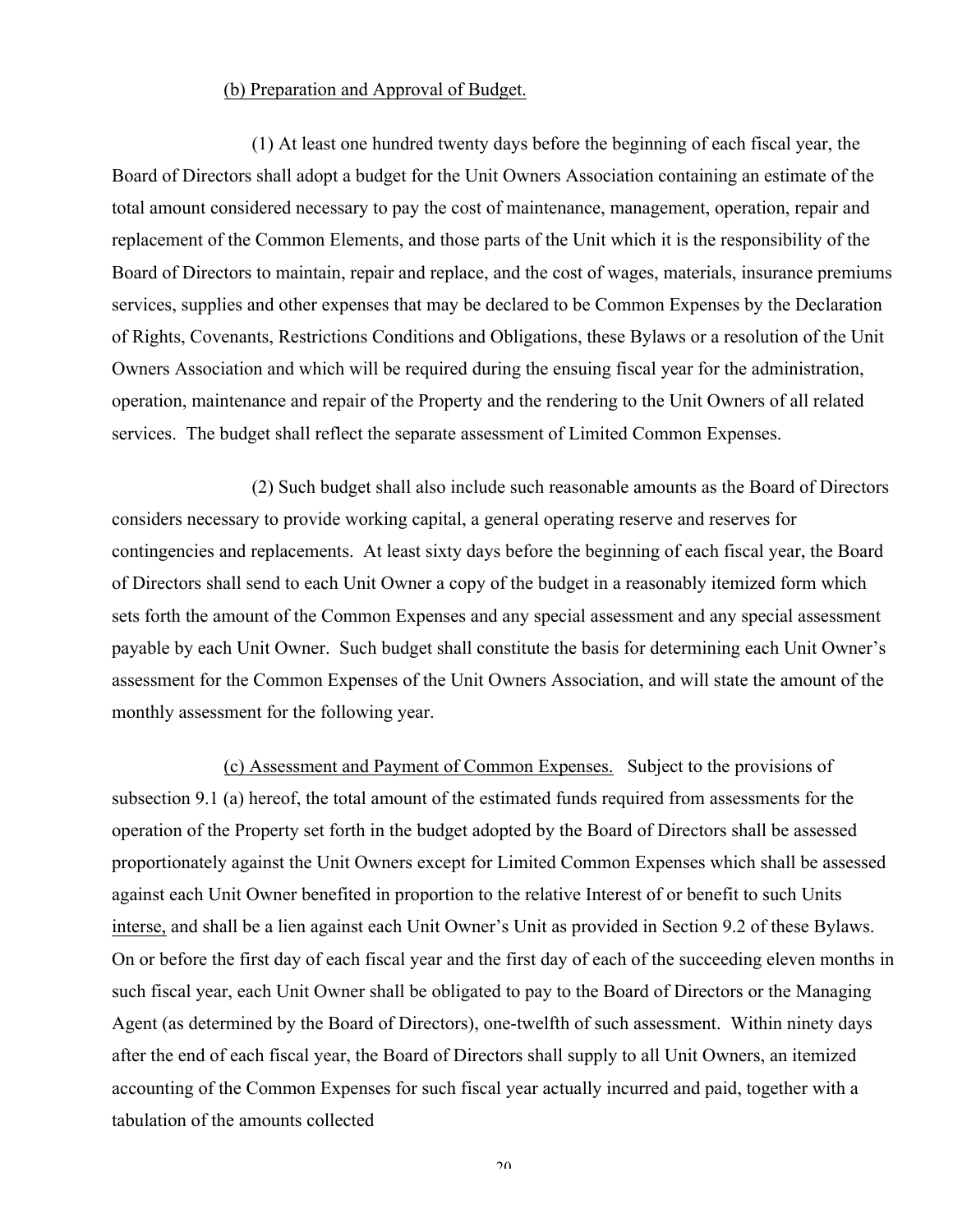pursuant to the budget adopted by the Board of Directors for such fiscal year, and showing the net amount over or short of the actual expenditures plus reserves. Any amount accumulated in excess of the amount required for actual expenses and reserves shall, at the discretion of the Board of Directors, be placed in reserve accounts, be placed in a special account to be expended solely for the general welfare of the Unit Owners, or be credited according to each Unit Owner's Interest to the next monthly installments due from Unit Owners under the current fiscal year's budget, until exhausted. Any net shortage shall be assessed promptly against the Unit Owners and shall be payable either: (1) in full with payment of the next monthly assessment due; or  $(2)$  in not more than six equal monthly installments, as the Board of Directors may determine.

(d) Reserves. The Board of Directors shall build up and maintain reasonable reserves for working capital, operations, contingencies and replacements. Extraordinary expenditures not originally included in the annual budget which may become necessary during the year shall be charged first against such reserves. If the reserves are inadequate for any reason, including non-payment of any Unit Owner's assessment, the Board of Directors may at any time levy a further assessment, which shall be assessed against the Unit Owners as the directors shall determine and which may be payable in a lump sum or in installments as the Board of Directors may determine. The Board of Directors shall serve notice of any such further assessment on Unit Owners by a statement in writing giving the amount and reasons therefor, and such further assessment shall, unless otherwise specified in the notice, become effective with the next monthly payment which is due more than ten days after the sending of such notice of further assessment. All Unit Owners so notified shall be obligated to pay the adjusted monthly amount or, if such further assessment is not payable in installments, the amount of such assessment. Such assessment shall be a lien as of the effective date as set forth in the preceding subsection (c).

(e) Initial Capital Payment. (i) Upon taking office, the first Board of Directors elected or designated pursuant to these Bylaws shall determine the budget, as defined in this Section, for the period commencing thirty days after such selection and ending on the last day of the fiscal year in which such selection occurs. Assessments shall be levied and become a lien against the Unit Owners during such period as provided in subsection (c) of this Section.

(ii) The Declarant (Developer), as the agent of the Board of Directors, will collect from each initial purchaser an initial capital payment in an amount initially determined by the Declarant (Developer). The Declarant (Developer) will deliver the funds so collected to the Board of Directors to provide the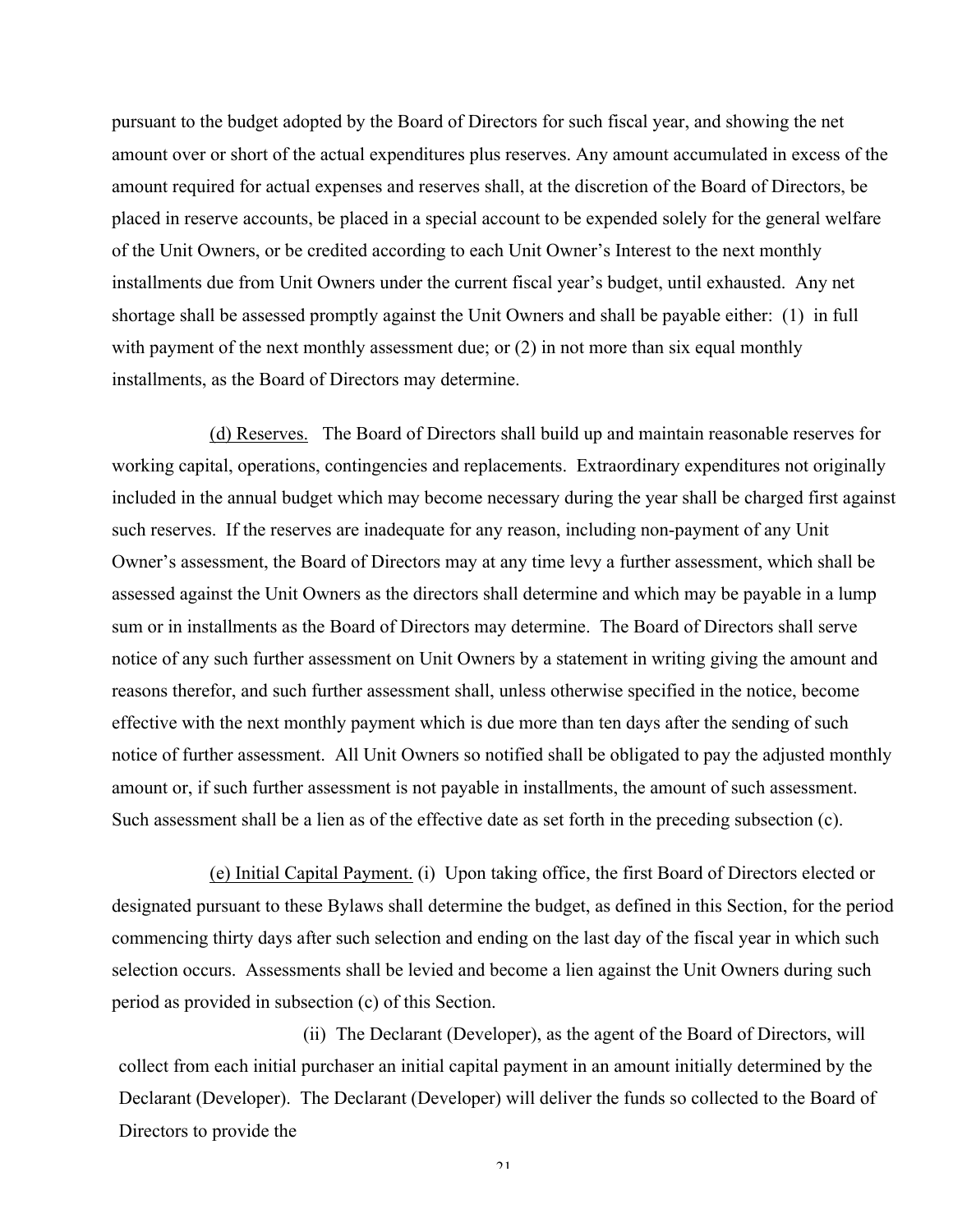necessary working capital for the Unit Owners Association. Such funds may be used for certain prepaid items, initial equipment, supplies, organizational costs and other start-up costs, and for such other purposes as the Board of Directors may determine.

(f) Effect of Failure to Prepare or Adopt Budget. The failure or delay of the Board of Directors to prepare or adopt a budget for any fiscal year shall not constitute a waiver or release in any manner of a Unit Owner's obligation to pay his share of the Common Expenses as herein provided whenever the same shall be determined and, in the absence of any annual budget or adjusted budget, each Unit Owner shall continue to pay each monthly installment at the monthly rate established for the previous fiscal year until notified of a revised monthly payment in accordance with this Section.

(g) Accounts. All sums collected by the Board of Directors with respect to assessments against the Unit Owners or from any other source may be commingled into a single fund or held for each Unit Owner.

**Section 5.2.** Payment of Common Expenses. Each Unit Owner shall pay the Common Expenses, including Limited Common Expenses, assessed by the Board of Directors pursuant to the provisions of Section 5.1. No Unit Owner may exempt himself from liability for his contribution toward Common Expenses by waiver of the use or enjoyment of any of the Common Elements or by abandonment of his Unit or in any other manner whatsoever. No Unit Owner shall be personally liable for the payment of any part of the Common Expenses assessed against his Unit subsequent to the date of recordation of a conveyance by him in fee of such Unit. Prior to or at the time of any such conveyance, all liens, unpaid charges and assessments shall be paid in full and discharged. The purchaser of a Unit shall be jointly and severally liable with the selling Unit Owner for all unpaid assessments against the latter for his proportionate share of the Common Expenses up to the time of such recordation, without prejudice to the purchaser's right to recover from the selling Unit Owner amounts paid by the purchaser therefor; provided, however, that any such purchaser shall be entitled at his expense to a statement setting forth the amount of the unpaid assessments against the selling Unit Owner within five business days following a written request therefor to the Board of Directors or Managing Agent and such purchaser shall not be liable for, nor shall the Unit conveyed be subject to a lien for, any unpaid assessments in excess of the amount therein set forth; and provided, further, that unless notice of lien for assessment has been recorded each Mortgagee or purchaser at foreclosure who comes into possession of a Unit by virtue of foreclosure or by deed or assignment in lieu of foreclosure, or any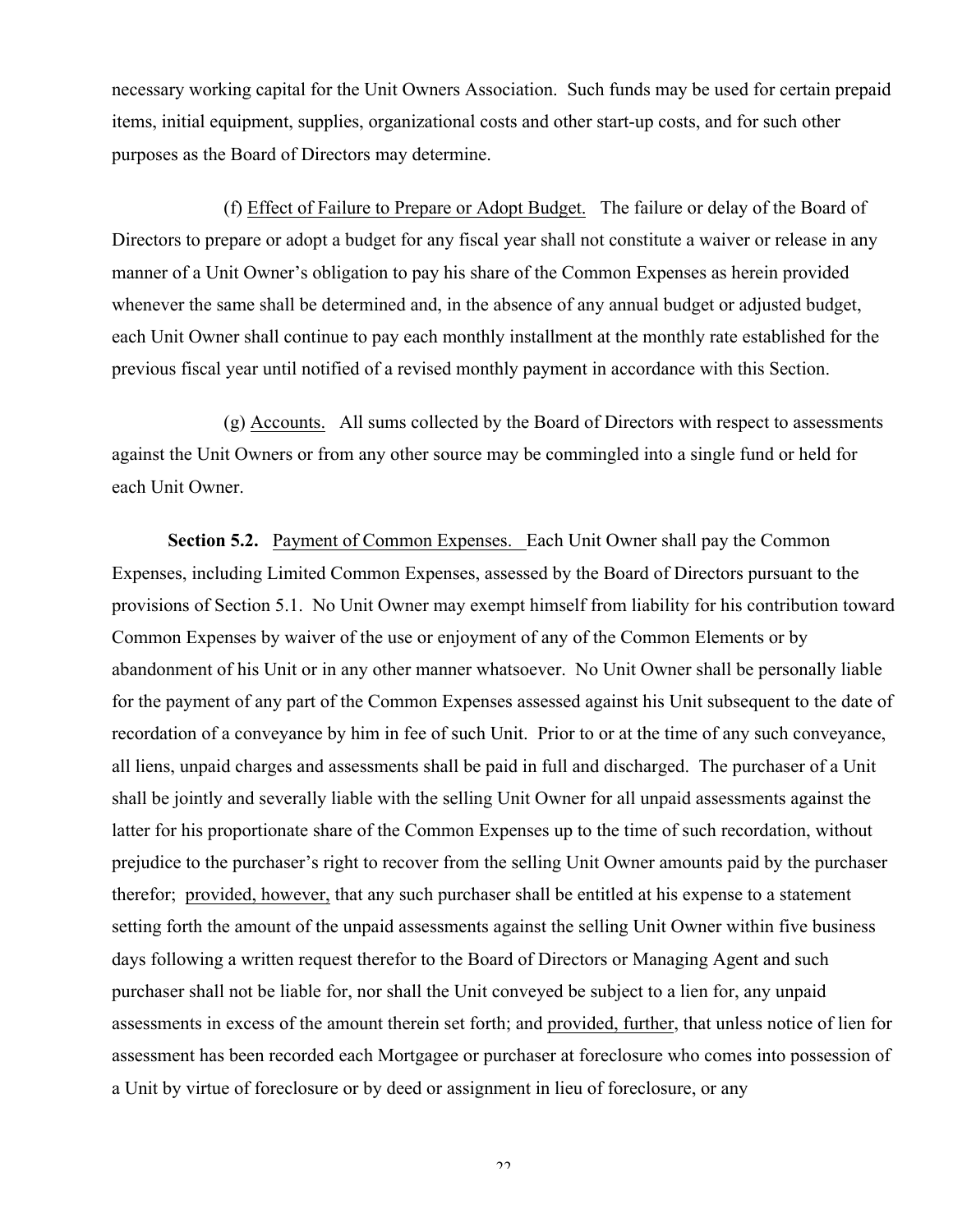purchaser at a foreclosure sale, shall take the Unit free of any claims for unpaid assessments or charges against such Unit which accrue prior to the time such Mortgagee comes into possession thereof, except for claims for a pro rata share of such assessments or charges resulting from a pro rata reallocation of such assessments or charges to all Units including the Condominium Unit.

**Section 5.3.** Collection of Assessments. The Board of Directors, or the Managing Agent at the request of the Board of Directors, shall take prompt action to collect any assessments for Common Expenses due from any Unit Owner which remain unpaid for more than thirty days from the due date for payment thereof. Any assessment, or installment thereof, not paid within five days after due shall accrue a late charge in the amount of Ten Dollars, or such other amount as may be established from time to time by the board of Directors.

**Section 5.4.** Statement of Common Expenses. The Board of Directors shall promptly provide any Unit Owner, contract purchaser or Mortgagee so requesting the same in writing with a written statement of all unpaid assessments for Common Expenses due from such Unit Owner. The Board of Directors may impose a reasonable charge for the preparation of such statement to cover the cost of preparation.

### **Section 5.5.** Maintenance Repair, Replacement and Other Common Expenses.

(a) By the Board of Directors. The Board of Directors at the expense of The Association shall be responsible for the maintenance, repair and replacement (unless, if in the opinion of the Board of Directors such expense was necessitated by the negligence, misuse or neglect of a Unit Owner) of all of the Common Elements (including the Limited Common Elements) as defined herein or in the Declaration of Rights, Covenants, Restrictions, Conditions and Obligations of Bernard's Landing, whether located inside or outside of the Units, the cost of which shall be charged to all Unit Owners as a Common Expense; provided, however, that each Unit Owner under the direction of the Board shall perform maintenance on the Limited Common Elements appurtenant to his Unit and any portion of the remaining Common Elements which the Board of Directors pursuant to the Rules and Regulations has given him permission to utilize, including without limitation the items enumerated in subsection (b) hereof. The ultimate right to provide routine maintenance and upkeep of Common Areas or Elements as well as the exterior of each Unit shall be with The Association.

 $2<sub>2</sub>$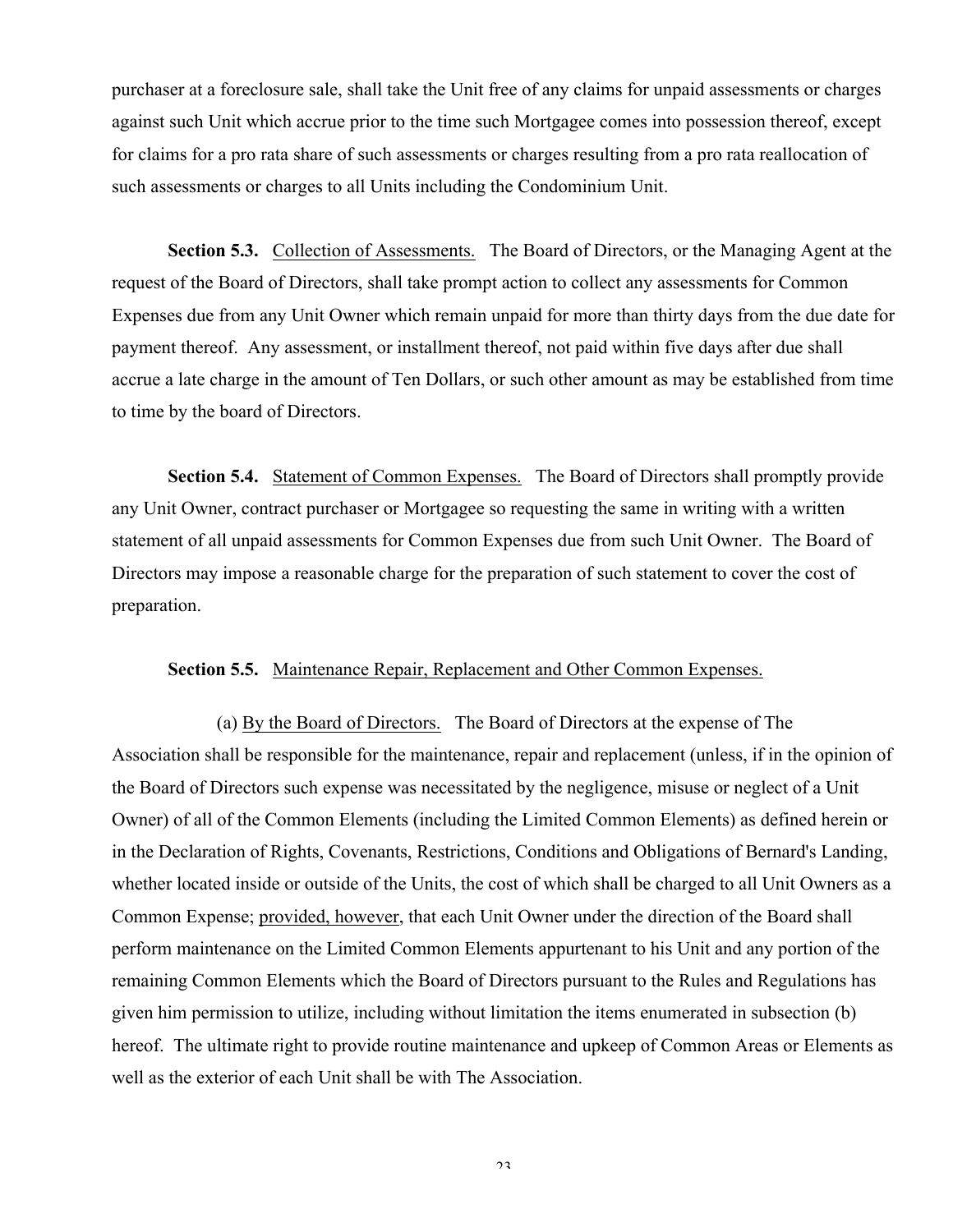#### (b) By the Unit Owner.

(1) Each Unit Owner shall keep his Unit and its equipment, appliances and appurtenances in good order, condition and repair and in a clean and sanitary condition, and shall do all interior redecorating, painting and varnishing which may at any time be necessary to maintain the good appearance and condition of his Unit. In addition, each Unit Owner shall be responsible for all damage to any other Units or to the Common Elements resulting from his negligence or failure to make any of the repairs required by the Section or otherwise. Each Unit Owner shall perform his responsibility in such manner as shall not unreasonably disturb or interfere with the other Unit Owners. Each Unit Owner shall promptly report to the Board of Directors or the Managing Agent any defect or need for repairs for which the Board of Directors is responsible.

(2) The Unit Owner of any Unit to which a Limited Common Element balcony is appurtenant shall perform the normal maintenance for such Limited Common Element, including keeping it in a clean and sanitary condition, free and clear of snow, ice and any accumulation of water and shall bear the expense of all repairs thereto caused or permitted by his negligence, misuse or neglect. All structural repair or replacement shall be made by the Board of Directors as a Common Expense, subject to the provisions of subsection (a) above.

(3) Any Unit Owner permitted by the Board of Directors to use a specific portion of the Common Elements for storage is responsible for the maintenance and care of such portion and shall use such portion in a safe and sanitary manner.

(c) Chart of Maintenance Responsibilities. Notwithstanding the general provisions for maintenance set forth in subsections (a) and (b) above, specific maintenance responsibilities and the costs attributable thereto shall, to the extent set forth thereon, be determined pursuant to the Chart of Maintenance Responsibilities as may be established by the Board.

(d) Manner of Repair and Replacement. All repairs and replacements shall be substantially similar to the original construction and installation and shall be of first-class quality, but may be done with contemporary building materials and equipment. All repairs and replacements shall be subject to prior review of the Board of Directors. The method of approving payment vouchers for all repairs and replacements shall be determined by the Board of Directors.

**Section 5.6.** Additions, Alterations or Improvements by Board of Directors. Except during the Declarant (Developer) Contract Period, whenever in the judgment of the Board of Directors the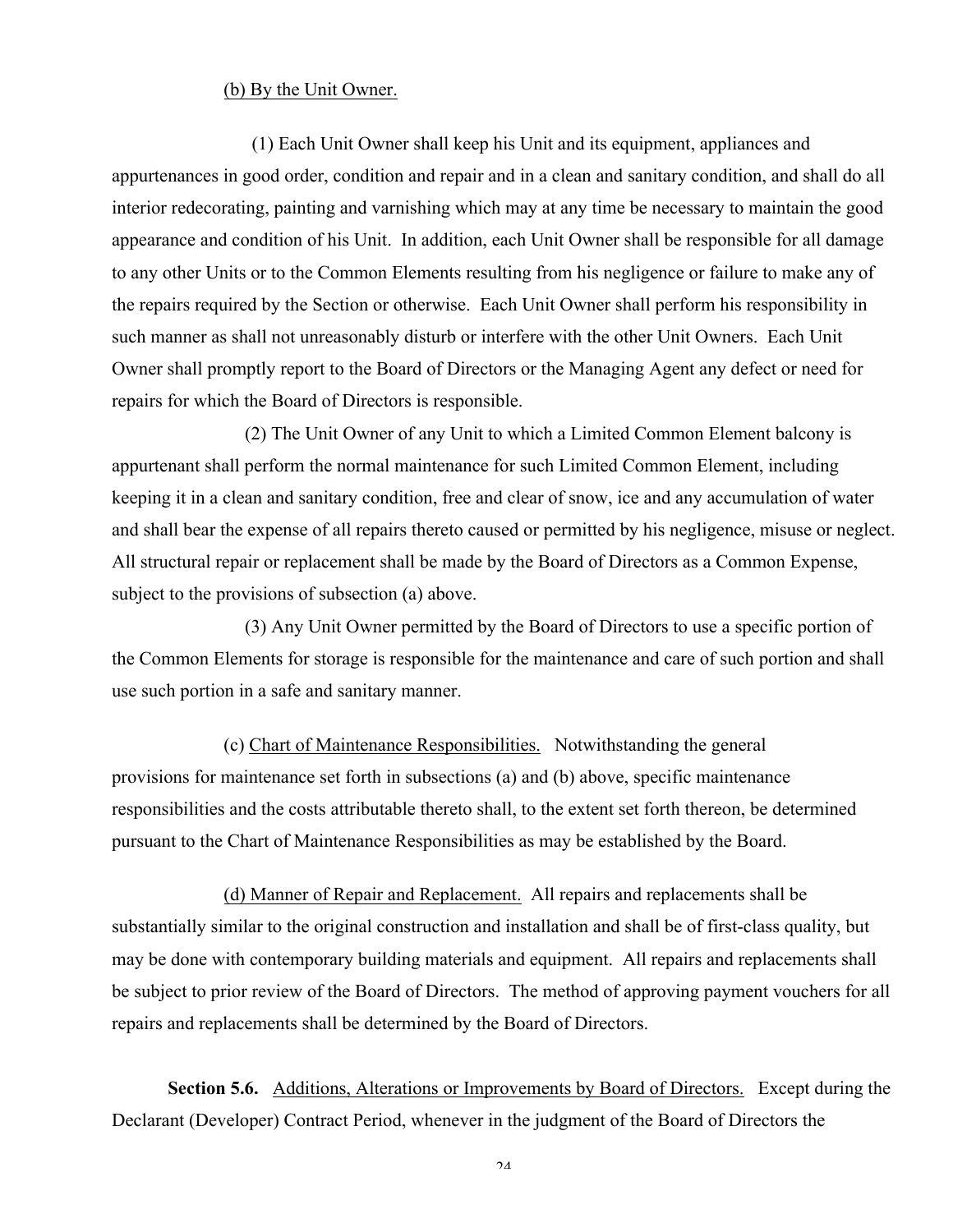Common Elements or Limited Common Elements shall require additions, alterations or improvements costing in excess of Five Thousand Dollars during any period of twelve consecutive months, the making of such additions, alterations or improvements requires prior notice to Unit Owners who have access to such elements, and the Board of Directors shall assess all Unit Owners benefited for the cost thereof as a Common Expense (or Limited Common Expense). Any additions, alterations or improvements costing Five Thousand Dollars or less during any period of twelve consecutive months may be made by the Board of Directors without approval of the Unit Owners and the cost thereof shall constitute a Common Expense or Limited Common Expense, depending on the nature of the additions, alterations or improvements. The Five Thousand Dollar limitation shall be increased annually by the percentage equal to any percentage increase in the annual budget of the Condominium. Notwithstanding the foregoing, if, in the opinion of not less than eighty percent of the members of the Board of Directors, such additions, alterations or improvements are exclusively or substantially exclusively for the benefit of the Unit Owner or Unit Owners requesting the same, such requesting Unit Owners shall be assessed therefor in such proportion as they jointly approve or, if they are unable to agree thereon, in such proportion as may be determined by the Board of Directors.

**Section 5.7.** Additions, Alterations or Improvements by the Unit Owners. No Unit Owner shall make any structural addition, alteration or improvement in or to his Unit without the prior written consent of the Board of Directors or the Covenants Committee as appropriate. No Unit Owner shall paint or alter the exterior of his Unit, including the doors and windows, nor shall any Unit Owner paint or alter the exterior of any building, without the prior written consent of the Board of Directors or the Covenants Committee as appropriate. The Board of Directors shall be obligated to answer any written request by a Unit Owner for approval of a proposed structural addition, alteration or improvement in such Unit Owner's Unit within forty-five days after such request, and failure to do so within the stipulated time shall constitute a consent by the Board of Directors or the Covenants Committee to the proposed structural addition, alteration or improvement. If any application to any governmental authority for a permit to make any structural additions, alterations or improvements in or to any Unit requires execution by the Unit Owners Association, and provided consent has been given by the Board of Directors, then the application shall be executed on behalf of the Unit Owners Association by the Board of Directors only, without, however, incurring any liability on the part of the Board of Directors or any of them to any contractor, subcontractor or materialman on account of such addition, alteration or improvement, or to any person having claim for injury to person or damage to property arising therefrom. Subject to the approval of any Mortgagee of such affected Units,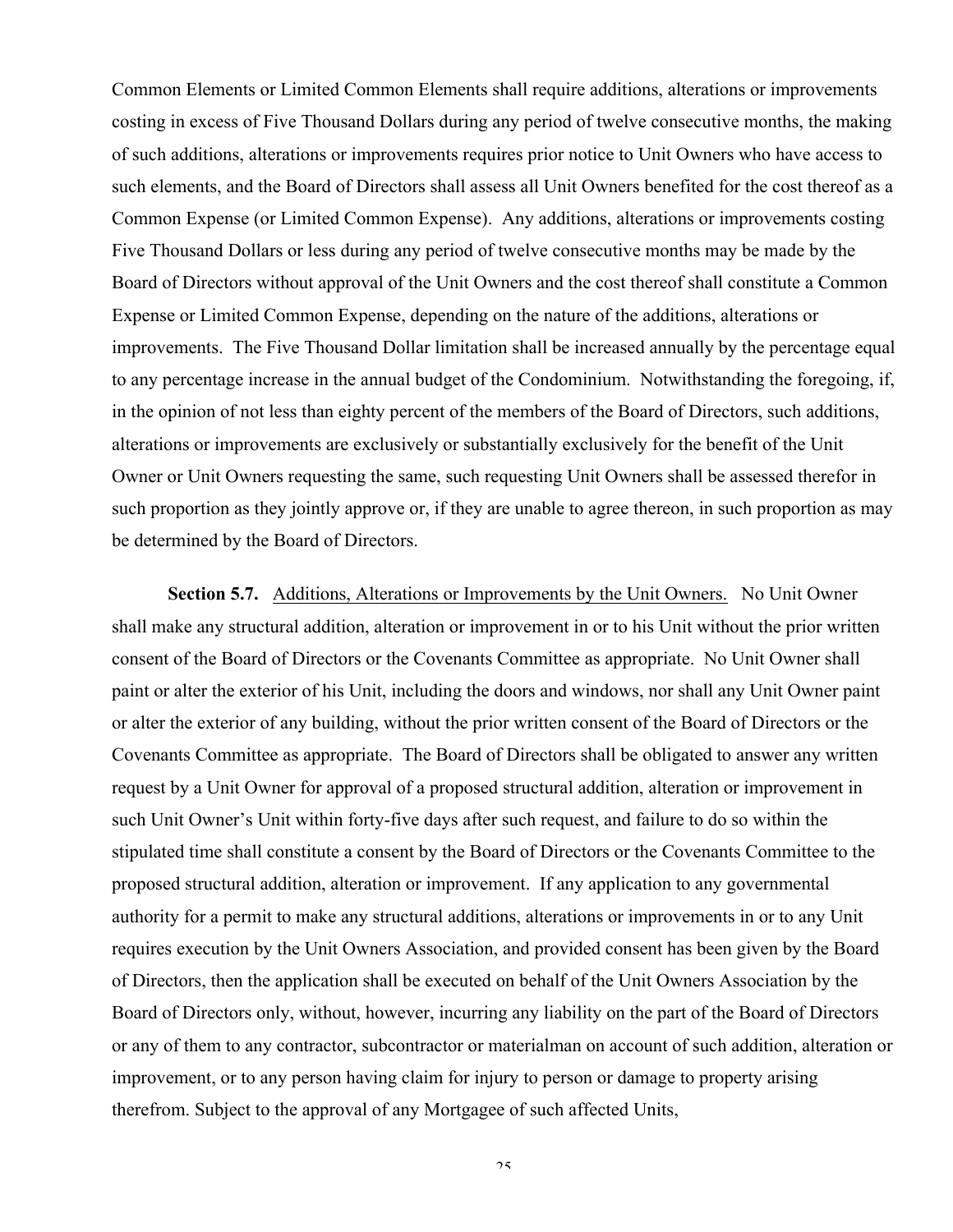the Board of Directors and any Unit Owner affected, any Unit may be subdivided or may be altered so as to relocate the boundaries between such Unit and any adjoining Units. The Secretary shall record any necessary amendment(s) in order to effect such action as provided in sections 55-79.69 or 55-79.70 of the Condominium Act where applicable. The provisions of this Section 5.7 shall not apply to Units owned by the Declarant (Developer) until deeds of conveyance of such Units shall have been recorded; provided, however, that Declarant's (Developer's) construction or alterations shall be architecturally compatible with existing Units. The Declarant (Developer) shall have the right to make such alterations or subdivisions without the consent of the Board of Directors, and the Board of Directors shall execute any such application required.

### **Section 5.8.** Restrictions on Use of Units and Common Elements; Rules and Regulations.

(a) Restrictions. Each Unit and the Common Elements shall be occupied and used as follows:

(1) Except for the areas of The Development designated for commercial and recreational use and except as provided in the Declaration of Rights, Covenants, Restrictions, Conditions and Obligations of Bernard's Landing, no Unit shall be used for other than housing and the related common purposes for which the Unit was designed. The Board of Directors may permit reasonable, temporary non-residential uses from time to time. Nothing in these Bylaws shall be construed to prohibit the Declarant (Developer) from using any Unit owned by Declarant (Developer) for promotional, marketing or display purposes or from using any appropriate portion of the Common Elements for settlement of sales of Units and for warranty administration purposes.

(2) Nothing shall be done or kept in any Unit or in the Common Elements which will increase the rate of insurance for the Property or any part thereof applicable for residential use without the prior written consent of the Board of Directors. No Unit Owner shall permit anything to be done or kept in his Unit or in the Common Elements which will result in the cancellation of insurance on the Property or any part thereof or which would be in violation of any law, regulation or administrative ruling. No waste will be committed on the Common Elements.

(3) No immoral, improper, offensive or unlawful use shall be made of the Property or any part thereof, and all valid laws, zoning ordinances and regulations of all governmental agencies having jurisdiction thereof shall be observed. All laws, orders, rules, regulations or requirements of any governmental agency having jurisdiction thereof relating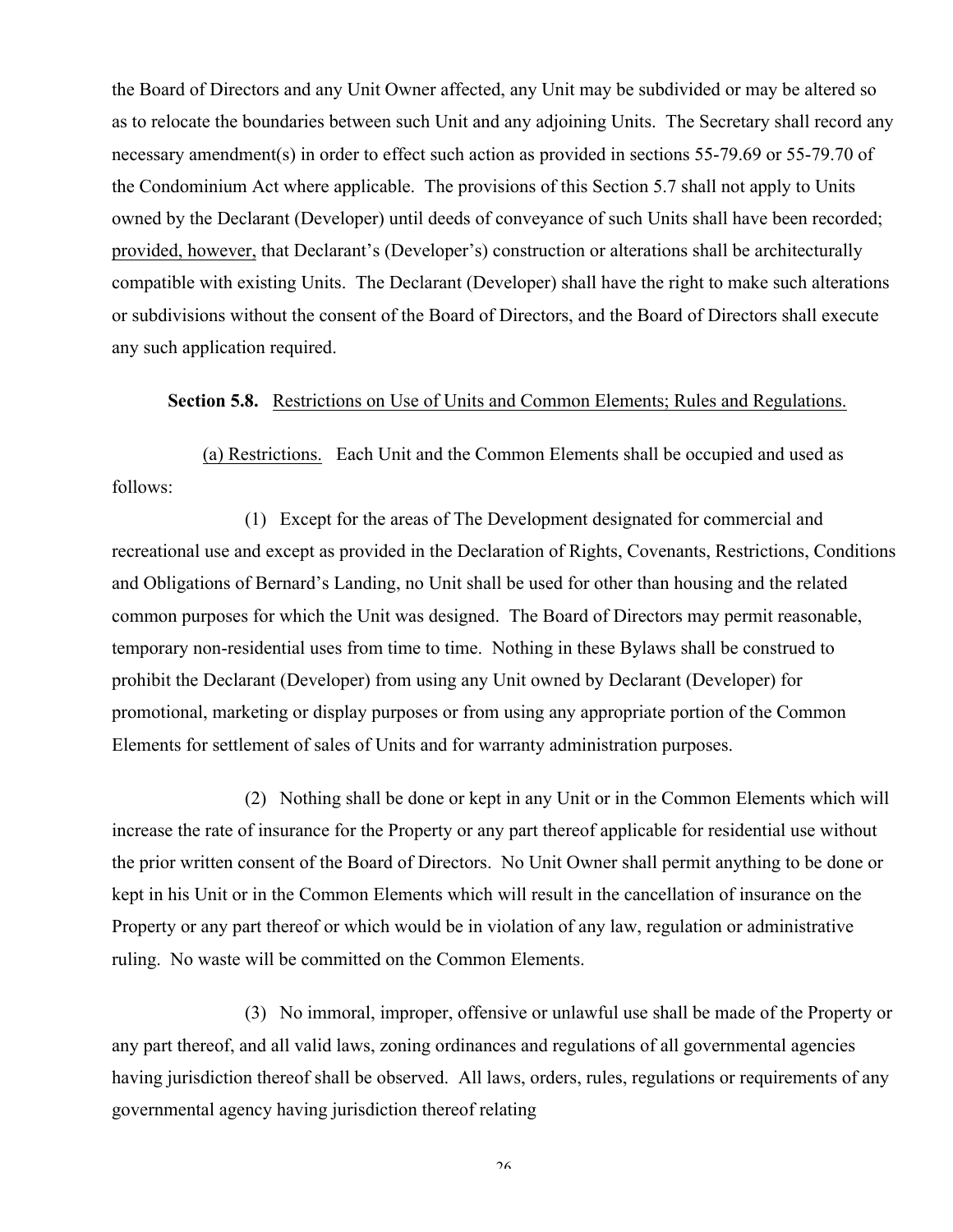to any portion of the Property shall be complied with, by and at the sole expense of the Unit Owner or the Board of Directors, whichever shall have the obligation to maintain or repair such portion of the Property, and, if the latter, then the cost of such compliance shall be a Common Expense.

(4) No Unit Owner shall obstruct any of the Common Elements nor shall any Unit Owner place or cause or permit anything to be placed on or in any of the Common Elements (except those areas designated for such storage by the Board of Directors) without the approval of the Board of Directors. Nothing shall be altered or constructed in or removed from the Common Elements except upon the prior written consent of the Board of Directors or the Covenants Committee, as appropriate.

(5) The Common Elements shall be used only for the furnishing of the services and facilities for which the same are reasonably suited and which are incident to the use and occupancy of the Units. All lobbies, vestibules, public halls and stairways shall be used for no purpose other than for normal transit.

(6) No Unit shall be rented for periods or purposes other than approved by the Board of Directors. No portion of any Unit (other than the entire Unit) shall be leased for any period. No Unit Owner shall lease a Unit other than on a written form of lease: (i) requiring the lessee to comply with these Bylaws and the Rules and Regulations of The Association; (ii) providing that failure to comply constitutes a default under the lease, and (iii) providing that the Board of Directors has the power to terminate the lease or to bring summary proceedings to evict the tenant in the name of the lessor thereunder without prior notice to the Unit Owner, in the event of a default by the tenant in the performance of the lease. The Board of Directors may provide a suggested standard form lease for use by Unit Owners. Each Unit Owner shall, promptly following the execution of any lease of a Condominium Unit, forward a conformed copy thereof to the Board of Directors or its designated agent. The foregoing provisions of this paragraph shall not apply to the Declarant (Developer), or to a Mortgagee in possession of a Unit as a result of foreclosure, judicial sale or a proceeding in lieu of foreclosure.

(7) Trailers, campers, recreational vehicles, boats and other large vehicles may be parked on the Property only in designated spaces or as authorized by the Declarant (Developer) or the Board of Directors. No junk or derelict vehicle or other vehicle on which current registration plates are not displayed shall be kept upon any of the Common Elements or upon any privately owned property. Vehicle repairs are not permitted on the Property.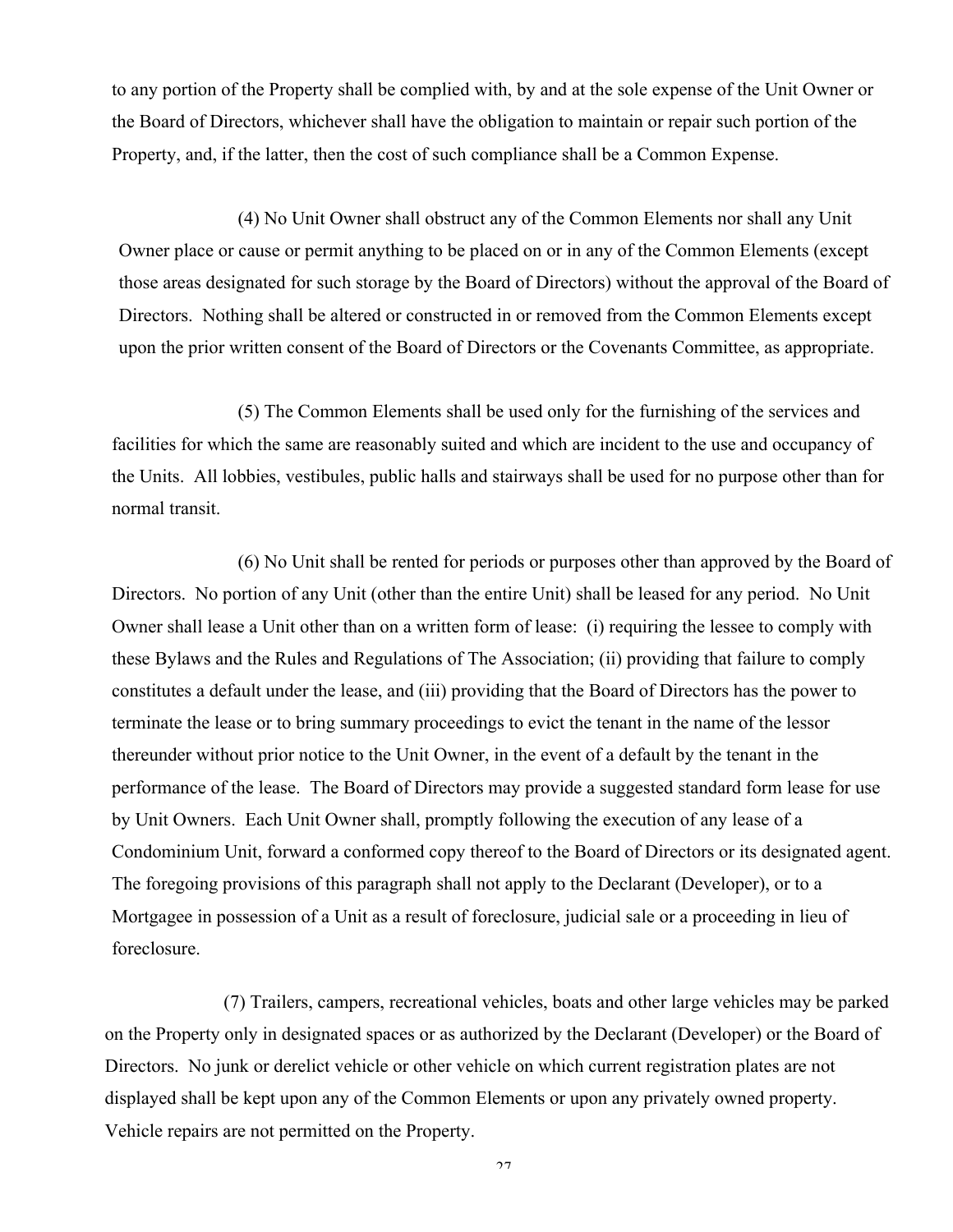(8) The maintenance, keeping, boarding and/or raising of animals, livestock, poultry or reptiles of any kind, regardless of number, shall be and is prohibited within any Unit or upon the Common Elements, except that the keeping of small, orderly domestic pets (e.g., dogs, cats or caged birds) not to exceed one per Unit without the prior written approval of the Board of Directors, is permitted, subject to the Rules and Regulations adopted by the Board of Directors; provided, however, that such pets are not kept or maintained for commercial purposes or for breeding and provided, further, that any such pet causing or creating a nuisance or unreasonable disturbance or noise shall be permanently removed from the Property upon ten days' written notice from the Board of Directors. Such pets shall not be permitted upon the Common Elements unless accompanied by an adult and unless carried on leash or obedient to verbal command. Any Unit Owner who keeps or maintains any pet upon any portion of the Property shall be deemed to have indemnified and agreed to hold the Unit Owners Association, each Unit Owner and the Declarant (Developer) free and harmless from any loss, claim or liability of any kind or character whatever arising by reason of keeping or maintaining such pet within the Condominium. All pets shall be registered with the Board of Directors and shall otherwise be registered and innoculated as required by law. The Board of Directors may establish reasonable fees for registration of pets not to exceed the additional costs incurred by the Unit Owners Association resulting from the presence of such pets.

(9) Except for such signs as may be posted by the Declarant (Developer) for promotional or marketing purposes, no signs of any character shall be erected, posted or displayed upon, in, from or about any Unit or Common Elements without the prior written approval of the Board of Directors.

(10) Sufficient carpeting, rugs and padding shall be maintained on the floor surfaces (excluding kitchens, laundry rooms, closets and bathrooms) in Units located over other Units to adequately reduce transmission of sound between Units. Additional washers, dryers and other major appliances may not be installed in a Unit without the prior written approval of the Covenants Committee.

(b) Changes to Rules and Regulations. Each Unit and the common Elements shall be occupied and used in compliance with the Rules and Regulations which may be Promulgated and changed by the Board of Directors. Copies of the Rules and Regulations shall be furnished by the Board of Directors to each Unit Owner. Changes to the Rules and Regulations shall be conspicuously posted prior to the time when the same shall become effective and copies thereof shall be furnished to each Unit Owner upon request.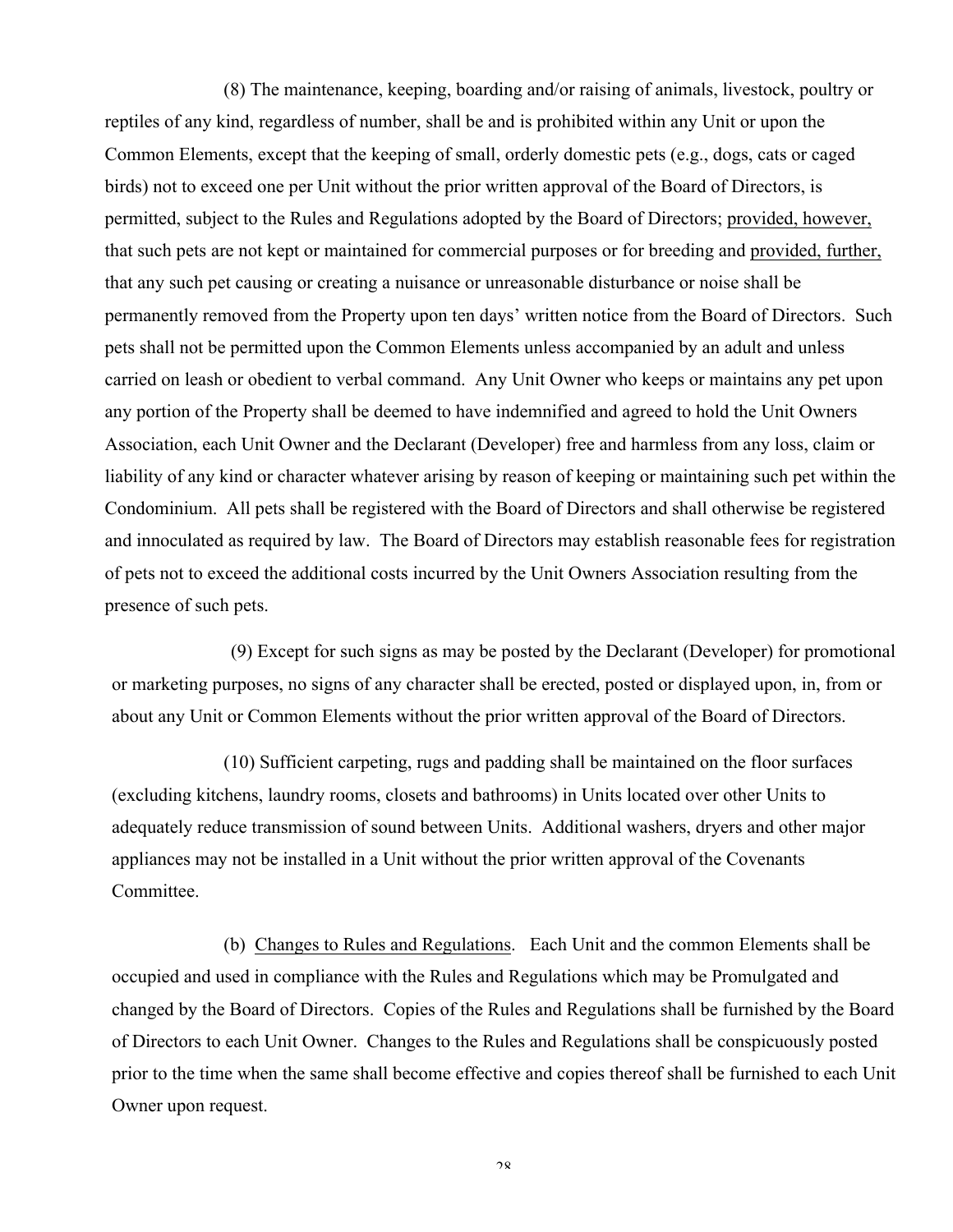**Section 5.9.** Right of Access. By acceptance of his deed of conveyance, each Unit Owner thereby grants a right of access to his Unit (as provided by section 55-79.79 (a) of the Condominium Act where applicable), to the Board of Directors or the Managing Agent, or any other person authorized by the Board of Directors or the Managing Agent, or any group of the foregoing, for the purpose of enabling the exercise and discharge of their respective powers and responsibilities, including without limitation making inspections, correcting any condition originating in his Unit or in a Common Element to which access is obtained through his Unit and threatening any Unit or the Common Elements, performing installations, alterations or repairs to the mechanical or electrical services or the Common Elements in his Unit or elsewhere in the Property or to correct and condition which violates any Mortgage; provided, however, that requests for entry are made in advance and that such entry is at a time reasonably convenient to the Unit Owner. In case of an emergency, such right of entry shall be immediate, whether or not the Unit Owner is present.

**Section 5.10.** Utility Charges. The cost of utilities not individually metered to a Unit shall be Common Expenses allocated pursuant to Section 5.1 hereof.

**Section 5.11.** Parking Spaces. All parking spaces shall be used by the Unit Owners for selfservice parking purposes on a "first come, first served" basis, except as the Board of Directors may otherwise determine or promulgate separate parking rules. The cost of maintenance and repair of all parking areas shall be a Common Expense.

# **ARTICLE 6 Insurance**

### Section 6.1. Authority to Purchase; Notice.

(a) Except as otherwise provided in Section 6.5, all insurance policies relating to the Property shall be purchased by the Board of Directors. The Board of Directors, the Managing Agent and the Declarant (Developer) shall not be liable for failure to obtain any coverages required by this Article 6 or for any loss or damage resulting from such failure if such failure is due to the unavailability of such coverages from reputable insurance companies or if such coverages are so available only at demonstrably unreasonable costs. The Board of Directors shall promptly furnish to each Unit Owner written notice of the procurement of subsequent changes in, or termination of, insurance coverages obtained on behalf of the Unit Owners Association (in compliance with section 55.79.81 (B) of the Condominium Act when applicable).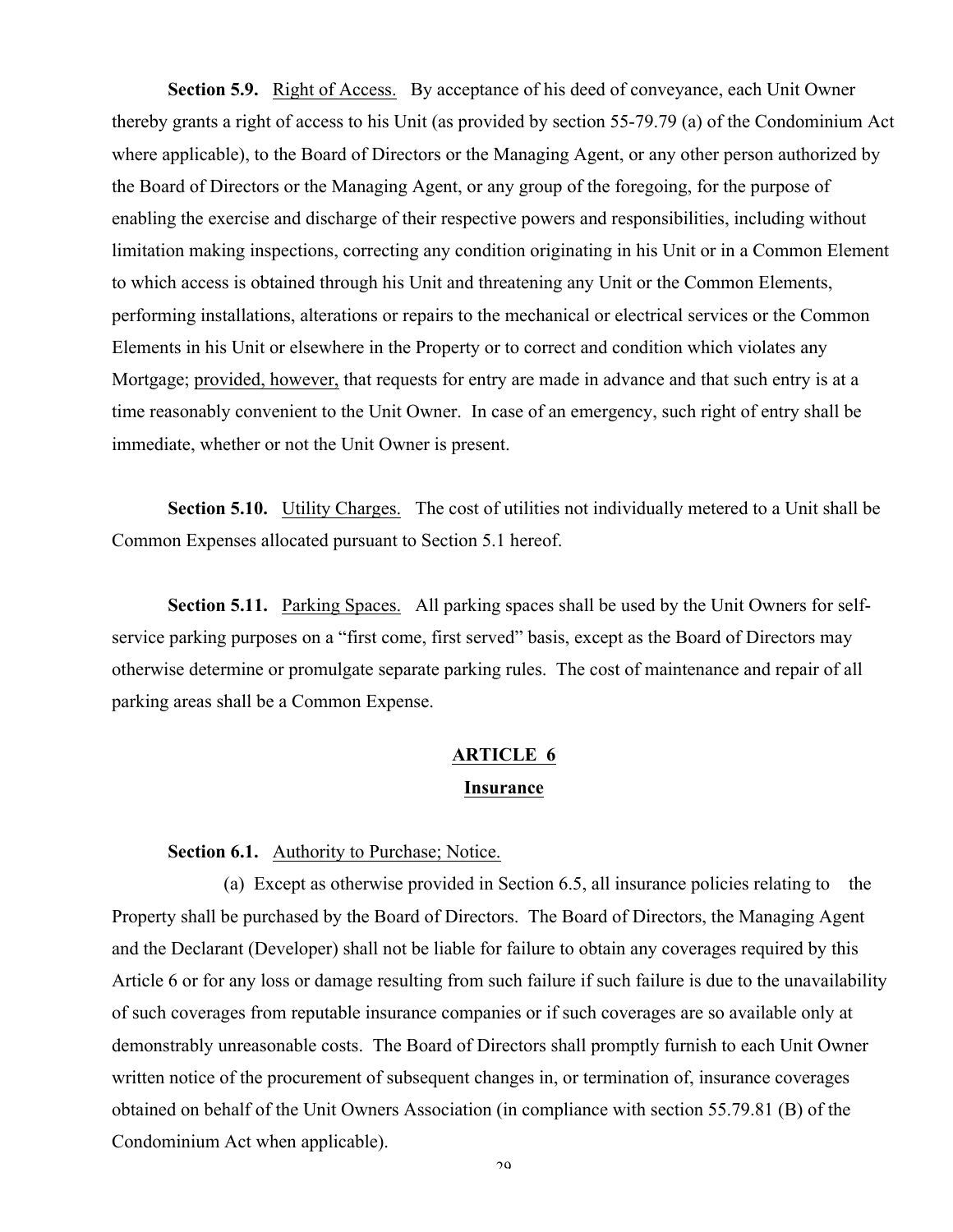(b) Each such policy shall provide that:

(1) When possible, the insurer waives any right to claim by way of subrogation against the Declarant (Developer), the Unit Owners Association, the Board of Directors, the Managing Agent or the Unit Owners, and their respective agents, employees, guests and, in the case of the Unit Owners, the members of their households;

(2) Such policy shall not be cancelled, invalidated or suspended due to the conduct of any Unit Owner (including his invitees, agents and employees) or of any member, officer or employee of the Board of Directors or the Managing Agent unless prior demand has been made in writing that the Board of Directors or the Managing Agent cure the defect and neither shall have so cured such defect within sixty days after such demand;

(3) Such policy may not be cancelled or substantially modified (including cancellation for nonpayment of premium) without at least sixty days' prior written notice to the Board of Directors and the Managing Agent and, in the case of physical damage insurance, to all Mortgagees.

(c) The Declarant (Developer), so long as Declarant (Developer) shall own any Unit, shall be protected by all such policies as a Unit Owner.

(d) All policies of insurance shall be written by reputable companies licensed to do business in the Commonwealth of Virginia.

(e) The deductible, if any, on any insurance policy purchased by the Board of Directors shall be a Common Expense, except where the claim is for components of a Unit.

**Section 6.2.** Physical Damage Insurance. (a) The Board of Directors shall, if possible, obtain and maintain a blanket, "all-risk" form policy of fire insurance with extended coverage, vandalism, malicious mischief, windstorm, sprinkler leakage (if applicable), debris removal, cost of demolition and water damage endorsements, insuring the entire Property (including all of the Units and the bathroom and kitchen fixtures initially installed therein by the Declarant (Developer)and the replacements thereto installed by the Declarant (Developer) but not including furniture, wall coverings, furnishings or other personal property supplied or installed by Unit Owners), together with all air-conditioning and heating equipment (including heat pumps) and other service machinery contained therein and covering the interests of the Unit Owners Association, the Board of Directors and all Unit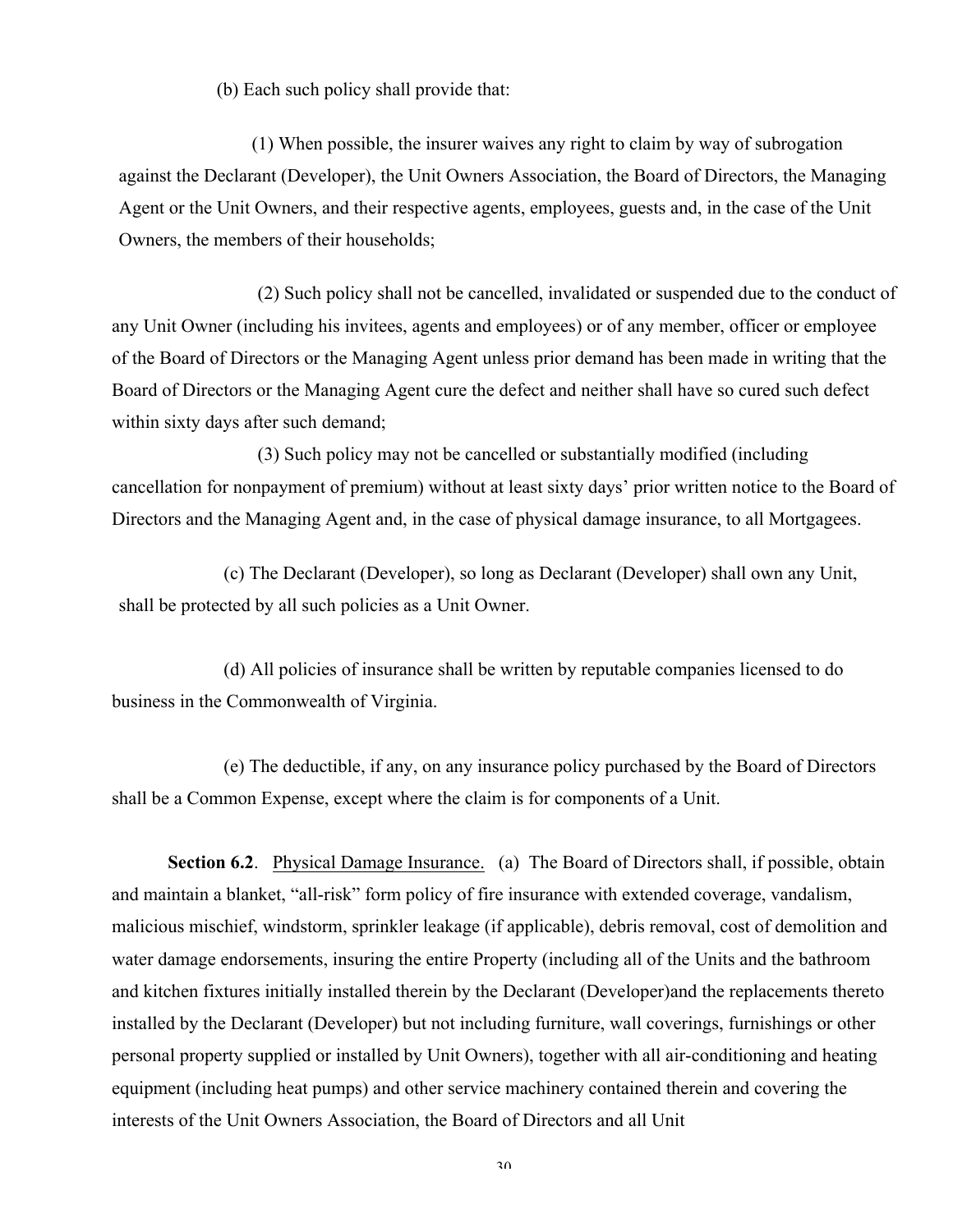Owners and their Mortgagees, as their interests may appear, (subject, however,), to the loss payment and adjustment provisions in favor of the Board of Directors as Insurance Trustee contained in Sections 6.6 and 6.7, in an amount equal to 100% of the then current replacement cost of the Property (exclusive of the Land, excavations, foundations and other items normally excluded from such coverage), without deduction for depreciation (such amount to be redetermined annually by the Board of Directors with the assistance of the insurance company affording such coverage).

(b) Such policy shall also provide:

(1) A waiver of any right of the insurer to repair, rebuild or replace any damage or destruction, if a decision is made pursuant to these Bylaws not to do so;

(2) The following endorsements (or equivalent): (i) "no control" (to the effect that coverage shall not be prejudiced by any act or neglect of any occupant or Unit Owner or their agents when such act or neglect is not within the control of the insured, or the Unit Owners collectively; nor by any failure of the insured, or the Unit Owner(s) collectively, to comply with any warranty or condition with regard to any portion of the Unit over which the insured, or the Unit Owners collectively, have no control); (ii) "contingent liability from operation of building laws or codes"; (iii) "increased cost of construction" or "condominium replacement cost"; and (iv) "agreed amount" or elimination of coinsurance clause; and

(3) That no "other insurance" clause expressly exclude individual Unit Owners' policies from its operation so that the physical damage policy purchased by the Board of Directors shall be deemed primary coverage and any individual Unit Owners' policies shall be deemed excess coverage, and in no event shall the insurance coverage obtained and maintained by the Board of Directors hereunder provide for or be brought into contribution with insurance purchased by individual Unit Owners or their Mortgagees, unless otherwise required by law.

(c) A duplicate original or the policy of physical damage insurance, all renewals thereof, and any subpolicies or certificates and endorsements issued thereunder, together with proof of payment of premiums, shall be delivered by the insurer to any Mortgagee requesting the same, at least thirty days prior to expiration of the then current policy. Prior to obtaining any policy of physical damage insurance or any renewal thereof the Board of Directors shall obtain an appraisal from an insurance company, or such other source as the Board of Directors may determine, of then current replacement cost of the Property (exclusive of the Land, excavations, foundations and other items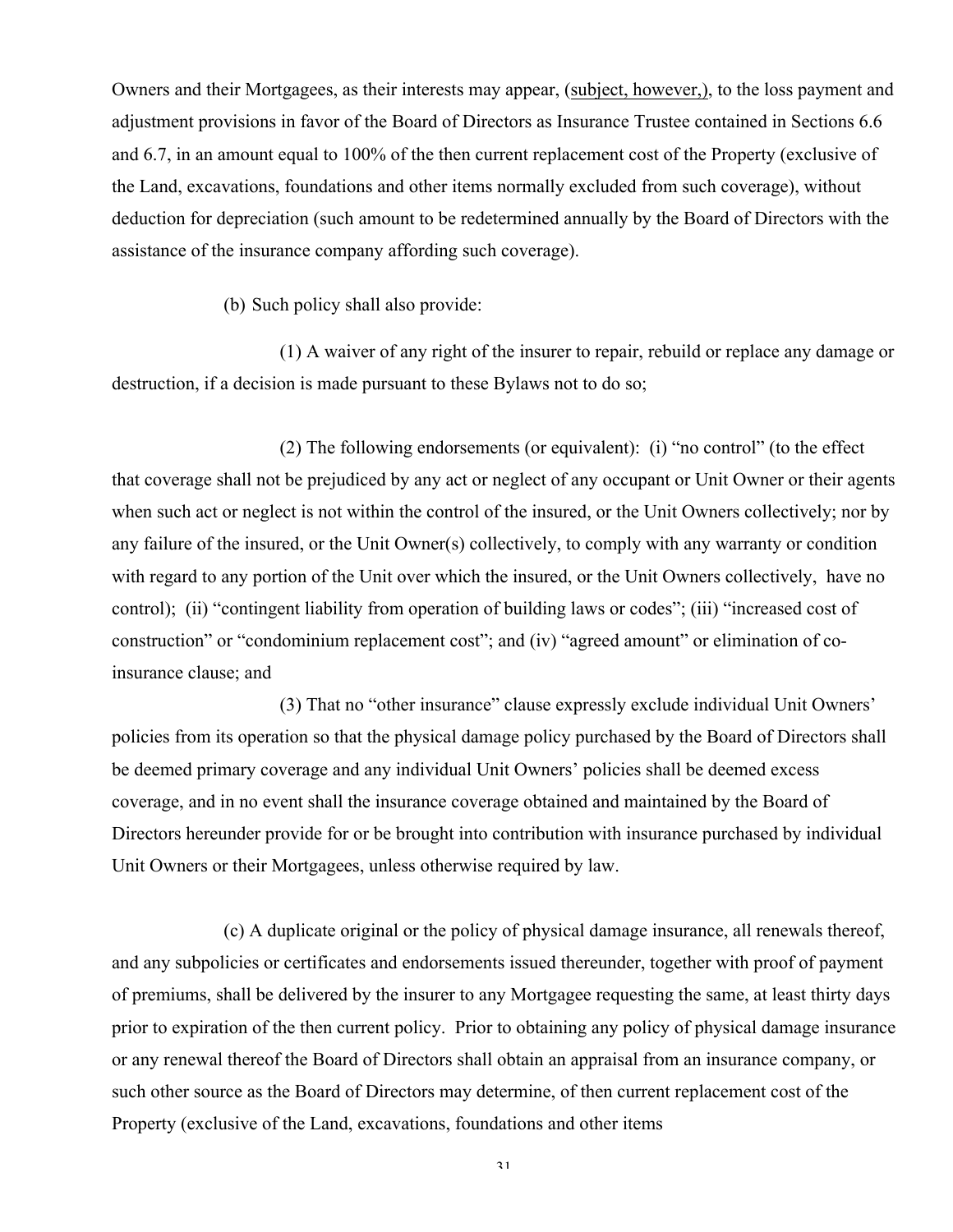normally excluded from such coverage), without deduction for depreciation, for the purpose of determining the amount of physical damage insurance to be secured pursuant to this Section 6.2. All Mortgagees shall be notified promptly of any event giving rise to a claim under such policy arising from damage in excess of one percent of the then current replacement cost of the insured Property. The Mortgagee of a Unit shall be notified promptly of any event giving rise to a claim under such policy arising from damage to such Unit.

**Section 6.3.** Liability Insurance. The Board of Directors shall obtain and maintain comprehensive general liability (including libel, slander, false arrest and invasion of privacy coverage and errors and omissions coverage for directors) and property damage insurance in such limits as the Board of Directors may from time to time determine, insuring each member of the Board of Directors, the Managing Agent, each Unit Owner and the Declarant (Developer) against any liability to the public or to the Unit Owners (and their invitees, agents and employees) arising out of, or incident to the ownership and/or use of the Common Elements or Areas. Such insurance shall be issued on a comprehensive liability basis and shall contain: (i) a cross liability endorsement under which the rights of a named insured under the policy shall not be prejudiced with respect to his action against another named insured; (ii) hired and non-owned vehicle coverage; (iii) host liquor liability coverage with respect to events sponsored by the Unit Owners Association; (iv) deletion of the normal products exclusion with respect to events sponsored by the Unit Owners Association; and (v) a "severability of interest" endorsement which shall preclude the insurer from denying liability to a Unit Owner because of negligent acts of the Unit Owners Association or of another Unit Owner. The Board of Directors shall review such limits once each year, but in no event shall such insurance be less than One Million Dollars covering all claims for bodily injury or property damage arising out of one occurrence. Reasonable amounts of "umbrella" liability insurance in excess of the primary limits shall also be obtained in an amount not less than Three Million Dollars.

**Section 6.4.** Other Insurance. The Board of Directors shall obtain and maintain:

(a) adequate fidelity coverage to protect against dishonest acts on the part of officers, directors, trustees and employees of the Unit Owners Association and all others who handle, or are responsible for handling, funds of the Unit Owners Association, including the Managing Agent. Such fidelity bonds shall: (i) name the Unit Owners Association as an obligee; (ii) be written in an amount not less than one-half the total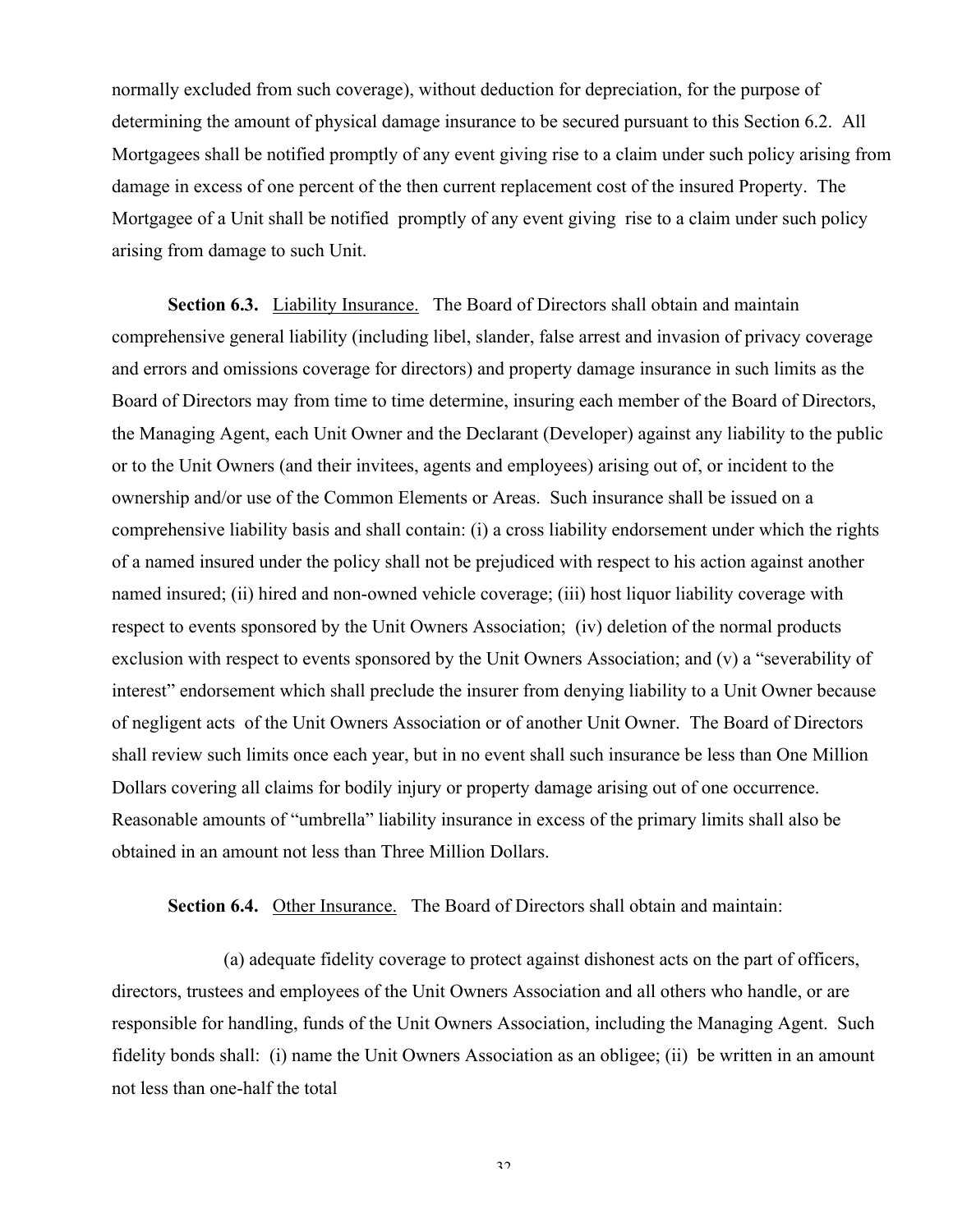annual assessments for the year or the amount required by the Federal National Mortgage Association or the Federal Home Loan Mortgage Corporation, whichever is greatest; and (iii) contain waivers of any defense based upon the exclusion of persons who serve without compensation from any definition of "employee" or similar expression;

(b) if required by any governmental or quasi-governmental agency, including without limitation the Federal National Mortgage Association or the Federal Home Loan Mortgage Corporation, flood insurance in accordance with the then applicable regulations of such agency;

(c) workmen's compensation insurance if and to the extent necessary to meet the requirements of law;

(d) broad form machinery and pressure vessel explosion insurance (if applicable) in an amount not less than One Hundred Thousand Dollars per accident per location; and

(e) such other insurance as the Board of Directors may determine or as may be requested from time to time by a Majority of the Unit Owners.

**Section 6.5.** Separate Insurance. Each Unit Owner shall have the right and shall have the duty as set forth in the Declaration of Rights, Covenants, Restrictions, Conditions and Obligations of Bernard's Landing, at his own expense, to obtain insurance for his own Unit and for his own benefit and that of The Association and to obtain insurance coverage upon his personal property and for his personal liability as well as upon any improvements made by him to his Unit under coverage normally called "improvements and betterments coverage"; provided, however, that no Unit Owner shall be entitled to exercise his right to acquire or maintain such insurance coverage so as to decrease the amount which the Board of Directors, on behalf of all Unit Owners, may realize under any insurance policy maintained by the Board of Directors or to cause any insurance coverage maintained by the Board of Directors to be brought into contribution with insurance coverage obtained by a Unit Owner.

## **Section 6.6.** Insurance Trustee.

(a) All physical damage insurance policies purchased by the Board of Directors shall be for the benefit of the Unit Owners Association, the Unit Owners, their Mortgagees and the Declarant (Developer), as their interests may appear, and shall provide that all proceeds of such policies shall be paid in trust to the Board of Directors as "Insurance Trustee" to be applied pursuant to the terms of Article 7.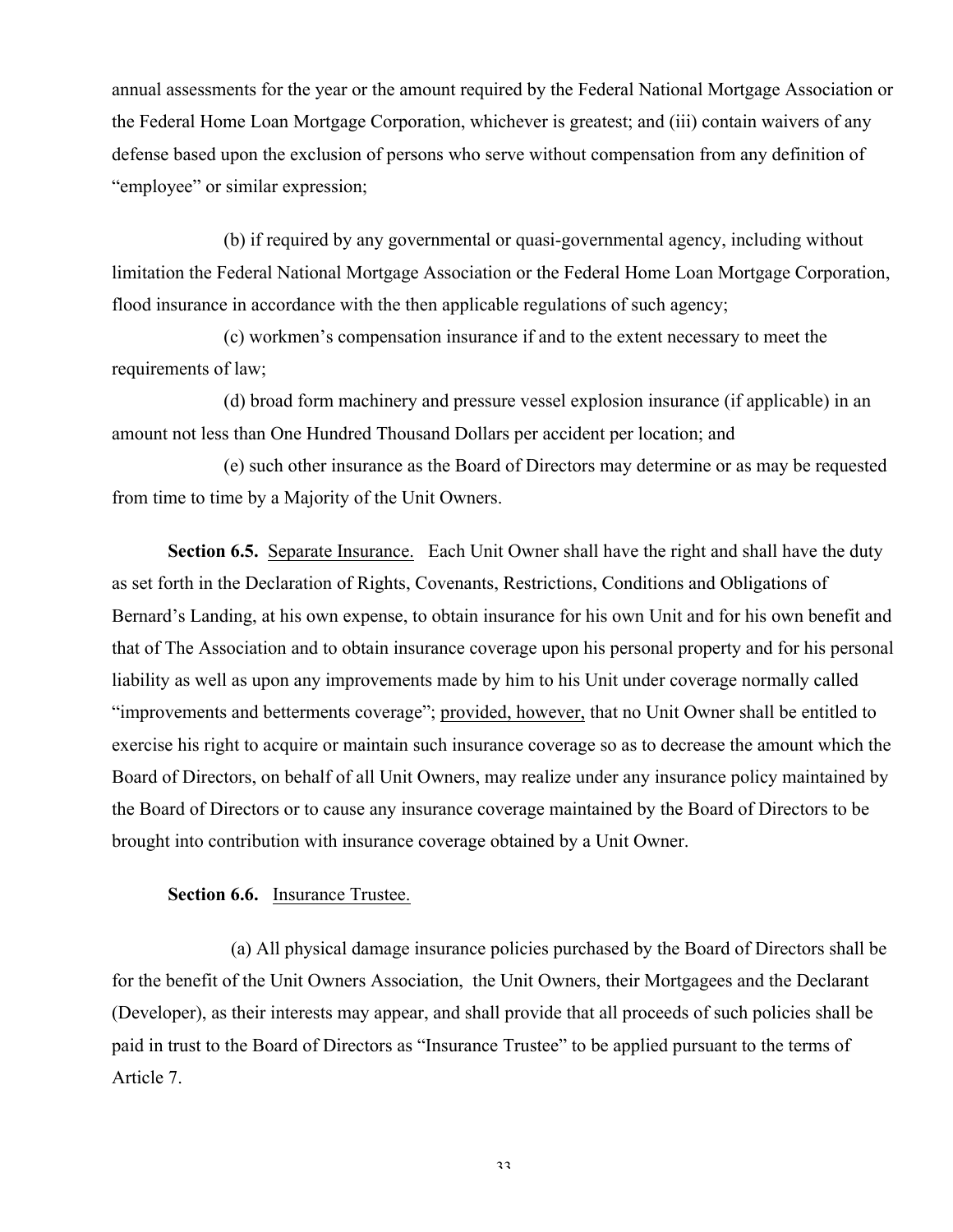(b) The sole duty of the Board of Directors as Insurance Trustee shall be to receive such proceeds as are paid to it and to hold the same in trust for the purposes elsewhere stated in these Bylaws, for the benefit of the insureds and their beneficiaries thereunder.

### **ARTICLE 7**

### **Repair and Reconstruction After Fire or Other Casualty**

**Section 7.1.** When Repair and Reconstruction are Required. Except as otherwise provided in Section 7.4, in the event of damage to or destruction of all or any part of any building or other improvement as a result of fire or other casualty, the Board of Directors shall arrange for and supervise the prompt repair and restoration of the building (including any damaged Units, and the floor coverings, kitchen or bathroom fixtures and appliances initially installed by the Declarant (Developer), and replacements thereof installed by the Declarant (Developer), but not including any furniture, furnishings, fixtures, equipment or other personal property supplied, installed or placed by the Unit Owners in the Units). Notwithstanding the foregoing, each Unit Owner shall have the right to supervise the redecorating of his own Unit.

## **Section 7.2.** Procedure for Reconstruction and Repair.

(a) Cost Estimates. Immediately after a fire or other casualty causing damage to any portion of the building, the Board of Directors shall obtain reliable and detailed estimates of the cost of repairing and restoring such portion (including any damaged Units and any floor coverings and kitchen and bathroom fixtures and appliances initially installed by Declarant (Developer) and the replacements thereof installed by the Declarant (Developer), but not including any other furniture, furnishings, fixtures, equipment or other personal property supplied, installed or placed by the Unit Owner in the Unit) to a condition as good as that existing before such casualty. Such costs may also include professional fees and premiums for such bonds as the Board of Directors as Insurance Trustee determines to be necessary.

(b) Assessments. If the proceeds of insurance are not sufficient to defray such estimated costs of reconstruction and repair, or if upon completion of reconstruction and repair the funds for the payment of the costs thereof are insufficient, the amount necessary to complete such reconstruction and repair may be obtained from the appropriate reserve for replacement funds and/or shall be deemed a Common Expense and a special assessment therefor shall be levied.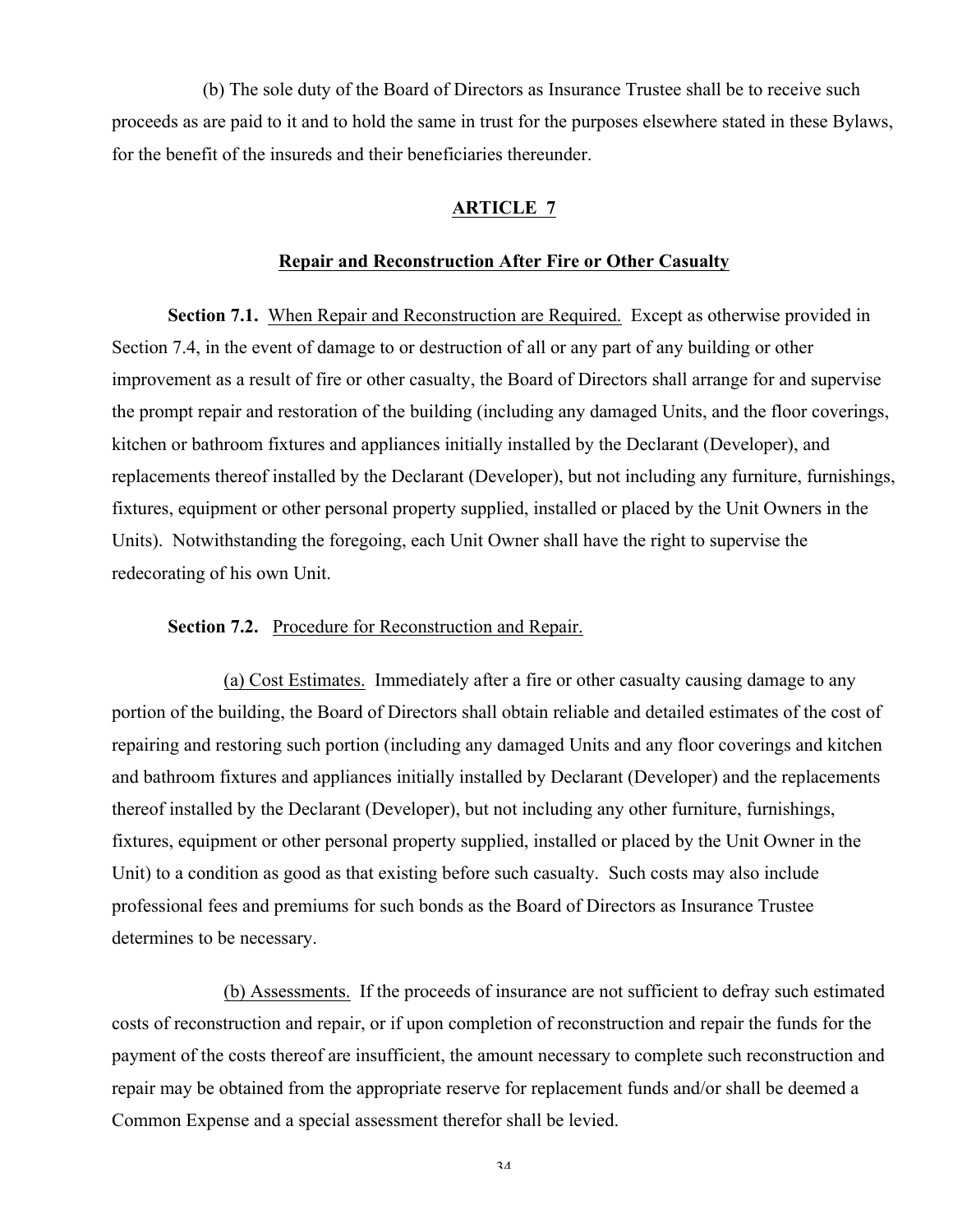(c) Plans and Specifications. Any such reconstruction or repair shall be substantially in accordance with the original construction of the Property, subject to any modifications required by changes in applicable governmental regulations, and using contemporary building materials and technology to the extent feasible.

## **Section 7.3.** Disbursements of Construction Funds.

(a) Construction Fund and Disbursement. The proceeds of insurance collected on account of casualty, and the sums received by the Board of Directors as Insurance Trustee from collections of assessments against Unit Owners on account of such casualty, shall constitute a construction fund which shall be disbursed in payment of the costs of reconstruction and repair in the following manner:

(1) If the estimated cost of reconstruction and repair is less than Fifty Thousand Dollars, then the construction fund shall be disbursed in payment of such costs upon order of the Board of Directors;

(2) If the estimated cost of reconstruction and repair is Fifty Thousand Dollars or more, then the construction fund shall be disbursed in payment of such costs upon approval of an architect qualified to practice in Virginia and employed by the Board of Directors as Insurance Trustee to supervise such work, payment to be made from time to time as the work progresses. The architect shall be required to furnish a certificate giving a brief description of the services and materials furnished by various contractors, subcontractors, materialmen, the architect and other persons who have rendered services or furnished materials in connection with the work stating that: (i) the sums requested by them in payment are justly due and owing and that such sums do not exceed the value of the services and materials furnished; (ii) there is no other outstanding indebtedness known to such architect for the services and materials described; and (iii) the cost as estimated by such architect for the work remaining to be done subsequent to the date of such certificate does not exceed the amount of the construction fund remaining after payment of the sum so requested.

(b) Surplus. The first monies disbursed in payment of the cost of reconstruction and repair shall be from insurance proceeds and, if there is a balance in the construction fund after the payment of all of the costs of the reconstruction and repair for which the fund is established, such balance shall be divided among all Unit Owners in proportion to their Percentage Interests and shall be distributed in accordance with the priority of interests at law or in equity in each Unit.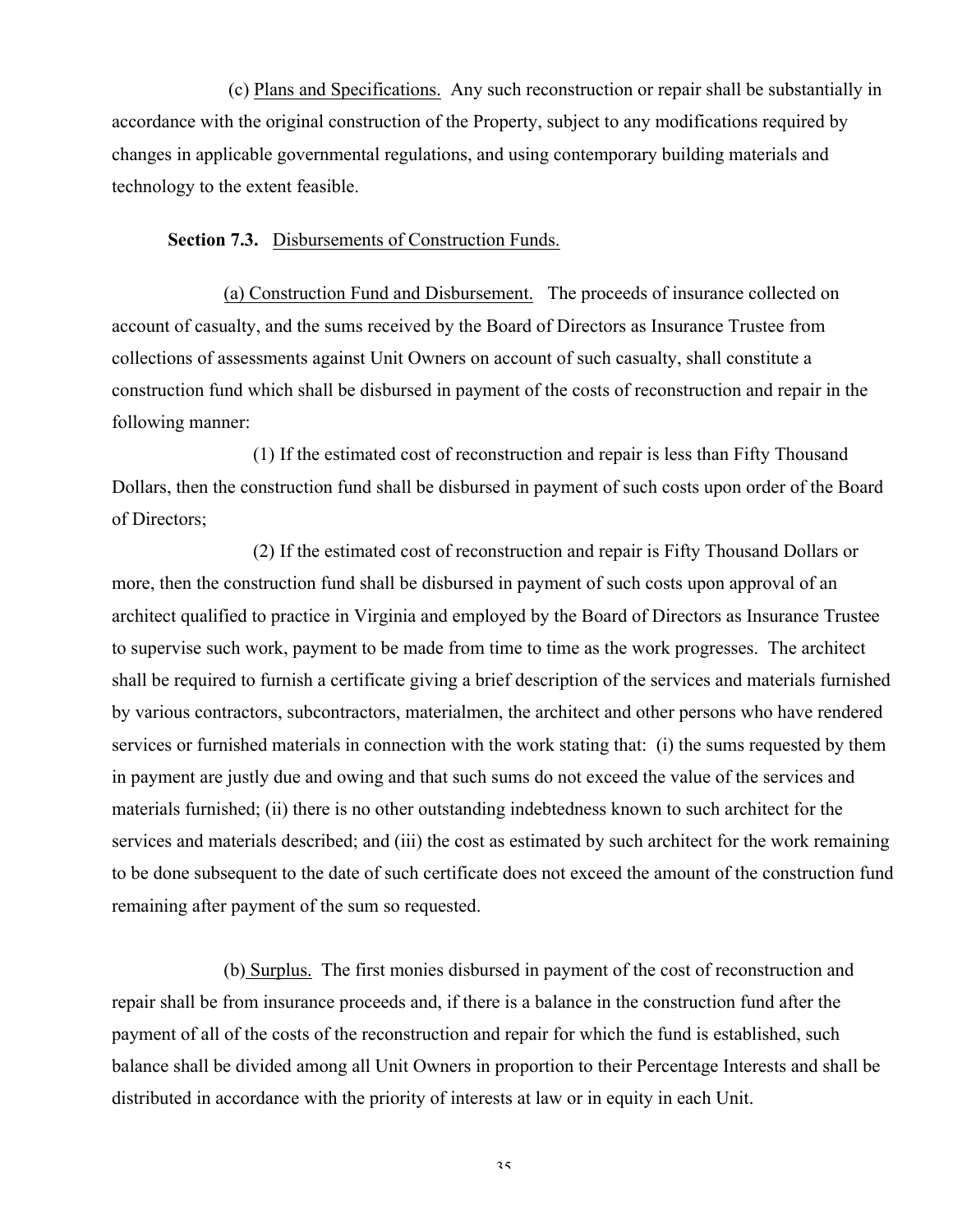(c) Common Elements or Property. When the damage is to both Common Elements or Property and Units, the insurance proceeds shall be applied first to the cost of repairing those portions of the Common Elements which service the Units, then to the cost of repairing the other Common Elements and thereafter to the costs of repairing the Units.

(d) Certificate. The Board of Directors as Insurance Trustee shall be entitled to rely upon a certificate executed by the President or Vice President, and the Secretary, certifying: (i) whether the damaged Property is required to be reconstructed and repaired; (ii) the name of the payee and the amount to be paid with respect to disbursement from any construction fund where surplus funds to be distributed are less than the assessments paid by the Unit Owners; and (iii) all other matters concerning the holding and disbursing of any construction fund. Any such certificate shall be delivered to the Board of Directors as Insurance Trustee promptly after request.

**Section 7.4.** When Reconstruction is Not Required. In the event the Board of Directors elects not to repair damage to the Common Elements or Property, the Board of Directors shall remove all remains of the damaged improvements and restore the site thereof to an acceptable condition compatible with the remainder of The Development and the balance of any insurance proceeds received on account of such damage shall be held as part of the general fund of The Association. In the event that the Declaration of Rights, Covenants, Restrictions, Conditions and Obligations of Bernard's Landing shall require repair or reconstruction, The Association may relieve a Unit Owner of such duty by vote of a two-thirds majority or the Board of Directors.

### **ARTICLE 8**

#### **Mortgages**

**Section 8.1.** Notice to Board of Directors. A Unit Owner who mortgages his Unit shall notify the Board of Directors of the name and address of his Mortgagee and shall file a conformed copy of the note and Mortgage with the Board of Directors. The Board of Directors shall be entitled to rely on such notifications in taking any action with respect to any or all Mortgages.

**Section 8.2.** Notice of Default, Casualty or Condemnation. The Board of Directors when giving notice to any Unit Owner of a default in paying an assessment for Common Expenses or any other default, shall simultaneously send a copy of such notice to the Mortgagee of such Unit. Each Mortgagee shall also be promptly notified of any casualty when required by subsection 6.2 (c) hereof,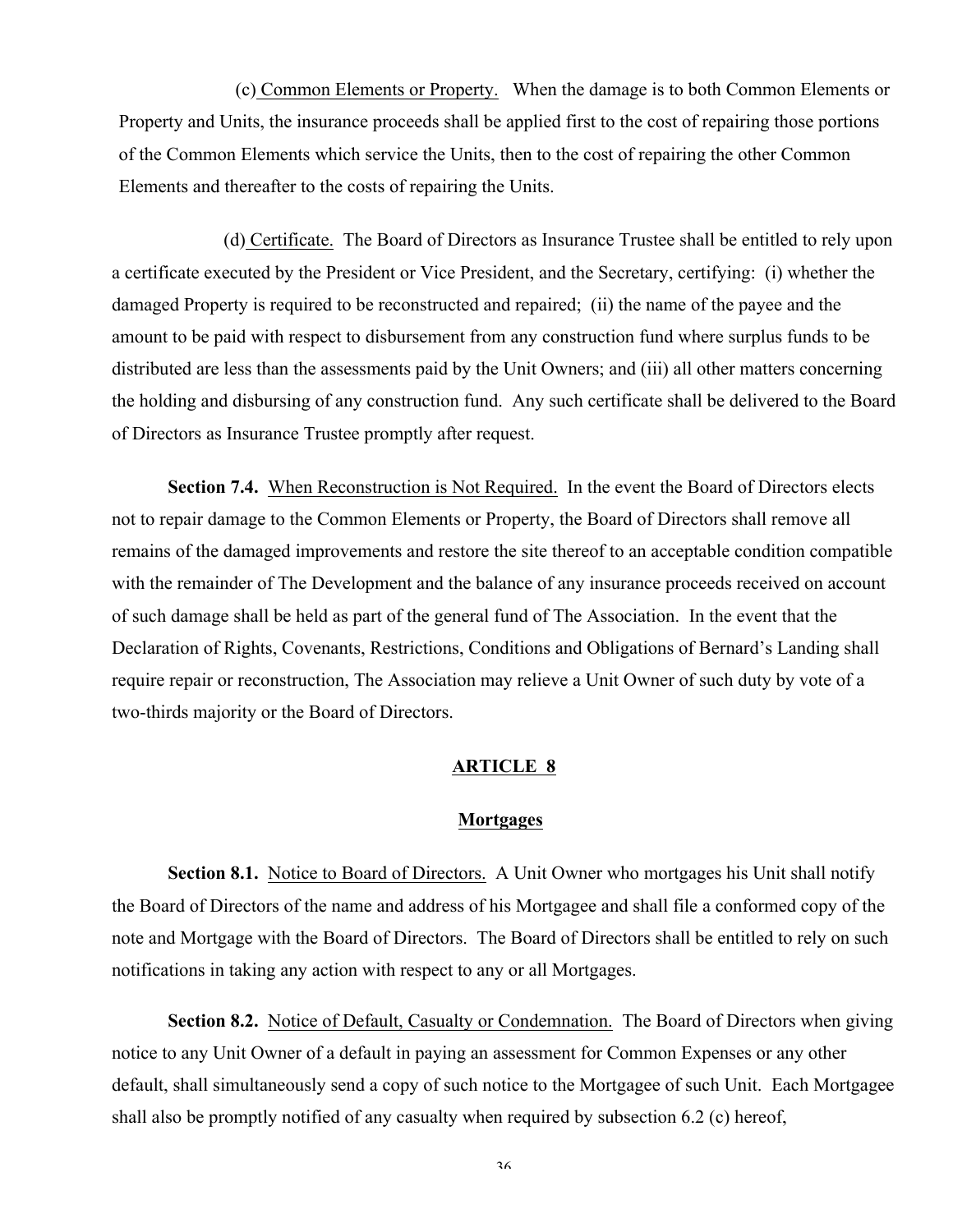of all actions taken under Article 7 and of any taking in condemnation or by eminent domain and actions of the Unit Owners Association with respect thereto. For purposes of this section only, when notice is to be given to a Mortgagee, the Board of Directors shall also give such notice to the Federal Home Loan Mortgage Corporation, the Federal National Mortgage Association, the Veterans Administration, the Federal Housing Administration, the Farmer's Home Administration, the Government National Mortgage Association and any other public or private secondary mortgage market entity participating in purchasing or guarantying Mortgages of the Board of Directors has notice of such participation.

#### **Section 8.3.** Notice of Amendment of Declaration of Rights, Covenants, Restrictions,

Conditions and Obligations or Bylaws. The Board of Directors may give notice to all Mortgagees prior to the date on which the Unit Owners, in accordance with the provisions of these Bylaws, materially amend these Bylaws or the Declaration of Rights, Covenants, Restrictions, Conditions and Obligations.

**Section 8.4.** Notice of Change in Managing Agent. The Board of Directors may give notice to all Mortgagees prior to changing the Managing Agent.

**Section 8.5.** Mortgagees Rights. Unless specified herein or in the event a Unit is a condominium and rights are afforded mortgagees under the Condominium Act, Mortgagees shall have no rights.

### **ARTICLE 9**

## **Compliance and Default**

**Section 9.1.** Relief. Each Condominium Unit Owner shall be governed by, and shall comply with, all of the terms of the Condominium Instruments and the Condominium Act as any of the same may be amended from time to time. In addition to the remedies provided in section 55-79.53 of the Condominium Act, a default by a Unit Owner whether a Condominium Unit or not shall entitle the Unit Owners Association, acting through its Board of Directors or through the Managing Agent, to the following relief:

(a) Additional Liability. Each Unit Owner shall be liable for the expense of all maintenance, repair or replacement rendered necessary by his act, neglect or carelessness or the act, neglect or carelessness of any member of his family or his employees, agents, guests or licensees. Such liability shall include any increase in casualty insurance rates occasioned by use, misuse, occupancy or abandonment of any Unit or its appurtenances. Nothing contained herein, however,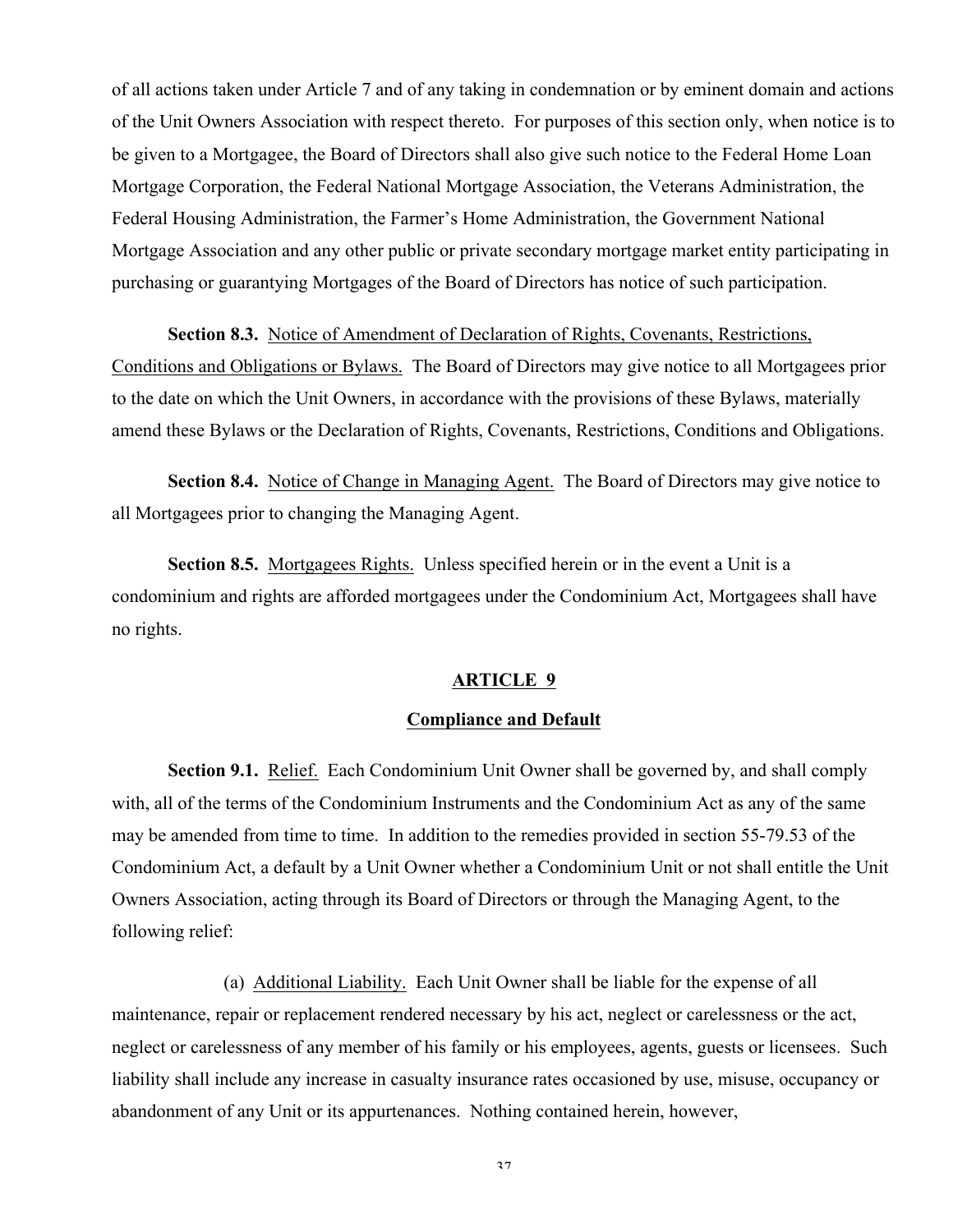shall be construed as modifying any waiver by any insurance company of its rights of subrogation.

(b) Costs and Attorney's Fees. In any proceedings arising out of any alleged default by a Unit Owner, the prevailing party shall be entitled to recover the costs of such proceeding and such reasonable Attorney's Fees as may be determined by the court.

(c) No Waiver of Rights. The failure of the Unit Owners Association, the Board of Directors or of a Unit Owner to enforce any right, provision, covenant or condition which may be granted by the Declaration of Rights, Covenants, Restrictions, Conditions and Obligations shall not constitute a waiver of the right of the Unit Owners Association, the Board of Directors or the Unit Owner to enforce such right, provision, covenant or condition in the future. All rights, remedies and privileges granted to the Unit Owners Association, the Board of Directors or any Unit Owner pursuant to any term, provision, covenant or condition shall be deemed to be cumulative and the exercise of any one or more thereof shall not be deemed to constitute and election of remedies, nor shall it preclude the party exercising the same from exercising such other privileges as may be granted at law or in equity (including when applicable the Condominium Instruments or Condominium Act).

(d) Interest. In the event of a default by any Unit Owner in payment of any sum assessed against his Unit which continues for a period in excess of fifteen days, interest at the maximum legal rate may be assessed in the discretion of the Board of Directors on the principal amount unpaid from the date due until paid.

(e) Abating and Enjoining Violations by Unit Owners. The violation of any of the Rules and Regulations adopted by the Board of Directors, the breach of any Bylaw contained herein or the breach of any provision of the Declaration of Rights, Covenants, Restrictions, Conditions and Obligations or the Condominium Instruments or Condominium Act shall give the Board of Directors the right, in addition to any other rights set forth in these Bylaws: (i) to enter the Unit in which, or as to which, such violation or breach exists and summarily to abate and remove, at the expense of the defaulting Unit Owner, any structure, thing or condition that may exist therein contrary to the intent and meaning of the provisions hereof, and the Board of Directors shall not thereby be deemed guilty in any manner of trespass; or (ii) to enjoin, abate or remedy by appropriate legal proceedings, either at law or in equity, the continuance of any such breach.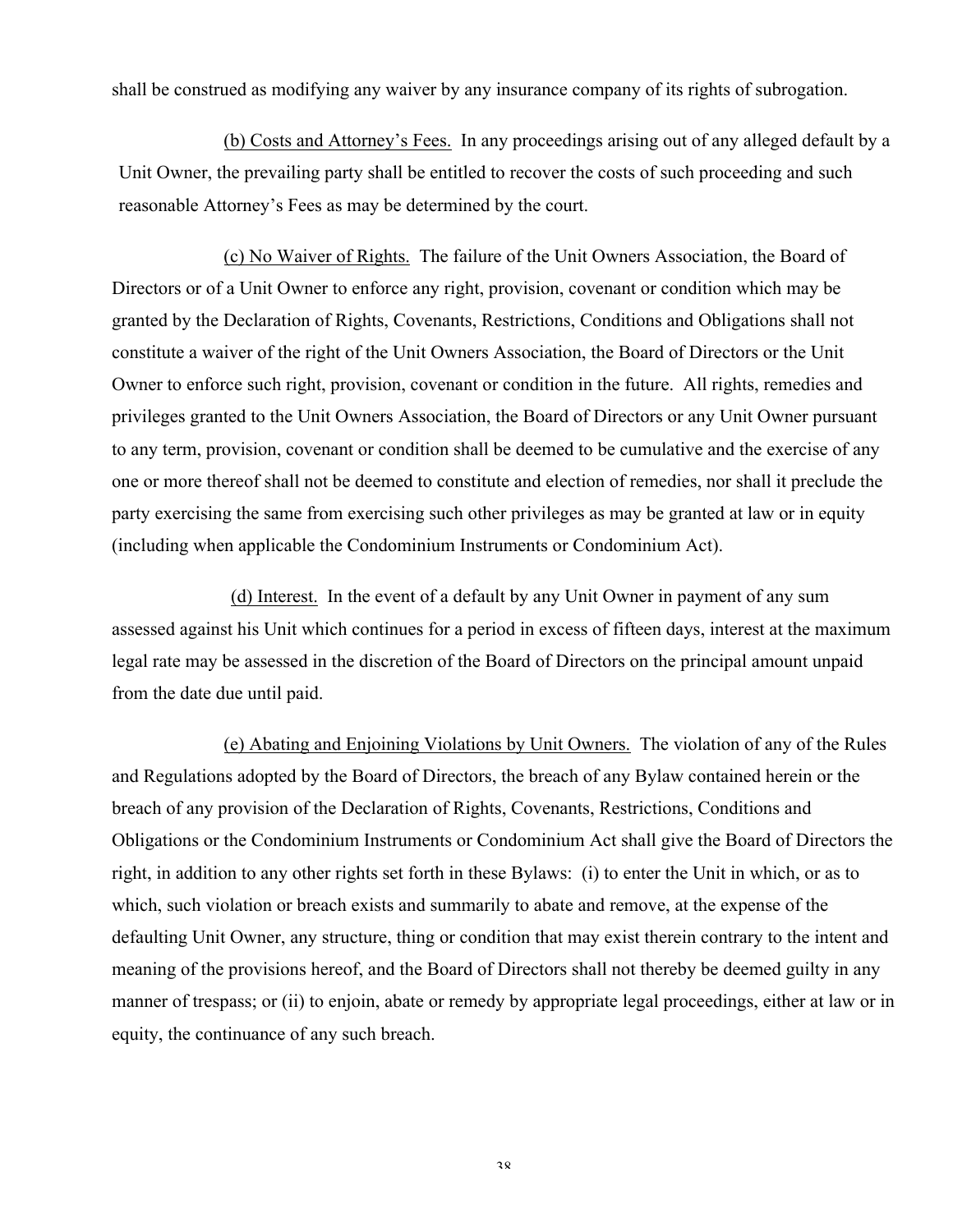(f) Legal Proceedings. Failure to comply with any of the terms of the Declaration of Rights, Covenants, Restrictions, Conditions and Obligations, these Bylaws and the Rules and Regulations of The Association shall be grounds for relief, including without limitation, an action to recover any sums due for money damages, injunctive relief, foreclosure of the lien for payment of all assessments, any other relief provided for in these Bylaws or any combination thereof and any other relief afforded by a court of competent jurisdiction, all of which relief may be sought by the Unit Owners Association, the Board of Directors, the Managing Agent or, if appropriate, by any aggrieved Unit Owner and shall not constitute an election of remedies.

#### **Section 9.2.** Lien for Assessments.

(a) Lien. The total annual assessment of each Unit Owner or any special assessment, or any other sum duly levied (including without limitation fines, interest, late charges, etc.), made pursuant to these Bylaws is hereby declared to be a lien levied against the Unit of such Unit Owner as provided in section 55-79.84 of the Condominium Act and the Declaration of Rights, Covenants, Restrictions, Conditions and Obligations, which lien shall with respect to annual assessments, be effective when recorded as of the first day of each fiscal year of The Association and, as to special assessments and other sums duly levied, on the first day of the next month which begins more than seven days after recordation of same and after delivery to the Unit Owner of notice of such special assessment or levy. The Board of Directors or the Managing Agent may file or record such other or further notice of any such lien, or such other or further document, as may be required to confirm the establishment and priority of such lien.

(b) Acceleration. In any case where an assessment against a Unit Owner is payable in installments, upon a default by such Unit Owner in the timely payment of any two consecutive installments, the maturity of the remaining total of the unpaid installments of such assessments may be accelerated, at the option of the Board of Directors, and the entire balance of the annual or other assessment may be declared due and payable in full by the service of notice to such effect upon the defaulting Unit Owner by the Board of Directors or the Managing Agent. Any Unit Owner who shall for two successive years be subjected to acceleration as provided for herein shall thereafter be required to pay his entire annual assessment within ten (10) days of mailing to him of his notice of assessment.

(c) Enforcement. The lien for assessments may be enforced and foreclosed in any manner permitted by the laws of the Commonwealth of Virginia, by power of sale pursuant to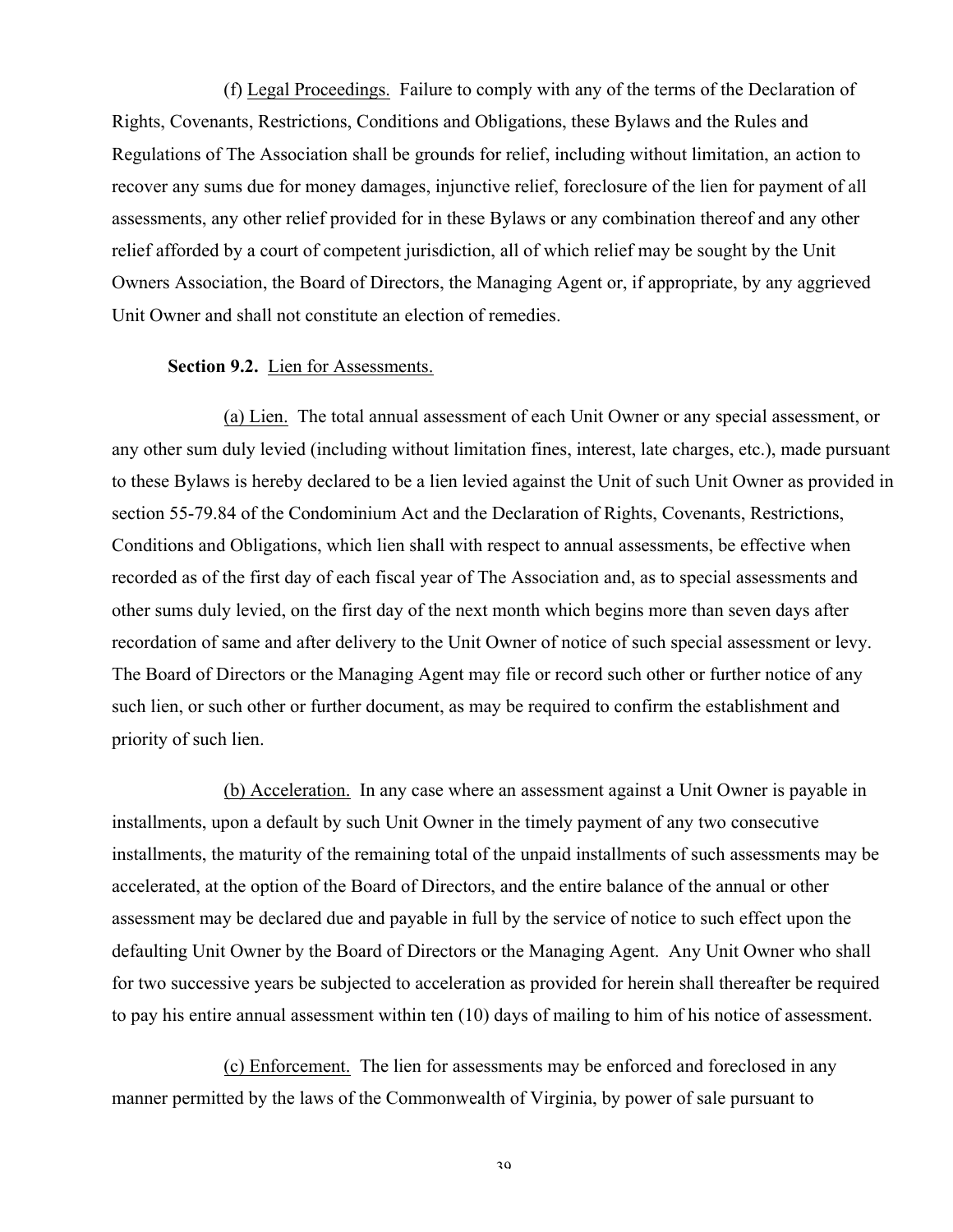Section 9.3 hereof or action in the name of the Board of Directors, or the Managing Agent, acting on behalf of the Unit Owners Association. During the pendency of such suit the Unit Owner shall be required to pay a reasonable rental for the Unit for any period prior to sale pursuant to any judgment or order of any court having jurisdiction over such sale. The plaintiff in such proceeding shall have the right to the appointment of a receiver, if available, under the laws of the Commonwealth of Virginia.

(d) Remedies Cumulative. A suit to recover a money judgment for unpaid assessments may be maintained without foreclosing or waiving the lien securing the same, and a foreclosure may be maintained without waiving any right to recover a money judgment, and notwithstanding the simultaneous pendency of any suit to recover a money judgment.

**Section 9.3.** Supplemental Enforcement of the Lien. In addition to the proceedings at law or in equity for the enforcement of the lien established by the Declaration of Rights, Covenants, Restrictions, Conditions and Obligations, these Bylaws or the Condominium Act, all of the Unit Owners may be required by the Declarant (Developer) or the Board of Directors to execute bonds conditioned upon the faithful performance and payment of the installments of the lien established thereby and may likewise be required to secure the payment of such obligations by a declaration of trust recorded among the land records of Franklin County, Virginia, granting unto a trustee or trustees appropriate powers to the end that, upon default in the performance of such bond such declaration of trust may be foreclosed by such trustee or trustees acting at the direction of the Board of Directors. In the event any such bonds have been executed and such declaration of trust is recorded, then any subsequent purchaser of a Unit shall take title subject thereto and shall assume the obligations provided for therein.

**Section 9.4.** Subordination and Mortgage Protection. Notwithstanding any other provisions hereof to the contrary, the lien of any assessment levied pursuant to these Bylaws upon any unit (and any penalties, interest on assessments, late charges or the like) shall be subordinate to, and shall in no way affect the rights of the holder of a Mortgage made in good faith for value received; provided, however, that such subordination shall apply only to assessments which have become due and payable prior to a sale or transfer of such Unit pursuant to a decree or deed of foreclosure, or any proceeding in lieu of foreclosure. Such sale or transfer shall not relieve the purchaser of the Unit at such sale from liability for any assessments thereafter becoming due, nor from the lien of any such subsequent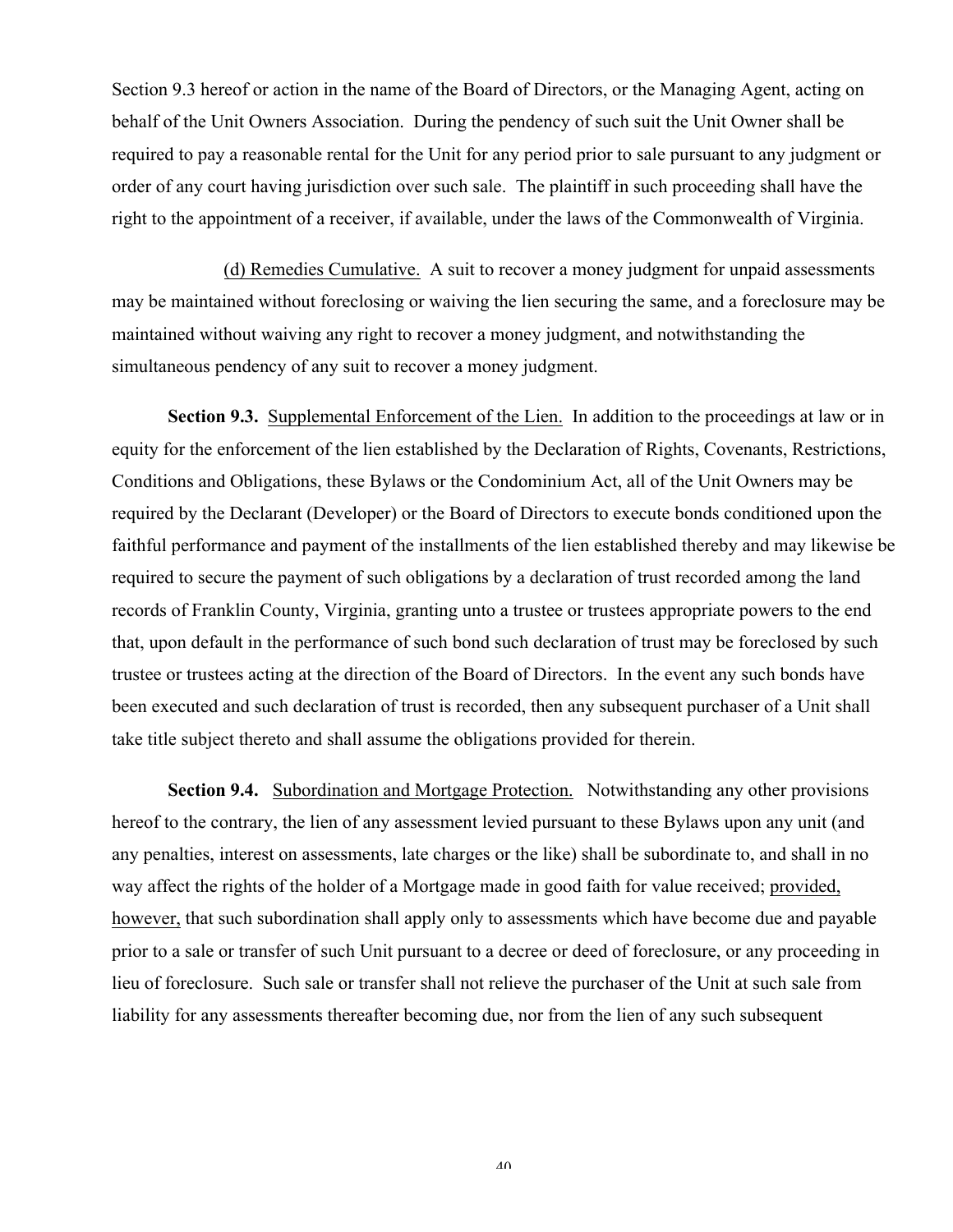assessment, which lien shall have the same effect and be enforced in the same manner as provided herein.

## **ARTICLE 10**

### **Amendments to Bylaws**

**Section 10.1.** Amendments. Until the conclusion of the Declarant (Developer) Control Period, these Bylaws may not be modified or amended except as provided in section 55-79.52 of the Virginia Condominium Act; provided, however, that until the expiration of the Declarant (Developer) Control Period, Sections 2.2., 2.9., 3.3., and 10.1. may not be amended in any respect without the prior written consent of the Declarant (Developer). All amendments to the Bylaws shall be prepared and recorded by the Secretary. After the Declarant (Developer) Control Period, amendments shall be by two-thirds vote of the members (Unit Owners) or as shall be provided by amendment hereto.

**Section 10.2.** Approval of Mortgagees. These Bylaws contain provisions concerning various rights, priorities, remedies and interests of Mortgagees. Such provisions in these Bylaws are to be construed as covenants for the protection of such Mortgagees on which they may rely in making loans secured by Mortgages.

### **ARTICLE 11**

### **Miscellaneous**

**Section 11.1.** Notices. All notices, demands, bills, statements or other communications under these Bylaws shall be in writing and shall be deemed to have been duly given when delivered personally or mailed by United States mail, postage prepaid (as provided for in section 55-79.75 of the Virginia Condominium Act), or if notification is of a default or lien, mailed by registered or certified United States mail, return receipt requested, postage prepaid, (i) if to a Unit Owner, at the address which the Unit Owner shall designate in writing and file with the Secretary or, if no such address is designated, at the address of the Unit of such Unit Owner, or (ii) if to the Unit Owners Association, the Board of Directors or the Managing Agent, at the principal office of the Managing Agent or at such other address as shall be designated by notice in writing to the Unit Owners pursuant to this section. If a Unit is owned by more than one Person, each such Person who is designated an address in writing so the Secretary shall be entitled to receive all notices hereunder.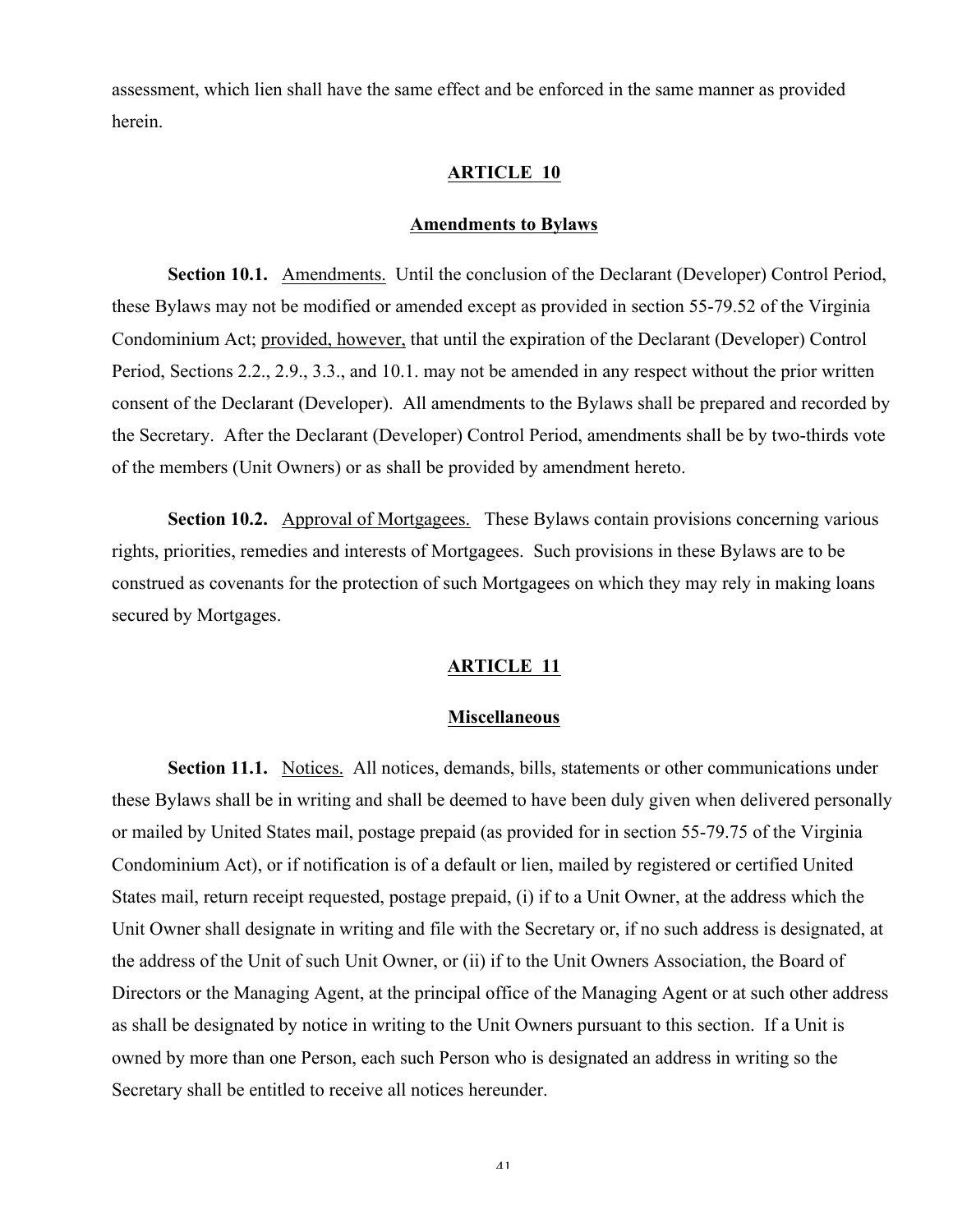**Section 11.2.** Captions. The captions herein are inserted only as a matter of convenience and for reference, and in no way define, limit or describe the scope of these Bylaws or the intent of any provision thereof.

**Section 11.3.** Gender. The use of the masculine gender in these Bylaws shall be deemed to include the feminine and neuter genders and the use of the singular shall be deemed to include the plural, and vice versa, whenever the context so requires.

**Section 11.4.** Construction. These Bylaws are intended to comply with all of the applicable provisions of the Virginia Condominium Act and Title 16.1 of the Franklin County Ordinances and shall be so interpreted and applied.

IN WITNESS WHEREOF, the Declarant (Developer) has caused these Bylaws to be executed on behalf of the Unit Owners Association by its principal officer this day of

\_\_\_\_\_\_\_\_\_\_\_\_\_\_\_, 1982.

## BERNARD'S LANDING COMPREHENSIVE

## . PROPERTY OWNERS ASSOCIATION, INC.

 $By$ 

President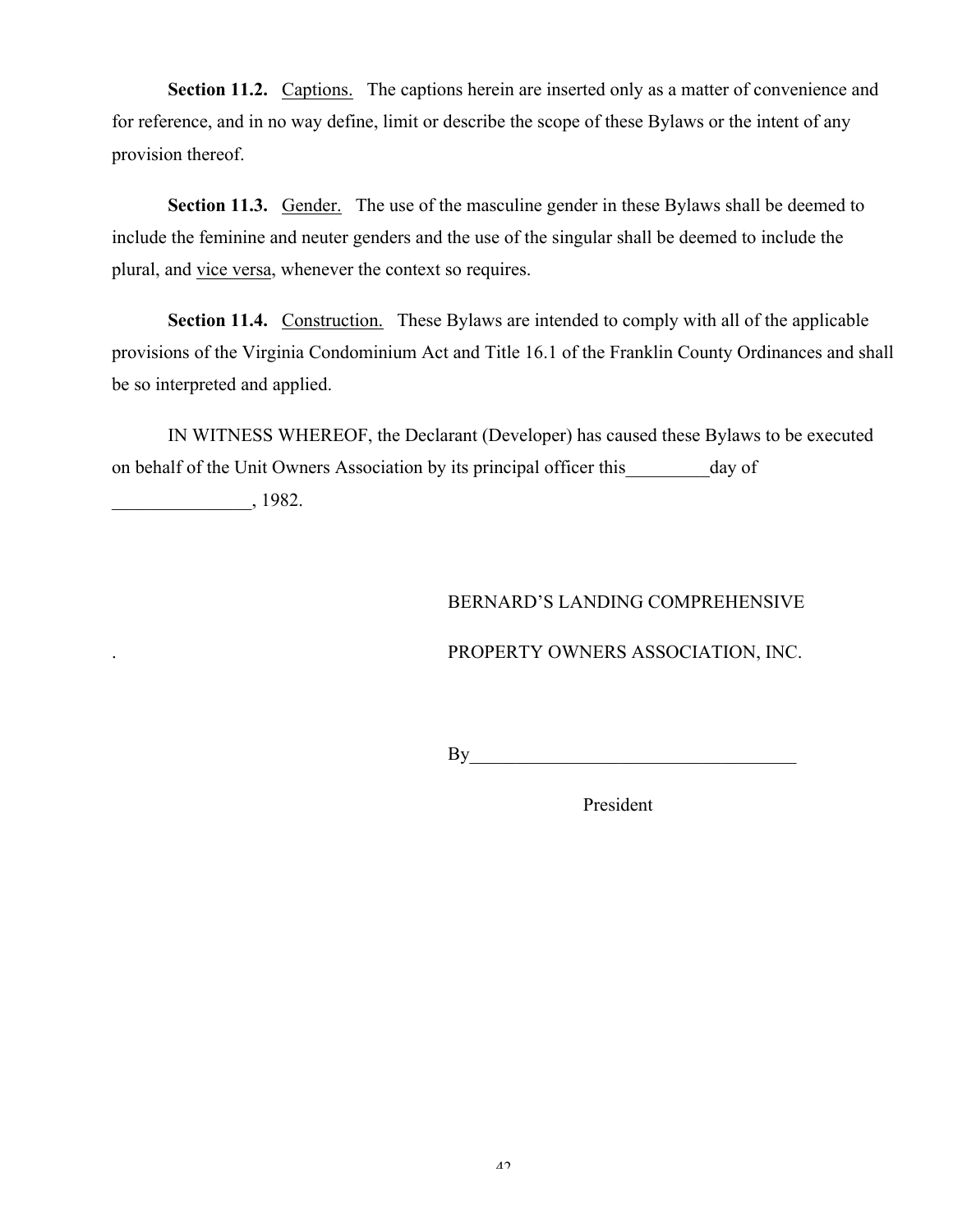# **Bylaws Amendment #1**

Pursuant to Article 3, Section 3.1 of the bylaws and the authority to amend the bylaws as provided in Article 10, Section 10.1 of the bylaws, the CPOA Board of Directors desires to provide for all skills necessary and available to conduct the affairs of the association. It is therefore the intent of this amendment to the bylaws to allow for such skills.

A vote was held on Saturday, September 2, 2000 at the Annual Homeowners' Association Meeting at which time a vote in the affirmative by at least two-thirds of the members was recorded and is duly noted and accepted pursuant to Article 10, Section 10.1 of the bylaws.

The CPOA Board of Directors hereby acknowledges the will of the membership and amends Article 3. Board of Directors, Section 3.3. Number and Term of Office, sub-section (b) which reads in its entirety as follows:

#### **OLD LANGUAGE**

Section 3.3 Number and Term of Office

(b) Elected Members. No later than the first annual meeting of the Unit Owners Association after the end of the Declarant (Developer) Control Period, the Board of

Directors shall be composed of nine persons, all of whom shall be Unit Owners, Mortgagees (or designees of Mortgagees) or designees of the Declarant (Developer). Except for resignation or removal, the members of the Board of Directors shall hold office until their respective successors shall have been elected by the Unit Owners Association.

#### **NEW AMENDED LANGUAGE**

Section 3.3. Number and Term of Office

(b) Elected Members. No later than the first annual meeting of the Unit Owners

Association after the end of the Declarant (Developer) Control Period, the Board of Directors shall be composed of at least nine, but no more than eleven persons, all of whom shall be Unit Owners, Mortgagees (or designees of Mortgagees) or Designees

of the Declarant (Developer). The minimum of nine persons shall represent each of

the Subassociations and shall be elected by members of the respective Unit Owners Associations. Up to two additional members may be appointed At-large Directors by the elected members for terms not to exceed three years. Except for resignation or removal, the members of the Board of Directors shall hold office until their respective successors shall have been elected by the Unit Owners **Association** 

Vote verified and Bylaws amended and recorded this day of September, 2000.

\_\_\_\_\_\_\_\_\_\_\_\_\_\_\_\_\_\_\_\_\_\_\_\_\_\_\_\_\_\_\_\_\_\_\_\_\_\_\_\_\_\_ John Mohaupt, President

Charles M. Logan, Secretary

Comprehensive Property Owners' Association, Inc. Bernard's Landing Resort & Conference Center - Moneta, Virginia 24121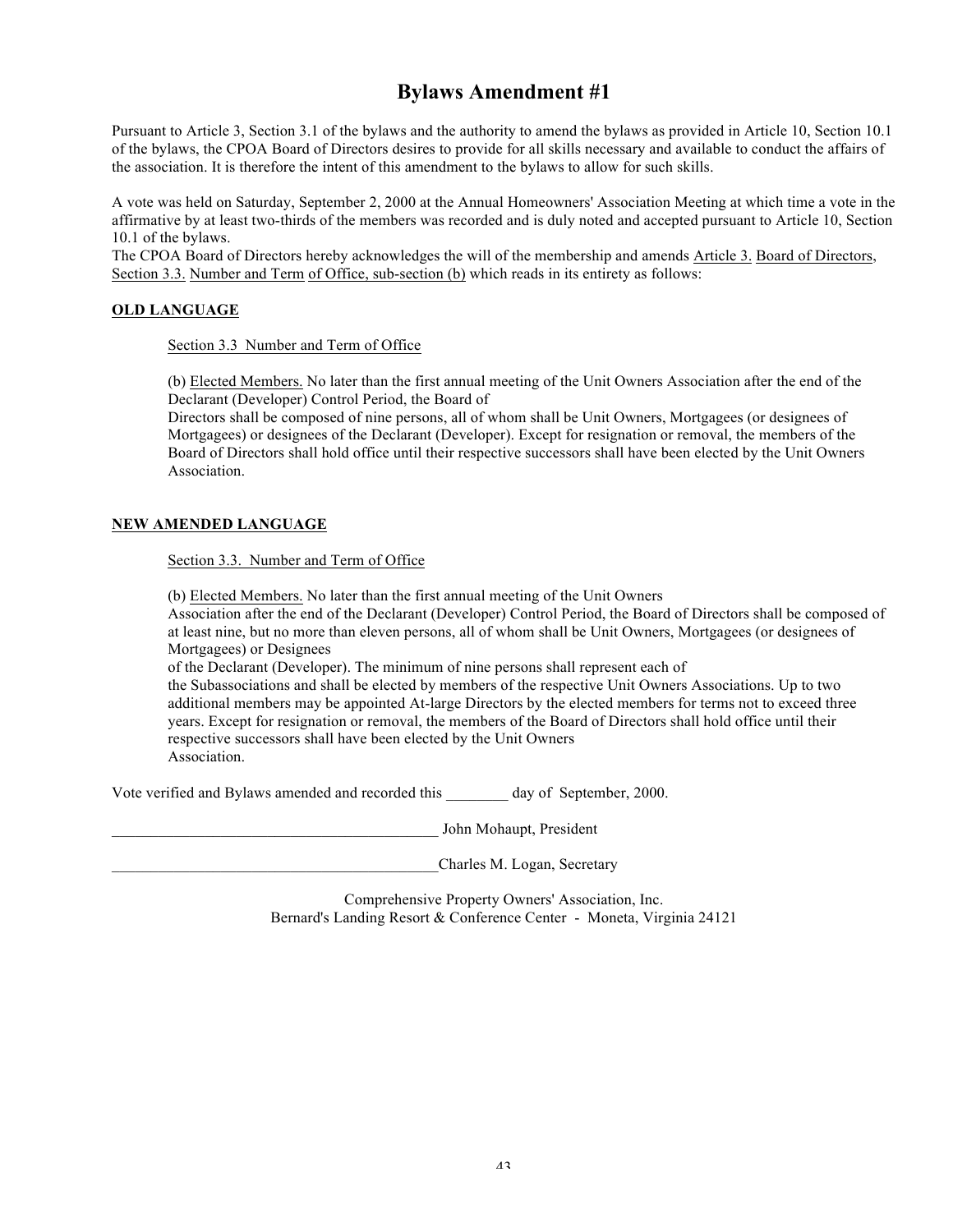# **Bylaws** Amendment #2

Pursuant to Article 3, Section 3.1 of the CPOA bylaws and the authority to amend the bylaws as provided in Article 10, Section 10.1 of the bylaws, the CPOA Board of Directors (Board) desires to amend the bylaws to expressly provide that the Board has the authority to set deductibles in its discretion on any insurance policy or policies it purchases and that individual unit owners are responsible for all insurance deductibles under the CPOA policy applicable to covered claims emanating from their unit, such as damage resulting from the escape of water or any other substance from such owner's unit, including repair or replacement necessitated due to damage to the owner's unit, another unit, or the common elements of a condominium building, whether or not such damage results from the negligence of the unit owner, the owner's occupants, guests, employees, agents, or lessees or a failure to keep his unit and its equipment and appliances in good order, condition, and repair. 

A vote was held on Saturday, October 6, 2012, at the Annual Homeowners' Association Meeting at which time a vote in the affirmative by at least two-thirds of the members was recorded and duly noted and accepted pursuant to Article 10, Section 10.1 of the bylaws, such amendment shall take effect on and after January 1, 2013.

The CPOA Board of Directors hereby acknowledges the will of the membership and amends Article 5. Operation of the Property, Section 5.5. Maintenance Repair, Replacement and other Common Expenses, sub-sections (a) and (b)(1), which sub-sections read in their entirety as follows:

## **OLD LANGUAGE**

## Section 5.5. Maintenance Repair, Replacement and other Common Expenses

(a) By the Board of Directors. The Board of Directors at the expense of The Association shall be responsible for the maintenance, repair and replacement (unless, if in the opinion of the Board of Directors such expense was necessitated by the negligence, misuse or neglect of a Unit Owner) of all of the Common Elements (including the Limited Common Elements) as defined herein or in the Declaration of Rights, Covenants, Restrictions, Conditions and Obligations of Bernard's Landing, whether located inside or outside of the Units, the cost of which shall be charged to all Unit Owners as a Common Expense; provided, however, that each Unit Owner under the direction of the Board shall perform maintenance on the Limited Common Elements appurtenant to his Unit and any portion of the remaining Common Elements which the Board of Directors pursuant to the Rules and Regulations has given him permission to utilize, including without limitation the items enumerated in subsection  $(b)$ hereof. The ultimate right to provide routine maintenance and upkeep of Common Areas or Elements as well as the exterior of each Unit shall be with The Association.

## (b) By the Unit Owner.

(1) Each Unit Owner shall keep his Unit and its equipment, appliances and appurtenances in good order, condition and repair and in a clean and sanitary condition, and shall do all interior redecorating, painting and varnishing which may at any time be necessary to maintain the good appearance and condition of his Unit. In addition, each Unit Owner shall be responsible for all damage to any other Units or to the Common Elements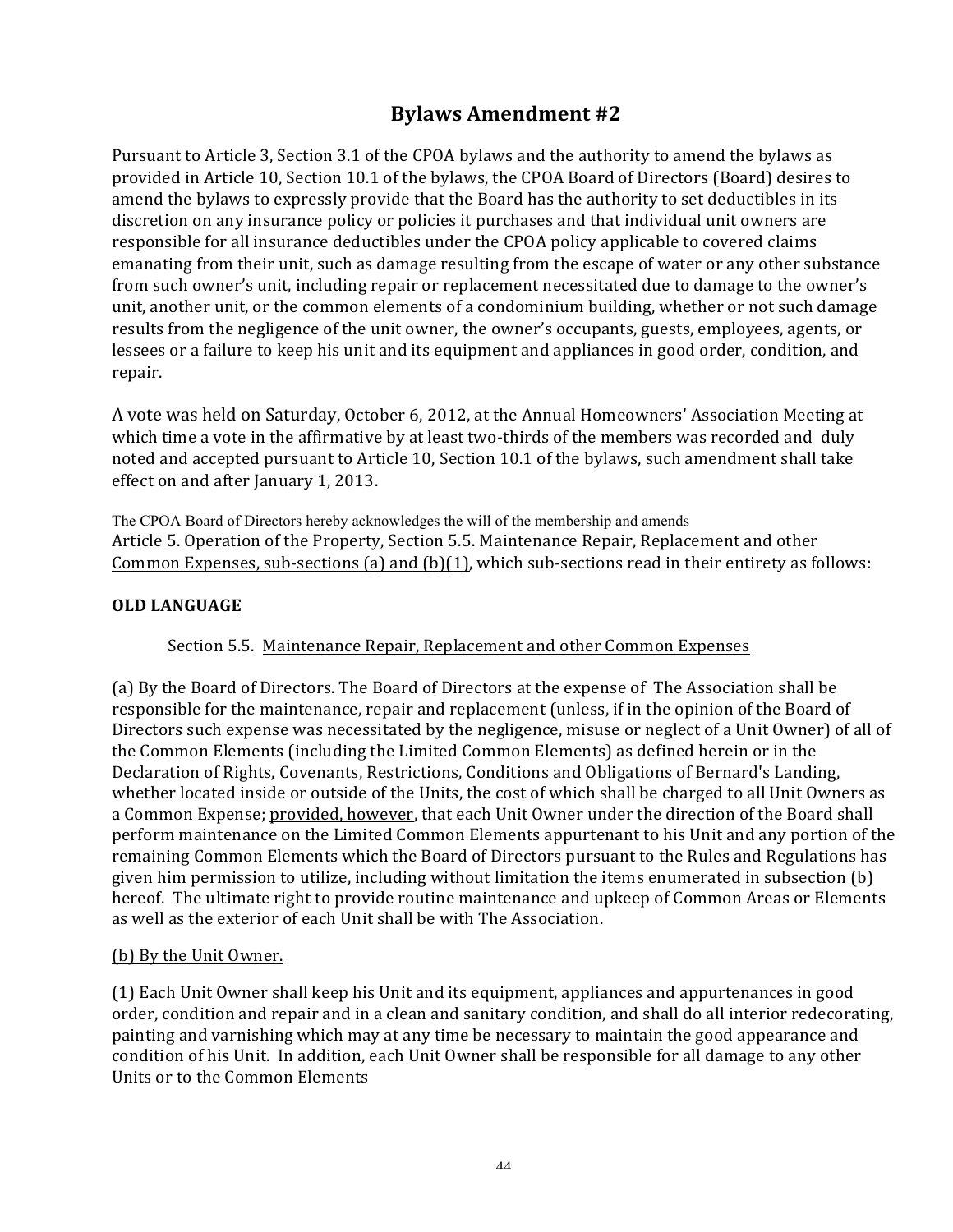resulting from his negligence or failure to make any of the repairs required by the Section or otherwise. Each Unit Owner shall perform his responsibility in such manner as shall not unreasonably disturb or interfere with the other Unit Owners. Each Unit Owner shall promptly report to the Board of Directors or the Managing Agent any defect or need for repairs for which the Board of Directors is responsible.

## **NEW AMENDED LANGUAGE**

Section 5.5. Maintenance, Repair, Replacement and other Common Expenses (a) By the Board of Directors. The Board of Directors at the expense of the Association shall be responsible for the maintenance, repair and replacement (unless, if in the opinion of the Board of Directors, such expense was necessitated by the negligence, misuse or neglect of a Unit Owner and/or by the escape of water or other substance or any other damage the cause of which emanates from an owner's unit or any Limited Common Element which the owner is obligated to maintain) of all of the Common Elements (including the Limited Common Elements) as defined herein or in the Declaration of Rights, Covenants, Restrictions, Conditions and Obligations of Bernard's Landing, whether located inside or outside of the Units, the cost of which shall be charged to all Unit Owners as a Common Expense; provided, however, that each Unit Owner under the direction of the Board shall perform maintenance on the Limited Common Elements appurtenant to his Unit and any portion of the remaining Common Elements which the Board of Directors pursuant to the Rules and Regulations has given him permission to utilize, including without limitation the items enumerated in subsection (b) hereof. The ultimate right to provide routine maintenance and upkeep of Common Areas or Elements as well as the exterior of each Unit shall be with The Association. (b) By the Unit Owner.

(1) Each Unit Owner shall keep his Unit and its equipment, appliances and appurtenances in good order, condition and repair and in a clean and sanitary condition, and shall do all interior redecorating, painting and varnishing which may at any time be necessary to maintain the good appearance and condition of his Unit. In addition, each Unit Owner shall be responsible for all damage to any other Units or the Common Elements resulting from his negligence or necessitated by the escape of water or other substance or any other damage the cause of which emanates from an owner's unit or any Limited Common Element which the owner is obligated to maintain or resulting from his negligence or failure to make any of the repairs required by this Section or otherwise. Each Unit Owner shall perform his responsibility in such manner as shall not unreasonably disturb or interfere with the other Unit Owners. Each Unit Owner shall promptly report to the Board of Directors or the Managing Agent any defect or need for repairs for which the Board of Directors is responsible.

(2) Amend Article 6. Insurance, Section 6.1 Authority to Purchase; Notice, sub-section (e), which sub-section reads in its entirety as follows:

## **OLD LANGUAGE**

## Section 6.1. Authority to Purchase; Notice

..... (e) The deductible, if any, on any insurance policy purchased by the Board of Directors shall be a common expense, except where the claim is for components of a unit.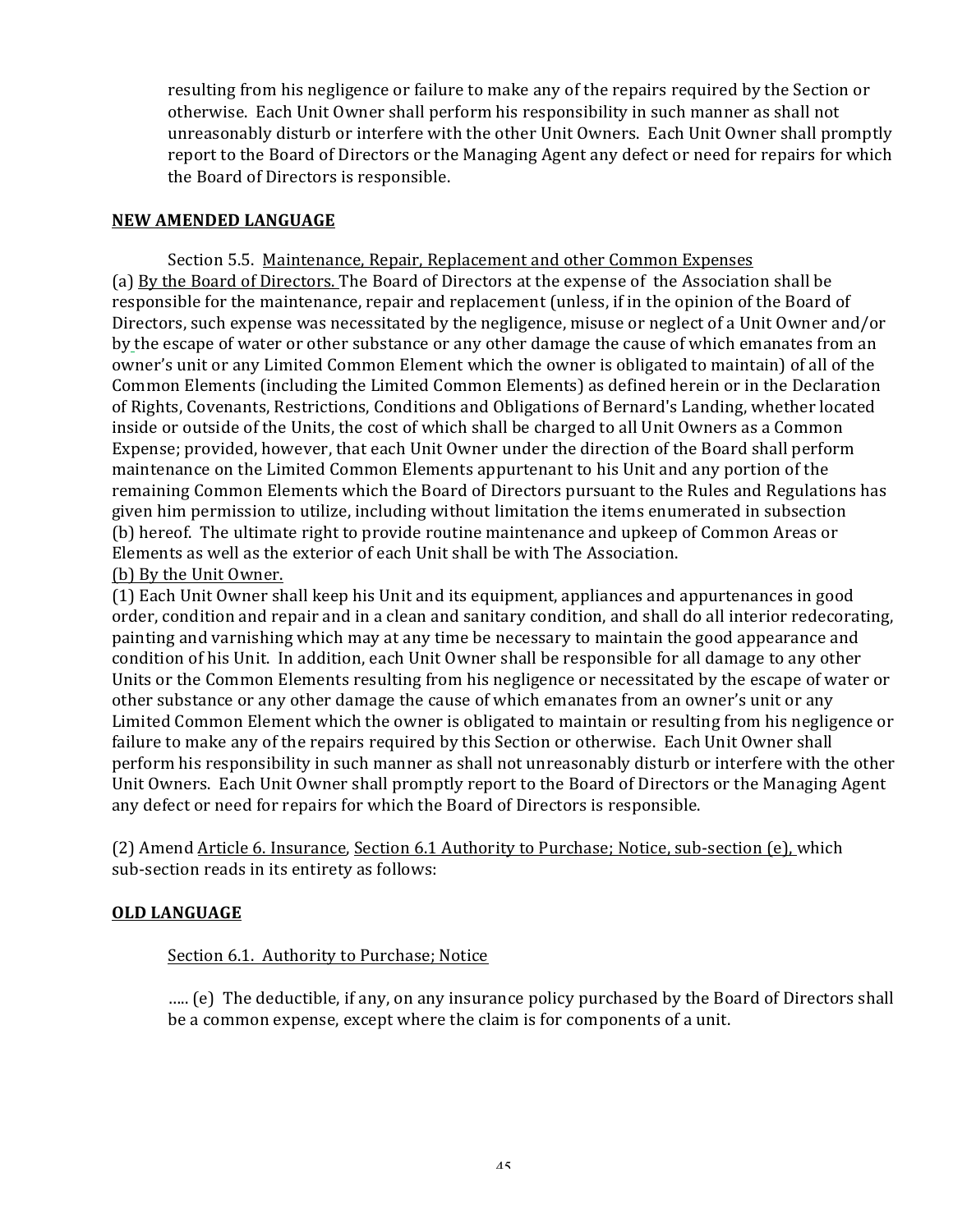#### **NEW AMENDED LANGUAGE**

### Section 6.1. Authority to Purchase; Notice; Unit Owner Responsibility

….. 

(e) The deductible, if any, which may be set by the Board of Directors in its discretion on any insurance policy or policies purchased by the Board of Directors, or by a Sub-association as authorized by the Board of Directors, may be a common expense only where the damage is, in whole or in part, to a Common Element or a Limited Common Element. Each unit owner shall be financially responsible for the maintenance, repair, renovation, restoration, and replacement of their unit and for the deductible amount applicable to covered claims for repair or replacement, including consequential damage to his unit, another unit, a Common Element, or a Limited Common Element, if [whether or not, as provided below,] the damage results from his [the unit owner's failure or] negligence and/or by the escape of water or other substance or any other damage, [to keep the unit and its equipment and appliances in good order, condition, and repair. Each unit owner shall be responsible for any master policy deductible related to the reasonable expense of any maintenance, repair, or replacement rendered necessary by:  $(a)$ damage to any unit(s) (including the owner's unit), any Common Element, or a Limited Common Element which the owner is obligated to maintain caused by the escape of water or any other substance from the owner's unit; or  $(b)$  any other damage to any unit(s) (including the owner's unit), any Common Element, or a Limited Common Element] the cause of which emanates from the owner's unit or any Limited Common Element [other element]which the owner is obligated to maintain. The owner shall be liable whether or not such liability results from the negligence of the owner, the owner's occupants, guests, employees, agents, or lessees. In the event of damage to a unit, multiple units, common elements, or limited common elements caused by an external force, the deductible shall be the responsibility of each such unit or element in accordance with the pro rata share of the total cost to repair the damage to each unit or element. Unit owner liability shall include any attorney's fees incurred by the Association in collecting amounts due from the owner pursuant to this Section. Nothing herein shall be construed as modifying any waiver by any insurance company of its rights of subrogation.

(3) Amend Article 9. Compliance and Default, Section 9.1 Relief, sub-sections (a), which subsection reads in its entirety as follows:

## **OLD LANGUAGE**

### Section 9.1. Relief.

(a) Additional Liability. Each Unit Owner shall be liable for the expense of all maintenance, repair or replacement rendered necessary by his act, neglect or carelessness or the act, neglect or carelessness of any member of his family or his employees, agents, guests or licensees. Such liability shall include any increase in casualty insurance rates occasioned by use, misuse, occupancy or abandonment of any Unit or its appurtenances. Nothing contained herein, however, shall be construed as modifying any waiver by any insurance company of its rights of subrogation.